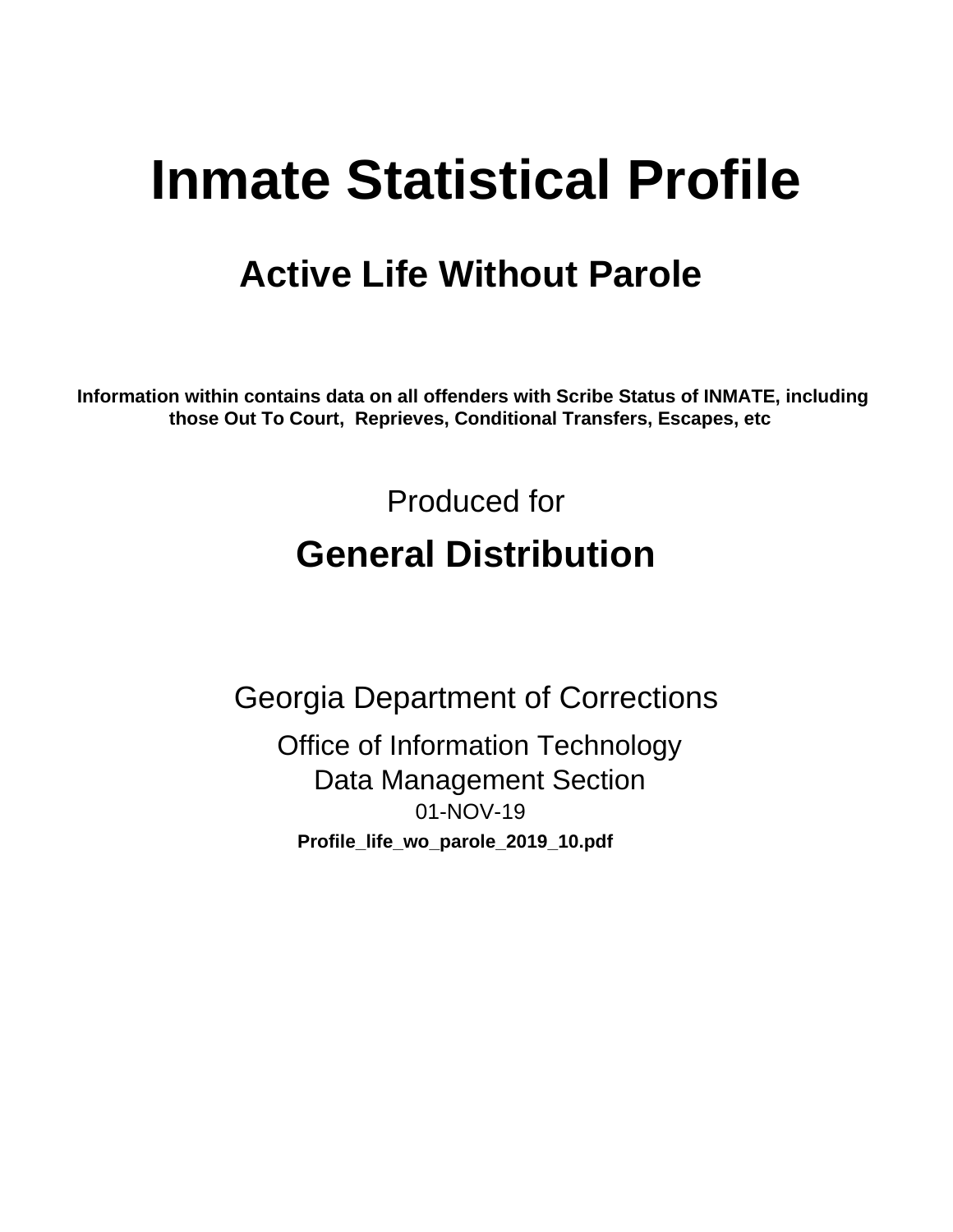#### **Inmate Statistical Profile 01-NOV-19** Contents

**Active Life Without Parole** 

Produced for General Distribution

## **Table of Contents**

|    | <b>Demographic information</b>                                        |
|----|-----------------------------------------------------------------------|
|    | 4 Current age, broken out in ten year age groups                      |
|    | 5 Race group                                                          |
|    | 6 Marital status, self-reported at entry to prison                    |
|    | 7 Number of Inmates with Dependents, self-reported at entry to prison |
|    | 8 Religious affiliation, self-reported at entry to prison             |
|    | 9 Home county - self-reported at entry to prison                      |
|    | 13 Employment status before prison, self-reported at entry to prison  |
|    | 14 Age at admission                                                   |
|    | 16 Height, measured at entry to prison                                |
|    | 17 Weight, measured at entry to prison                                |
|    | 18 Military service                                                   |
|    | <b>Correctional information</b>                                       |
|    | 19 Type of admission to prison                                        |
|    | 20 Current / last supervision level                                   |
|    | 21 Current / last institution type                                    |
|    | 22 Institution type - transitional centers                            |
|    | 23 Institution type - county prisons                                  |
|    | 24 Institution type - state prisons                                   |
|    | 25 Institution type - private prisons                                 |
|    | 26 Institution type - inmate boot camp                                |
|    | 27 Number of disciplinary reports                                     |
|    | 28 Number of transfers                                                |
|    | 29 Number of escapes                                                  |
|    | 30 Time served in current (or last) institution                       |
|    | Educational, psychological and physical information                   |
| 31 | Highest grade level attained                                          |
|    | 32 Culture fair IQ scores                                             |
|    | 33 Wide Range Achievement Test (WRAT) reading score                   |
|    | 34 Wide Range Achievement Test (WRAT) math score                      |
|    | 35 Wide Range Achievement Test (WRAT) spelling score                  |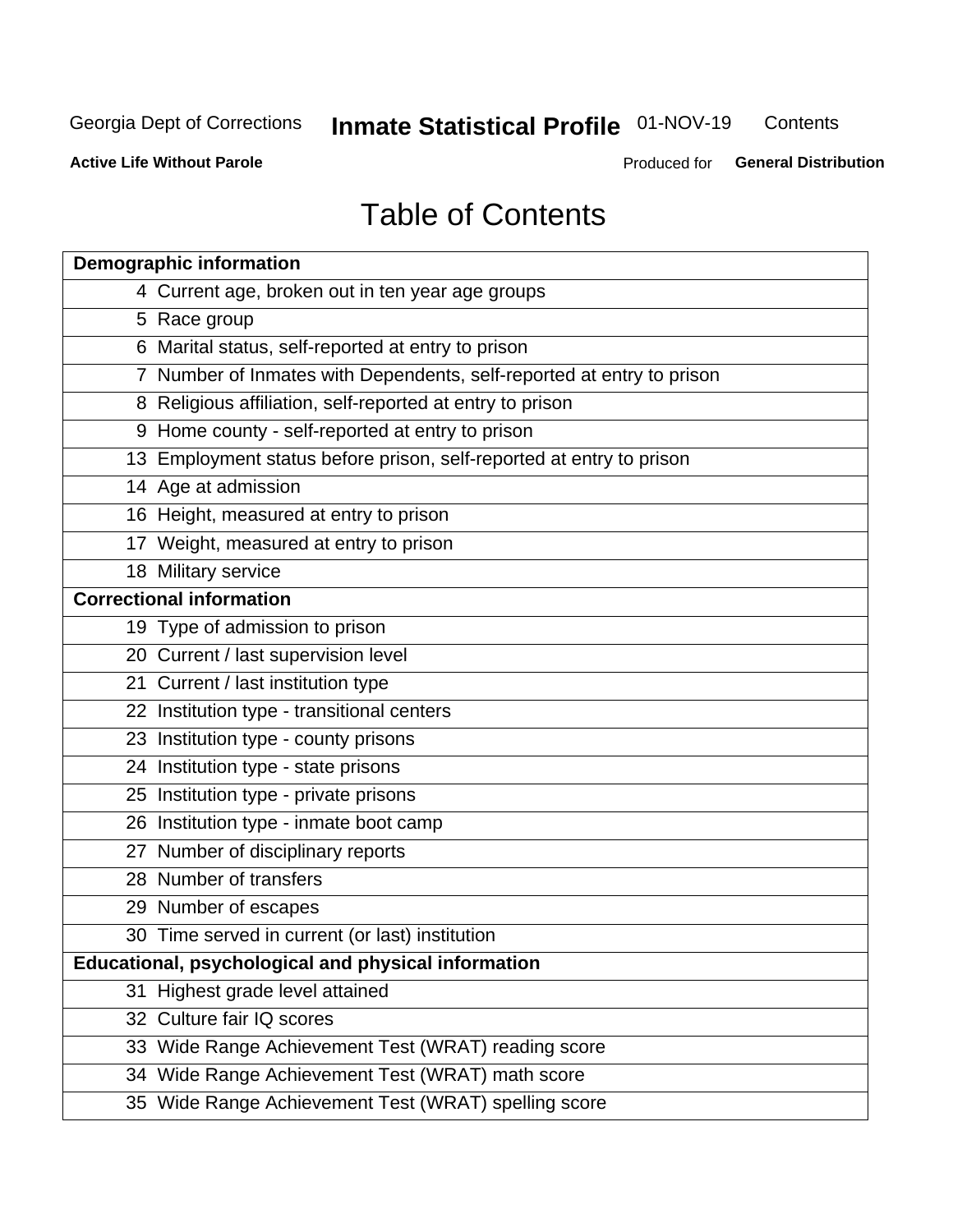## **Inmate Statistical Profile 01-NOV-19**

Contents

**Active Life Without Parole** 

Produced for General Distribution

## **Table of Contents**

| Educational, psychological and physical information              |
|------------------------------------------------------------------|
| 36 Current / last mental health treatment level                  |
| 37 PULHESDWIT medical scale - 'P' overall condition ('P'hysical) |
| 38 PULHESDWIT medical scale - 'U' upper body                     |
| 39 PULHESDWIT medical scale - 'L' lower body                     |
| 40 PULHESDWIT medical scale - 'H' hearing                        |
| 41 PULHESDWIT medical scale - 'E' vision                         |
| 42 PULHESDWIT medical scale -'S' psychiatric                     |
| 43 PULHESDWIT medical scale - 'D' dental                         |
| 44 PULHESDWIT medical scale - 'W' work ability                   |
| 45 PULHESDWIT medical scale - 'I' impairment                     |
| 46 PULHESDWIT medical scale - 'T' transportability               |
| <b>Crimes and criminal history information</b>                   |
| 47 Number of prior Georgia incarcerations                        |
| 48 Prison sentence in years                                      |
| 49 Primary offense, broken out into felonies vs misdemeanors     |
| 50 Primary offense, broken out into six broad crime categories   |
| 51 Primary offense, detailed offense code                        |
| 52 County of conviction of primary offense                       |
| 56 Circuit of conviction of primary offense                      |
| 58 Years served (jail + prison) in this incarceration            |
| <b>Medical information</b>                                       |
| 59 Results of most recent HIV test                               |
| 60 Results of most recent tuberculosis test                      |
| 61 Results of most recent syphilis test                          |
| 62 Results of most recent Hepatitis-C test                       |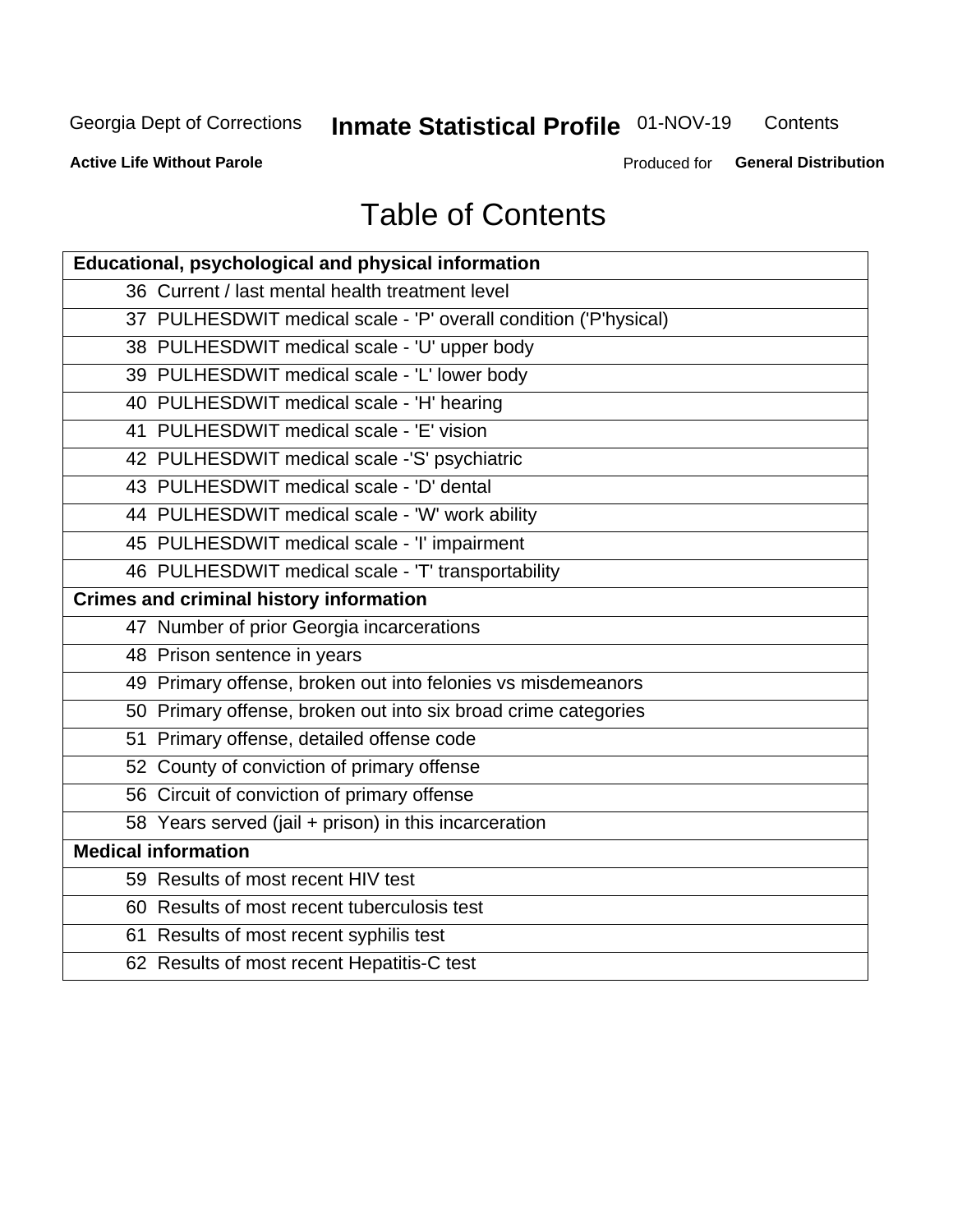#### **Active Life Without Parole**

#### Produced for General Distribution

### Current age, broken out in ten-year age groups

COL % - percent each COUNT is of its particular column

|                          |                 | <b>Male</b> |         | <b>Female</b>   |        |          | <b>Total</b>   |        |
|--------------------------|-----------------|-------------|---------|-----------------|--------|----------|----------------|--------|
| <b>Current Age</b>       | <b>Count</b>    | Col %       | Row %   | <b>Count</b>    | Col %  | Row %    | <b>Total</b>   | Col %  |
| <b>Teens (1-19)</b>      | ົ               | 0.13%       | 100.00% |                 |        |          | $\overline{2}$ | 0.12%  |
| <b>Twenties (20-29)</b>  | 248             | 15.91%      | 96.12%  | 10 <sup>1</sup> | 17.54% | $3.88\%$ | 258            | 15.97% |
| Thirties (30-39)         | 434             | 27.84%      | 95.59%  | 20 <sub>1</sub> | 35.09% | 4.41%    | 454            | 28.09% |
| <b>Forties (40-49)</b>   | 395             | 25.34%      | 96.11%  | 16              | 28.07% | $3.89\%$ | 411            | 25.43% |
| <b>Fifties (50-59)</b>   | 311             | 19.95%      | 97.49%  | 8               | 14.04% | 2.51%    | 319            | 19.74% |
| <b>Sixties (60-69)</b>   | 139             | 8.92%       | 97.89%  | 3               | 5.26%  | 2.11%    | 142            | 8.79%  |
| Seventy + (70 and above) | 30 <sup>1</sup> | 1.92%       | 100.00% |                 |        |          | 30             | 1.86%  |
| <b>Total Reported</b>    | 1,559           | 100%        | 96.47%  | 57              | 100%   | 3.53%    | 1,616          | 100%   |

| <b>sted</b><br>m. |      |         |                |
|-------------------|------|---------|----------------|
| $C0+0$            | ,559 | --<br>ີ | CAC<br>, v ı u |

| <b>Mean</b><br>(average) | 43.09 | 40.16 | 42.99 |
|--------------------------|-------|-------|-------|
| Median (middle)          |       | 39    |       |
| Mode<br>(most frequent)  | 38    |       | 38    |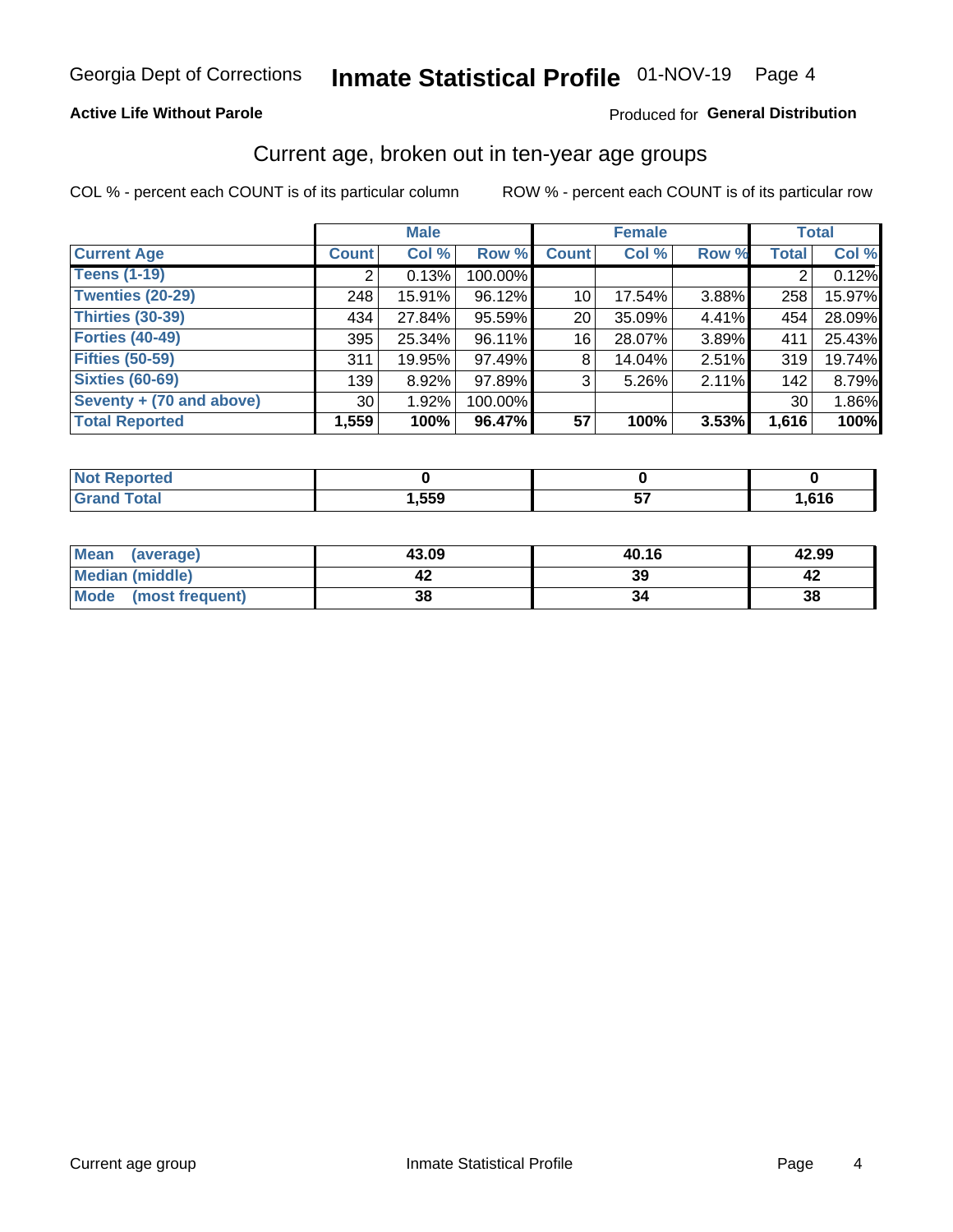## Inmate Statistical Profile 01-NOV-19 Page 5

#### **Active Life Without Parole**

Produced for General Distribution

### Race group

COL % - percent each COUNT is of its particular column

|                              |              | <b>Male</b> |                    |    | <b>Female</b> |          |              | <b>Total</b> |  |
|------------------------------|--------------|-------------|--------------------|----|---------------|----------|--------------|--------------|--|
| <b>Race Group</b>            | <b>Count</b> | Col %       | <b>Row % Count</b> |    | Col %         | Row %    | <b>Total</b> | Col %        |  |
| <b>White</b>                 | 328          | 21.04%      | 94.25%             | 20 | 35.09%        | 5.75%    | 348          | 21.53%       |  |
| <b>Black</b><br>$\mathbf{2}$ | 1,191        | 76.40%      | 97.15%             | 35 | 61.40%        | 2.85%    | 1,226        | 75.87%       |  |
| <b>Other</b><br>5.           |              | .13%        | 100.00%            |    |               |          | 2            | .12%         |  |
| <b>Asian</b><br>6            | 6            | .38%        | 100.00%            |    |               |          | 6            | .37%         |  |
| <b>Hispanic</b><br>10        | 32           | 2.05%       | 94.12%             | ົ  | 3.51%         | $5.88\%$ | 34           | 2.10%        |  |
| <b>Total Reported</b>        | 1,559        | 100%        | 96.47%             | 57 | 100%          | 3.53%    | 1,616        | 100%         |  |

| لمنتصر بالمستحدث<br>rreo<br>w. |      |          |      |
|--------------------------------|------|----------|------|
| $F \cap F \cap T$              | ,559 | --<br>J, | ,616 |

| –•••• |  | M |  |  |  |
|-------|--|---|--|--|--|
|-------|--|---|--|--|--|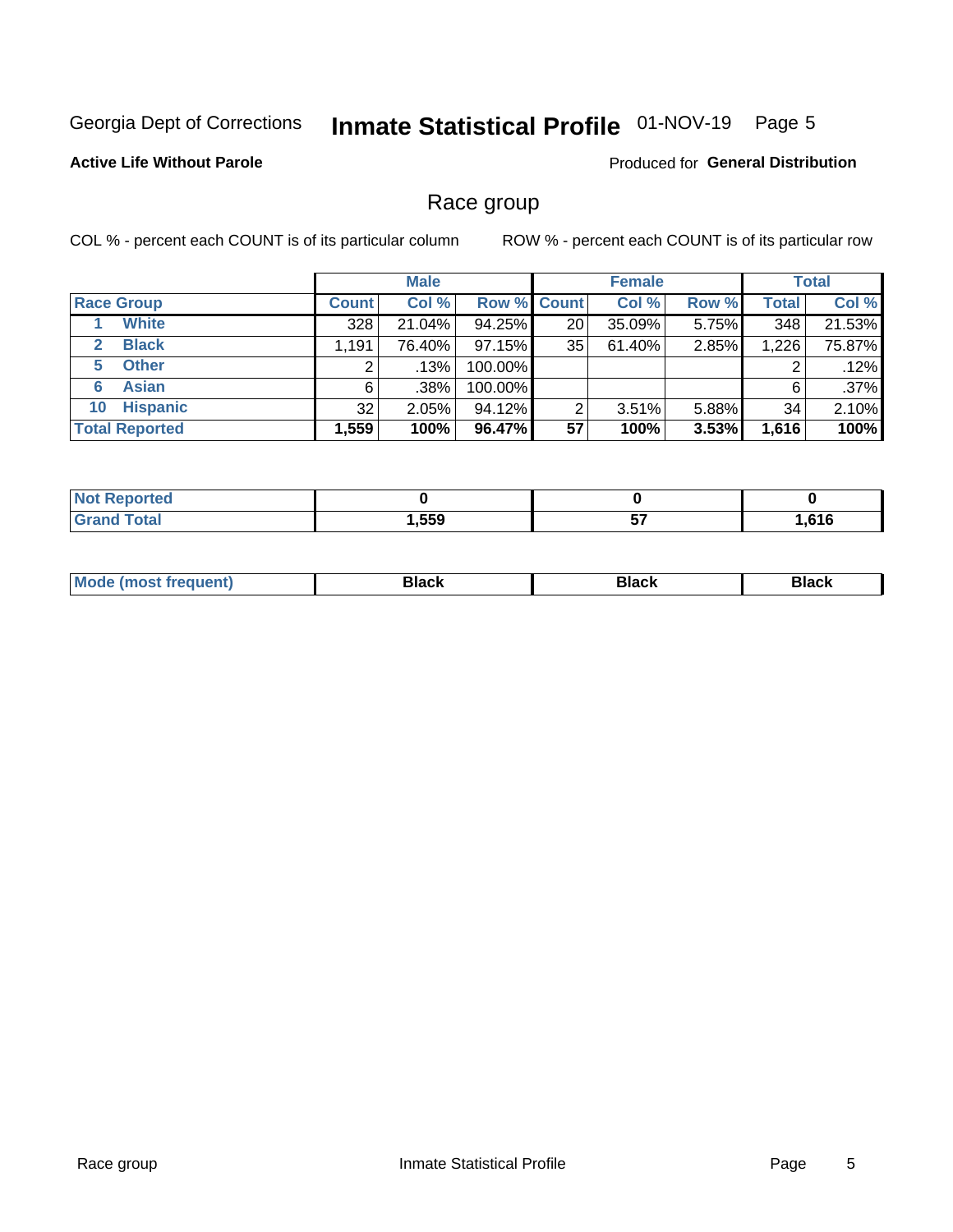## Inmate Statistical Profile 01-NOV-19 Page 6

#### **Active Life Without Parole**

#### Produced for General Distribution

### Marital status, self-reported at entry to prison

COL % - percent each COUNT is of its particular column

|                            | <b>Male</b>  |        |        |                 | <b>Female</b> | <b>Total</b> |              |        |
|----------------------------|--------------|--------|--------|-----------------|---------------|--------------|--------------|--------|
| <b>Marital Status</b>      | <b>Count</b> | Col %  | Row %  | <b>Count</b>    | Col %         | Row %        | <b>Total</b> | Col %  |
| <b>Unknown</b><br>$\bf{0}$ | 18           | 1.15%  | 94.74% |                 | 1.75%         | 5.26%        | 19           | 1.18%  |
| <b>Divorced</b><br>D       | 120          | 7.70%  | 96.77% | 4               | 7.02%         | 3.23%        | 124          | 7.67%  |
| <b>Married</b><br>М        | 210          | 13.47% | 95.45% | 10 <sup>1</sup> | 17.54%        | 4.55%        | 220          | 13.61% |
| <b>S</b> Separated         | 45'          | 2.89%  | 88.24% | 6               | 10.53%        | 11.76%       | 51           | 3.16%  |
| <b>Unmarried</b><br>U      | 1,126        | 72.23% | 97.40% | 30              | 52.63%        | 2.60%        | 1,156        | 71.53% |
| <b>Widow</b><br>W          | 40           | 2.57%  | 86.96% | 6               | 10.53%        | 13.04%       | 46           | 2.85%  |
| <b>Total Reported</b>      | 1,559        | 100%   | 96.47% | 57              | 100%          | 3.53%        | 1,616        | 100%   |

| <b>Not Reported</b><br><b>THUS STATE</b> |      |      |
|------------------------------------------|------|------|
| <b>Total</b>                             | ,559 | .616 |

|--|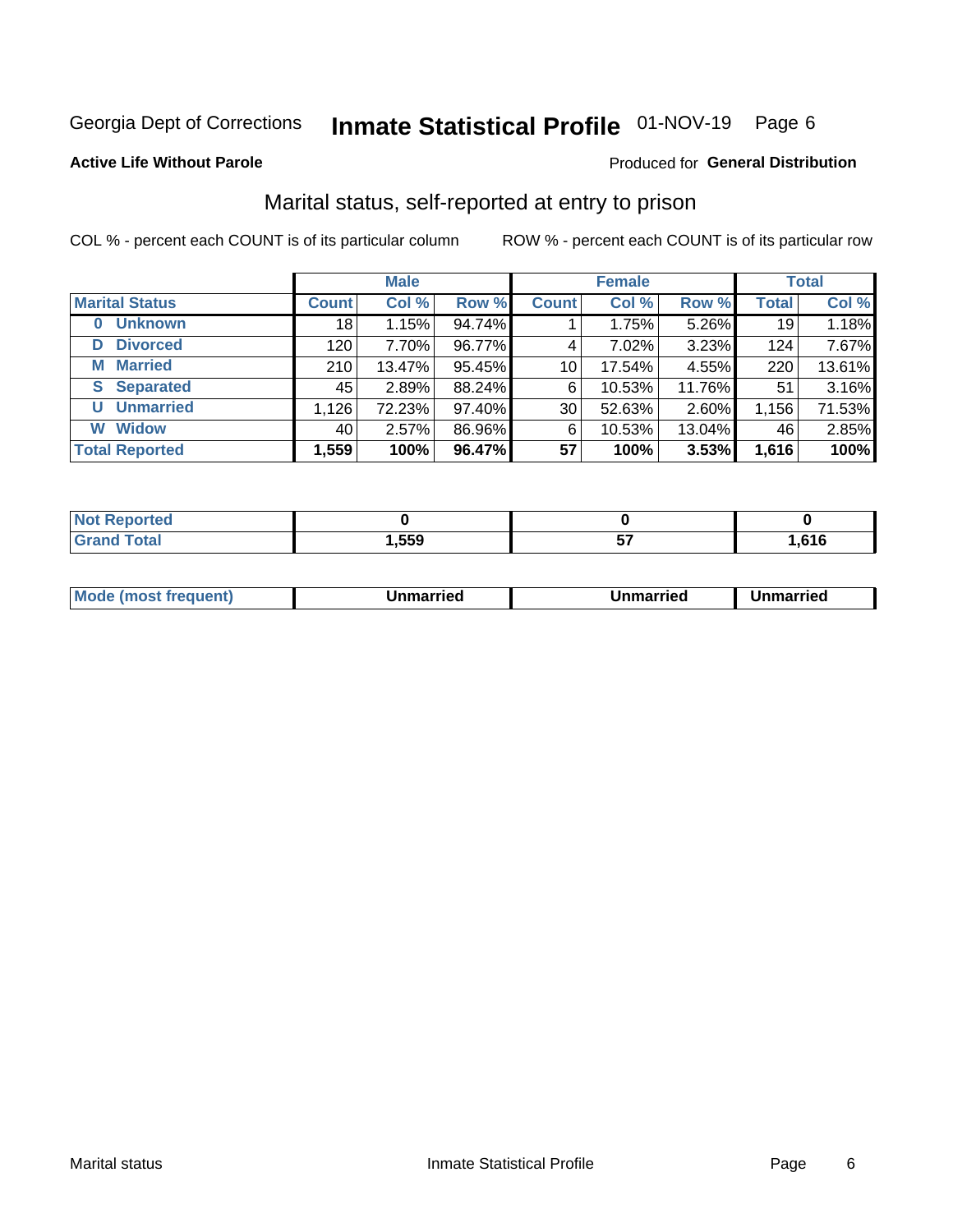#### Inmate Statistical Profile 01-NOV-19 Page 7

#### **Active Life Without Parole**

#### Produced for General Distribution

### Number of Inmates with Dependents, Self-Reported at Entry to Prison

COL % - percent each COUNT is of its particular column

|                             |              | <b>Male</b> |         |              | <b>Female</b> |       |              | <b>Total</b> |
|-----------------------------|--------------|-------------|---------|--------------|---------------|-------|--------------|--------------|
| <b>Number of dependents</b> | <b>Count</b> | Col %       | Row %   | <b>Count</b> | Col %         | Row % | <b>Total</b> | Col %        |
| $\bf{0}$                    | 373          | 31.74%      | 94.91%  | 20           | 39.22%        | 5.09% | 393          | 32.06%       |
|                             | 279          | 23.74%      | 96.88%  | 9            | 17.65%        | 3.13% | 288          | 23.49%       |
| $\overline{2}$              | 209          | 17.79%      | 96.76%  |              | 13.73%        | 3.24% | 216          | 17.62%       |
| $\overline{\mathbf{3}}$     | 135          | 11.49%      | 93.75%  | 9            | 17.65%        | 6.25% | 144          | 11.75%       |
| 4                           | 86           | 7.32%       | 96.63%  | 3            | 5.88%         | 3.37% | 89           | 7.26%        |
| $\overline{\mathbf{5}}$     | 40           | 3.40%       | 95.24%  | 2            | 3.92%         | 4.76% | 42           | 3.43%        |
| 6                           | 25           | 2.13%       | 96.15%  |              | 1.96%         | 3.85% | 26           | 2.12%        |
| 7                           | 13           | 1.11%       | 100.00% |              |               |       | 13           | 1.06%        |
| 8                           | 6            | 0.51%       | 100.00% |              |               |       | 6            | 0.49%        |
| $\boldsymbol{9}$            | 3            | 0.26%       | 100.00% |              |               |       | 3            | 0.24%        |
| Over 10                     | 6            | 0.51%       | 100.00% |              |               |       | 6            | 0.49%        |
| <b>Total Reported</b>       | 1,175        | 100%        | 95.84%  | 51           | 100%          | 4.16% | 1,226        | 100.0%       |

| 384  |          | 390              |
|------|----------|------------------|
| .559 | --<br>U. | <b>CAC</b><br>по |

| <b>Mean</b><br>(average) | -72<br>I. I J | 1.53 | ר ⊤<br>. . <i>.</i> 4 |
|--------------------------|---------------|------|-----------------------|
| Median (middle)          |               |      |                       |
| Mode<br>(most frequent)  |               |      |                       |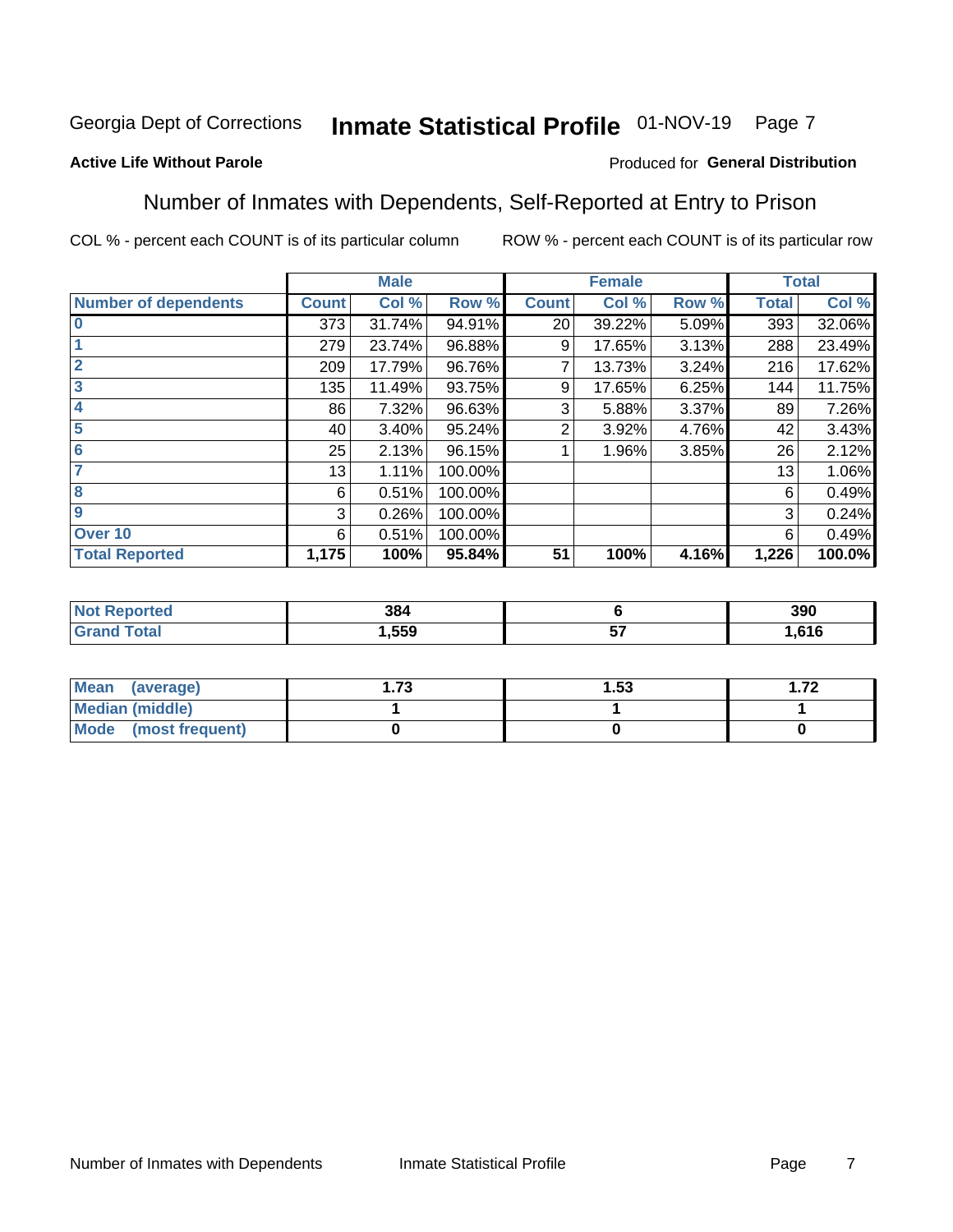## Inmate Statistical Profile 01-NOV-19 Page 8

#### **Active Life Without Parole**

#### Produced for General Distribution

### Religious affiliation, self-reported at entry to prison

COL % - percent each COUNT is of its particular column

|                  |                              | <b>Male</b>    |        |         | <b>Female</b>   |                            |         | <b>Total</b>   |        |
|------------------|------------------------------|----------------|--------|---------|-----------------|----------------------------|---------|----------------|--------|
|                  | <b>Religious Affiliation</b> | <b>Count</b>   | Col %  | Row %   | <b>Count</b>    | $\overline{\text{Col }\%}$ | Row %   | <b>Total</b>   | Col %  |
| 1                | <b>Islam</b>                 | 91             | 11.15% | 96.81%  | 3               | 7.32%                      | 3.19%   | 94             | 10.97% |
| $\overline{2}$   | <b>Catholic</b>              | 22             | 2.70%  | 88.00%  | 3               | 7.32%                      | 12.00%  | 25             | 2.92%  |
| 3                | <b>Baptist</b>               | 394            | 48.28% | 94.03%  | 25              | 60.98%                     | 5.97%   | 419            | 48.89% |
| 4                | <b>Methodist</b>             | 12             | 1.47%  | 92.31%  | 1               | 2.44%                      | 7.69%   | 13             | 1.52%  |
| 7                | <b>Church Of God</b>         | 3              | .37%   | 100.00% |                 |                            |         | 3              | .35%   |
| 8                | <b>Holiness</b>              | 16             | 1.96%  | 88.89%  | $\overline{2}$  | 4.88%                      | 11.11%  | 18             | 2.10%  |
| $\boldsymbol{9}$ | <b>Jewish</b>                | 3              | .37%   | 100.00% |                 |                            |         | 3              | .35%   |
| 10               | <b>Anglican</b>              | 1              | .12%   | 100.00% |                 |                            |         |                | .12%   |
| $\overline{12}$  | <b>Hindu</b>                 | $\overline{2}$ | .25%   | 100.00% |                 |                            |         | $\overline{2}$ | .23%   |
| 13               | <b>Buddhist</b>              | 3              | .37%   | 100.00% |                 |                            |         | 3              | .35%   |
| 16               | <b>Seventh Day Adventist</b> | 6              | .74%   | 100.00% |                 |                            |         | 6              | .70%   |
| 17               | <b>Jehovah Witness</b>       | 11             | 1.35%  | 100.00% |                 |                            |         | 11             | 1.28%  |
| 18               | <b>Latter Day Saints</b>     | 1              | .12%   | 100.00% |                 |                            |         |                | .12%   |
| $\overline{20}$  | <b>Other Prot</b>            | 73             | 8.95%  | 98.65%  | 1               | 2.44%                      | 1.35%   | 74             | 8.63%  |
| 21               | <b>Messianic Judaism</b>     |                |        |         | $\overline{2}$  | 4.88%                      | 100.00% | $\overline{2}$ | .23%   |
| 23               | <b>Hebrew Israelite</b>      | 1              | .12%   | 100.00% |                 |                            |         |                | .12%   |
| 25               | <b>Native American</b>       | 1              | .12%   | 100.00% |                 |                            |         |                | .12%   |
| 28               | <b>Rastafari</b>             |                | .12%   | 100.00% |                 |                            |         |                | .12%   |
| 30               | <b>No Religion</b>           | 25             | 3.06%  | 96.15%  | 1               | 2.44%                      | 3.85%   | 26             | 3.03%  |
| 31               | <b>Christian -</b>           | 50             | 6.13%  | 94.34%  | 3               | 7.32%                      | 5.66%   | 53             | 6.18%  |
|                  | <b>Unspecified</b>           |                |        |         |                 |                            |         |                |        |
| 96               | <b>None</b>                  | 100            | 12.25% | 100.00% |                 |                            |         | 100            | 11.67% |
|                  | <b>Total Reported</b>        | 816            | 100%   | 95.22%  | $\overline{41}$ | 100%                       | 4.78%   | 857            | 100%   |

| <b>Not Reported</b> | 743   | I t      | 759    |
|---------------------|-------|----------|--------|
| $\tau$ otal         | 1,559 | --<br>JI | 616، ا |

| <b>Mode (most frequent)</b><br>}aptist<br>Baptist<br>Baptist |
|--------------------------------------------------------------|
|--------------------------------------------------------------|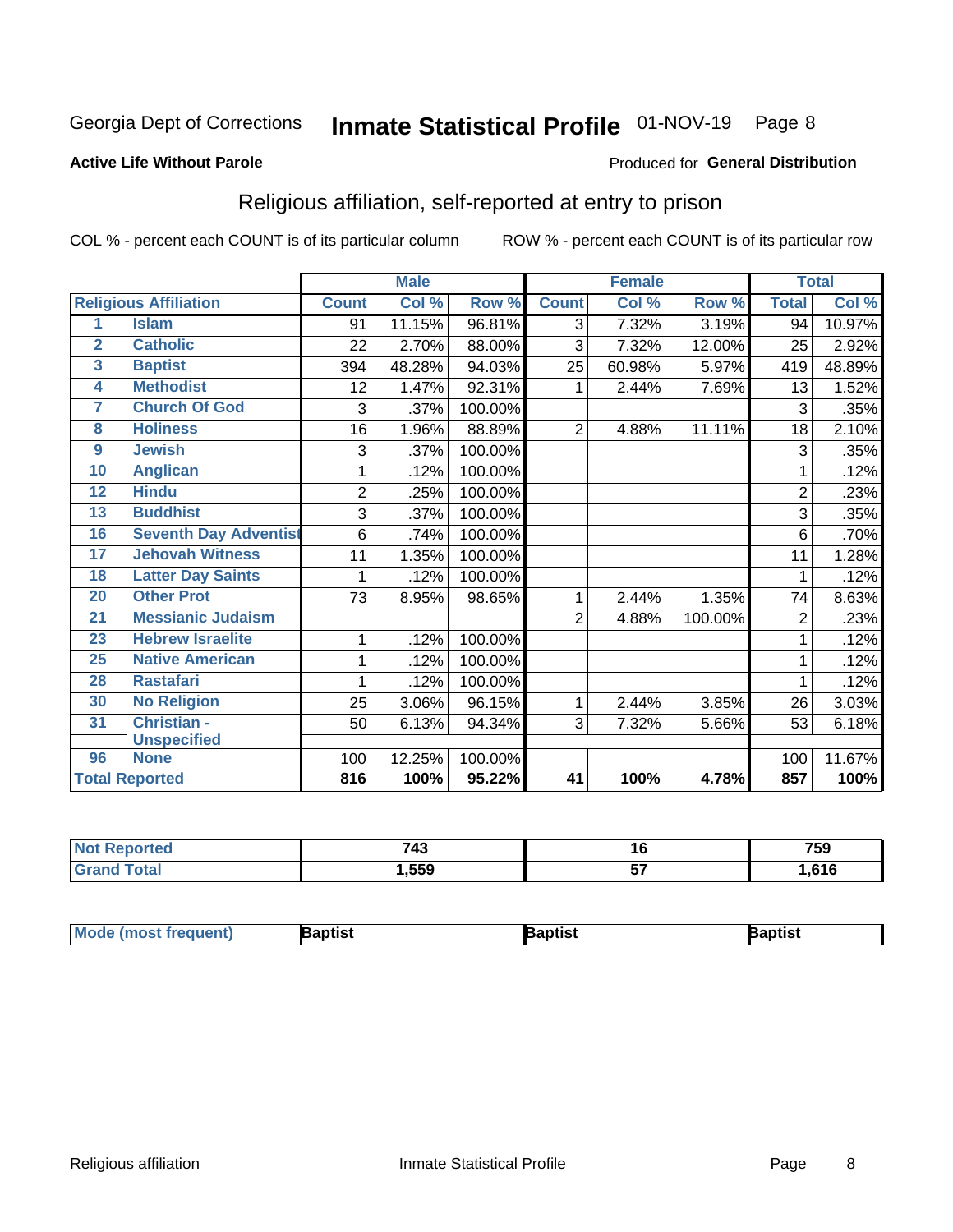## Inmate Statistical Profile 01-NOV-19 Page 9

#### **Active Life Without Parole**

#### Produced for General Distribution

### Home county, self-reported at entry to prison

COL % - percent each COUNT is of its particular column

|     |                             |                | <b>Male</b> |         |                | <b>Female</b> |        | <b>Total</b>            |        |
|-----|-----------------------------|----------------|-------------|---------|----------------|---------------|--------|-------------------------|--------|
|     | <b>Home County</b>          | <b>Count</b>   | Col %       | Row %   | <b>Count</b>   | Col %         | Row %  | <b>Total</b>            | Col %  |
| 000 | <b>Unknown</b>              | 299            | 19.18%      | 94.62%  | 17             | 29.82%        | 5.38%  | 316                     | 19.55% |
| 001 | <b>Appling County</b>       | 5              | .32%        | 100.00% |                |               |        | 5                       | .31%   |
| 002 | <b>Atkinson County</b>      | $\overline{2}$ | .13%        | 100.00% |                |               |        | $\overline{2}$          | .12%   |
| 003 | <b>Bacon County</b>         | $\mathbf 1$    | .06%        | 100.00% |                |               |        | 1                       | .06%   |
| 004 | <b>Baker County</b>         | $\overline{2}$ | .13%        | 100.00% |                |               |        | $\overline{2}$          | .12%   |
| 005 | <b>Baldwin County</b>       | 3              | .19%        | 100.00% |                |               |        | 3                       | .19%   |
| 006 | <b>Banks County</b>         | $\mathbf{1}$   | .06%        | 100.00% |                |               |        | 1                       | .06%   |
| 007 | <b>Barrow County</b>        | 9              | .58%        | 100.00% |                |               |        | 9                       | .56%   |
| 008 | <b>Bartow County</b>        | 10             | .64%        | 100.00% |                |               |        | 10                      | .62%   |
| 009 | <b>Ben Hill County</b>      | $\overline{7}$ | .45%        | 100.00% |                |               |        | 7                       | .43%   |
| 010 | <b>Berrien County</b>       | 4              | .26%        | 100.00% |                |               |        | $\overline{\mathbf{4}}$ | .25%   |
| 011 | <b>Bibb County</b>          | 43             | 2.76%       | 95.56%  | $\overline{2}$ | 3.51%         | 4.44%  | 45                      | 2.78%  |
| 012 | <b>Bleckley County</b>      | 1              | .06%        | 100.00% |                |               |        | 1                       | .06%   |
| 013 | <b>Brantley County</b>      | $\mathbf 1$    | .06%        | 100.00% |                |               |        | 1                       | .06%   |
| 014 | <b>Brooks County</b>        | 3              | .19%        | 100.00% |                |               |        | 3                       | .19%   |
| 015 | <b>Bryan County</b>         | $\mathbf 1$    | .06%        | 100.00% |                |               |        | 1                       | .06%   |
| 016 | <b>Bulloch County</b>       | 4              | .26%        | 100.00% |                |               |        | $\overline{4}$          | .25%   |
| 017 | <b>Burke County</b>         | 11             | .71%        | 100.00% |                |               |        | 11                      | .68%   |
| 018 | <b>Butts County</b>         | 4              | .26%        | 100.00% |                |               |        | 4                       | .25%   |
| 019 | <b>Calhoun County</b>       | $\mathbf 1$    | .06%        | 100.00% |                |               |        | 1                       | .06%   |
| 020 | <b>Camden County</b>        | 5              | .32%        | 100.00% |                |               |        | 5                       | .31%   |
| 021 | <b>Candler County</b>       | 5              | .32%        | 100.00% |                |               |        | 5                       | .31%   |
| 022 | <b>Carroll County</b>       | 6              | .38%        | 85.71%  | 1              | 1.75%         | 14.29% | 7                       | .43%   |
| 023 | <b>Catoosa County</b>       | 4              | .26%        | 100.00% |                |               |        | 4                       | .25%   |
| 025 | <b>Chatham County</b>       | 55             | 3.53%       | 100.00% |                |               |        | 55                      | 3.40%  |
| 026 | <b>Chattahoochee County</b> | 1              | .06%        | 100.00% |                |               |        | 1                       | .06%   |
| 027 | <b>Chattooga County</b>     | $\mathbf 1$    | .06%        | 100.00% |                |               |        | 1                       | .06%   |
| 028 | <b>Cherokee County</b>      | 8              | .51%        | 100.00% |                |               |        | 8                       | .50%   |
| 029 | <b>Clarke County</b>        | 24             | 1.54%       | 96.00%  | 1              | 1.75%         | 4.00%  | 25                      | 1.55%  |
| 030 | <b>Clay County</b>          | $\overline{2}$ | .13%        | 100.00% |                |               |        | $\overline{2}$          | .12%   |
| 031 | <b>Clayton County</b>       | 58             | 3.72%       | 95.08%  | $\mathsf 3$    | 5.26%         | 4.92%  | 61                      | 3.77%  |
| 033 | <b>Cobb County</b>          | 50             | 3.21%       | 98.04%  | 1              | 1.75%         | 1.96%  | 51                      | 3.16%  |
| 034 | <b>Coffee County</b>        | 6              | .38%        | 85.71%  | 1              | 1.75%         | 14.29% | 7                       | .43%   |
| 035 | <b>Colquitt County</b>      | $\overline{2}$ | .13%        | 100.00% |                |               |        | $\overline{2}$          | .12%   |
| 036 | <b>Columbia County</b>      | 10             | .64%        | 100.00% |                |               |        | 10                      | .62%   |
| 037 | <b>Cook County</b>          | 4              | .26%        | 100.00% |                |               |        | 4                       | .25%   |
| 038 | <b>Coweta County</b>        | 6              | .38%        | 100.00% |                |               |        | 6                       | .37%   |
| 040 | <b>Crisp County</b>         | 6              | .38%        | 100.00% |                |               |        | 6                       | .37%   |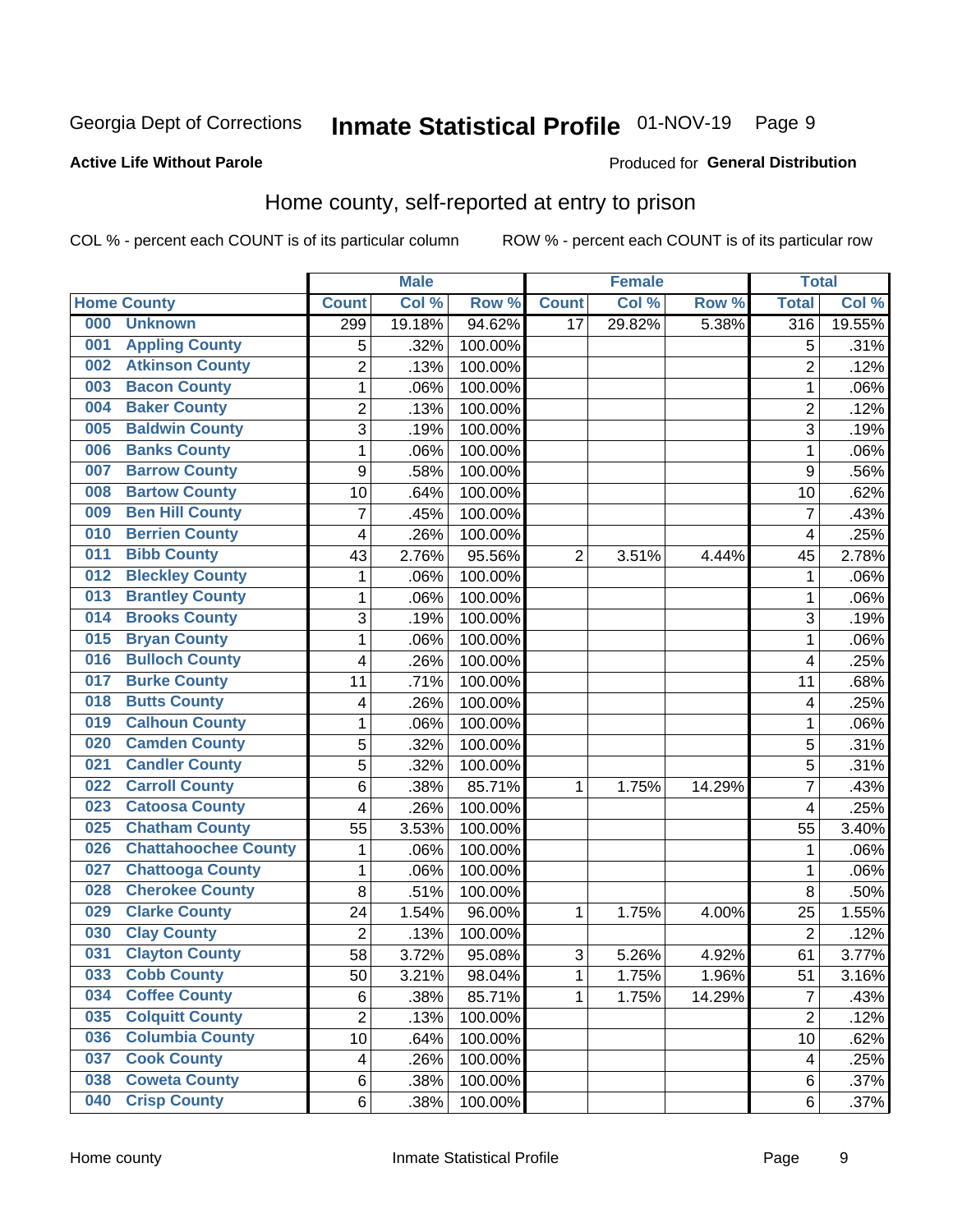## Inmate Statistical Profile 01-NOV-19 Page 10

#### **Active Life Without Parole**

#### Produced for General Distribution

### Home county, self-reported at entry to prison

COL % - percent each COUNT is of its particular column

|     |                          |                           | <b>Male</b> |                  |                | <b>Female</b> |        | <b>Total</b>   |        |
|-----|--------------------------|---------------------------|-------------|------------------|----------------|---------------|--------|----------------|--------|
|     | <b>Home County</b>       | <b>Count</b>              | Col %       | Row <sup>%</sup> | <b>Count</b>   | Col %         | Row %  | <b>Total</b>   | Col %  |
| 043 | <b>Decatur County</b>    | $\overline{5}$            | .32%        | 100.00%          |                |               |        | $\overline{5}$ | .31%   |
| 044 | <b>Dekalb County</b>     | 117                       | 7.50%       | 99.15%           | 1              | 1.75%         | .85%   | 118            | 7.30%  |
| 045 | <b>Dodge County</b>      | 1                         | .06%        | 100.00%          |                |               |        | 1              | .06%   |
| 046 | <b>Dooly County</b>      | 1                         | .06%        | 100.00%          |                |               |        | 1              | .06%   |
| 047 | <b>Dougherty County</b>  | 23                        | 1.48%       | 92.00%           | $\overline{2}$ | 3.51%         | 8.00%  | 25             | 1.55%  |
| 048 | <b>Douglas County</b>    | 17                        | 1.09%       | 94.44%           | 1              | 1.75%         | 5.56%  | 18             | 1.11%  |
| 049 | <b>Early County</b>      | $\ensuremath{\mathsf{3}}$ | .19%        | 100.00%          |                |               |        | 3              | .19%   |
| 051 | <b>Effingham County</b>  | 5                         | .32%        | 100.00%          |                |               |        | 5              | .31%   |
| 052 | <b>Elbert County</b>     | $\overline{2}$            | .13%        | 100.00%          |                |               |        | $\overline{2}$ | .12%   |
| 053 | <b>Emanuel County</b>    | 5                         | .32%        | 100.00%          |                |               |        | 5              | .31%   |
| 056 | <b>Fayette County</b>    | $\overline{7}$            | .45%        | 100.00%          |                |               |        | $\overline{7}$ | .43%   |
| 057 | <b>Floyd County</b>      | 21                        | 1.35%       | 91.30%           | $\overline{2}$ | 3.51%         | 8.70%  | 23             | 1.42%  |
| 058 | <b>Forsyth County</b>    | 3                         | .19%        | 60.00%           | $\overline{2}$ | 3.51%         | 40.00% | 5              | .31%   |
| 059 | <b>Franklin County</b>   | 3                         | .19%        | 100.00%          |                |               |        | 3              | .19%   |
| 060 | <b>Fulton County</b>     | 182                       | 11.67%      | 97.85%           | 4              | 7.02%         | 2.15%  | 186            | 11.51% |
| 061 | <b>Gilmer County</b>     | $\overline{2}$            | .13%        | 100.00%          |                |               |        | $\overline{2}$ | .12%   |
| 063 | <b>Glynn County</b>      | 13                        | .83%        | 100.00%          |                |               |        | 13             | .80%   |
| 064 | <b>Gordon County</b>     | 8                         | .51%        | 100.00%          |                |               |        | 8              | .50%   |
| 066 | <b>Greene County</b>     | 3                         | .19%        | 100.00%          |                |               |        | 3              | .19%   |
| 067 | <b>Gwinnett County</b>   | 45                        | 2.89%       | 93.75%           | 3              | 5.26%         | 6.25%  | 48             | 2.97%  |
| 068 | <b>Habersham County</b>  | $\overline{2}$            | .13%        | 100.00%          |                |               |        | $\overline{2}$ | .12%   |
| 069 | <b>Hall County</b>       | 13                        | .83%        | 92.86%           | 1              | 1.75%         | 7.14%  | 14             | .87%   |
| 070 | <b>Hancock County</b>    | $\overline{2}$            | .13%        | 100.00%          |                |               |        | $\overline{2}$ | .12%   |
| 071 | <b>Haralson County</b>   | 3                         | .19%        | 100.00%          |                |               |        | $\overline{3}$ | .19%   |
| 072 | <b>Harris County</b>     | 3                         | .19%        | 100.00%          |                |               |        | 3              | .19%   |
| 073 | <b>Hart County</b>       | 3                         | .19%        | 100.00%          |                |               |        | $\overline{3}$ | .19%   |
| 074 | <b>Heard County</b>      | $\mathbf{1}$              | .06%        | 100.00%          |                |               |        | 1              | .06%   |
| 075 | <b>Henry County</b>      | 14                        | .90%        | 93.33%           | 1              | 1.75%         | 6.67%  | 15             | .93%   |
| 076 | <b>Houston County</b>    | 21                        | 1.35%       | 95.45%           | 1              | 1.75%         | 4.55%  | 22             | 1.36%  |
| 078 | <b>Jackson County</b>    | 11                        | .71%        | 100.00%          |                |               |        | 11             | .68%   |
| 079 | <b>Jasper County</b>     | 1                         | .06%        | 100.00%          |                |               |        | 1              | .06%   |
| 080 | <b>Jeff Davis County</b> | $\mathbf 1$               | .06%        | 100.00%          |                |               |        | 1              | .06%   |
| 081 | <b>Jefferson County</b>  | $\overline{7}$            | .45%        | 87.50%           | 1              | 1.75%         | 12.50% | 8              | .50%   |
| 082 | <b>Jenkins County</b>    | $\overline{2}$            | .13%        | 100.00%          |                |               |        | $\overline{2}$ | .12%   |
| 084 | <b>Jones County</b>      | $\mathbf{1}$              | .06%        | 100.00%          |                |               |        | 1              | .06%   |
| 087 | <b>Laurens County</b>    | 5                         | .32%        | 100.00%          |                |               |        | 5              | .31%   |
| 088 | <b>Lee County</b>        | 3                         | .19%        | 100.00%          |                |               |        | 3              | .19%   |
| 089 | <b>Liberty County</b>    | 12                        | .77%        | 92.31%           | 1              | 1.75%         | 7.69%  | 13             | .80%   |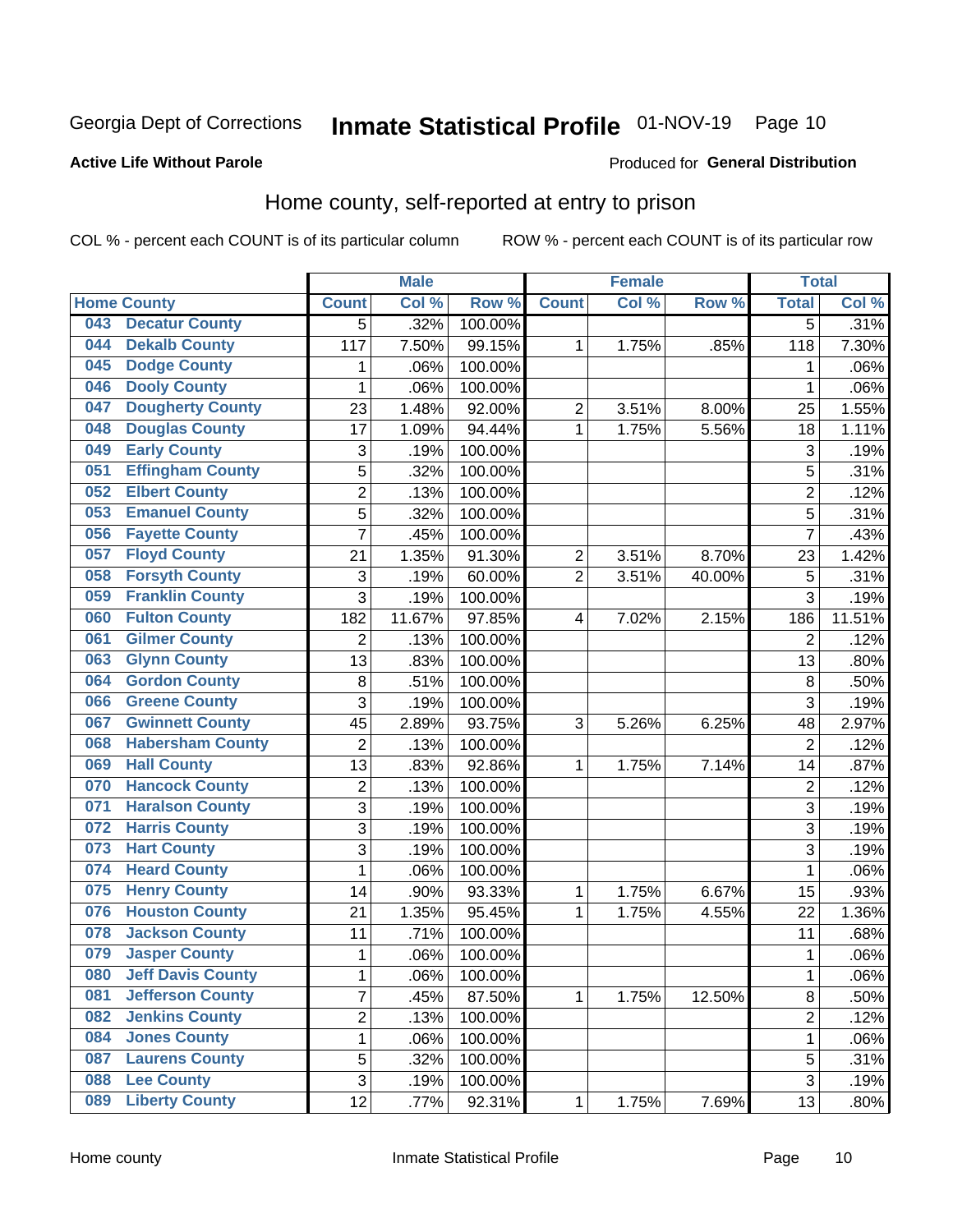## Inmate Statistical Profile 01-NOV-19 Page 11

#### **Active Life Without Parole**

#### Produced for General Distribution

### Home county, self-reported at entry to prison

COL % - percent each COUNT is of its particular column

|                  |                          |                | <b>Male</b> |         |              | <b>Female</b> |         | <b>Total</b>   |         |
|------------------|--------------------------|----------------|-------------|---------|--------------|---------------|---------|----------------|---------|
|                  | <b>Home County</b>       | <b>Count</b>   | Col %       | Row %   | <b>Count</b> | Col %         | Row %   | <b>Total</b>   | Col %   |
| 090              | <b>Lincoln County</b>    | 1              | .06%        | 100.00% |              |               |         | 1              | $.06\%$ |
| 091              | <b>Long County</b>       | 1              | .06%        | 100.00% |              |               |         | 1              | .06%    |
| 092              | <b>Lowndes County</b>    | 9              | .58%        | 100.00% |              |               |         | 9              | .56%    |
| 093              | <b>Lumpkin County</b>    | $\overline{2}$ | .13%        | 100.00% |              |               |         | $\overline{2}$ | .12%    |
| 094              | <b>Macon County</b>      | 1              | .06%        | 100.00% |              |               |         | 1              | .06%    |
| 095              | <b>Madison County</b>    | $\mathbf 1$    | .06%        | 100.00% |              |               |         | 1              | .06%    |
| 096              | <b>Marion County</b>     | $\mathbf 1$    | .06%        | 100.00% |              |               |         | 1              | .06%    |
| 097              | <b>Mcduffie County</b>   | 3              | .19%        | 100.00% |              |               |         | 3              | .19%    |
| 098              | <b>Mcintosh County</b>   | 1              | .06%        | 100.00% |              |               |         | 1              | .06%    |
| 099              | <b>Meriwether County</b> | $\mathbf 1$    | .06%        | 100.00% |              |               |         | 1              | .06%    |
| 100              | <b>Miller County</b>     | $\overline{c}$ | .13%        | 100.00% |              |               |         | 2              | .12%    |
| 101              | <b>Mitchell County</b>   | $\overline{2}$ | .13%        | 100.00% |              |               |         | $\overline{2}$ | .12%    |
| 102              | <b>Monroe County</b>     | 7              | .45%        | 100.00% |              |               |         | 7              | .43%    |
| 103              | <b>Montgomery County</b> | $\overline{2}$ | .13%        | 100.00% |              |               |         | $\overline{2}$ | .12%    |
| 104              | <b>Morgan County</b>     | $\overline{2}$ | .13%        | 100.00% |              |               |         | $\overline{2}$ | .12%    |
| 106              | <b>Muscogee County</b>   | 33             | 2.12%       | 100.00% |              |               |         | 33             | 2.04%   |
| 107              | <b>Newton County</b>     | 7              | .45%        | 77.78%  | 2            | 3.51%         | 22.22%  | 9              | .56%    |
| 108              | <b>Oconee County</b>     |                |             |         | 1            | 1.75%         | 100.00% | 1              | .06%    |
| 109              | <b>Oglethorpe County</b> | 4              | .26%        | 100.00% |              |               |         | 4              | .25%    |
| 110              | <b>Paulding County</b>   | 11             | .71%        | 100.00% |              |               |         | 11             | .68%    |
| 111              | <b>Peach County</b>      | 1              | .06%        | 100.00% |              |               |         | 1              | .06%    |
| $\overline{112}$ | <b>Pickens County</b>    | $\mathbf 1$    | .06%        | 100.00% |              |               |         | 1              | .06%    |
| 113              | <b>Pierce County</b>     | 5              | .32%        | 100.00% |              |               |         | 5              | .31%    |
| 114              | <b>Pike County</b>       | 3              | .19%        | 100.00% |              |               |         | 3              | .19%    |
| $\overline{115}$ | <b>Polk County</b>       | 5              | .32%        | 100.00% |              |               |         | 5              | .31%    |
| 117              | <b>Putnam County</b>     | 4              | .26%        | 100.00% |              |               |         | 4              | .25%    |
| 119              | <b>Rabun County</b>      | $\overline{2}$ | .13%        | 100.00% |              |               |         | $\overline{2}$ | .12%    |
| 120              | <b>Randolph County</b>   | $\overline{2}$ | .13%        | 100.00% |              |               |         | $\overline{2}$ | .12%    |
| 121              | <b>Richmond County</b>   | 56             | 3.59%       | 94.92%  | 3            | 5.26%         | 5.08%   | 59             | 3.65%   |
| 122              | <b>Rockdale County</b>   | 8              | .51%        | 100.00% |              |               |         | 8              | .50%    |
| 124              | <b>Screven County</b>    | 1              | .06%        | 100.00% |              |               |         | 1              | .06%    |
| 125              | <b>Seminole County</b>   | 2              | .13%        | 100.00% |              |               |         | $\overline{c}$ | .12%    |
| 126              | <b>Spalding County</b>   | 14             | .90%        | 100.00% |              |               |         | 14             | .87%    |
| 127              | <b>Stephens County</b>   | $\overline{c}$ | .13%        | 66.67%  | 1            | 1.75%         | 33.33%  | $\mathfrak{S}$ | .19%    |
| 128              | <b>Stewart County</b>    | $\mathbf 1$    | .06%        | 100.00% |              |               |         | 1              | .06%    |
| 129              | <b>Sumter County</b>     | 3              | .19%        | 100.00% |              |               |         | $\mathsf 3$    | .19%    |
| 132              | <b>Tattnall County</b>   | $\overline{7}$ | .45%        | 87.50%  | 1            | 1.75%         | 12.50%  | 8              | .50%    |
| 133              | <b>Taylor County</b>     | $\mathbf{1}$   | .06%        | 100.00% |              |               |         | 1              | .06%    |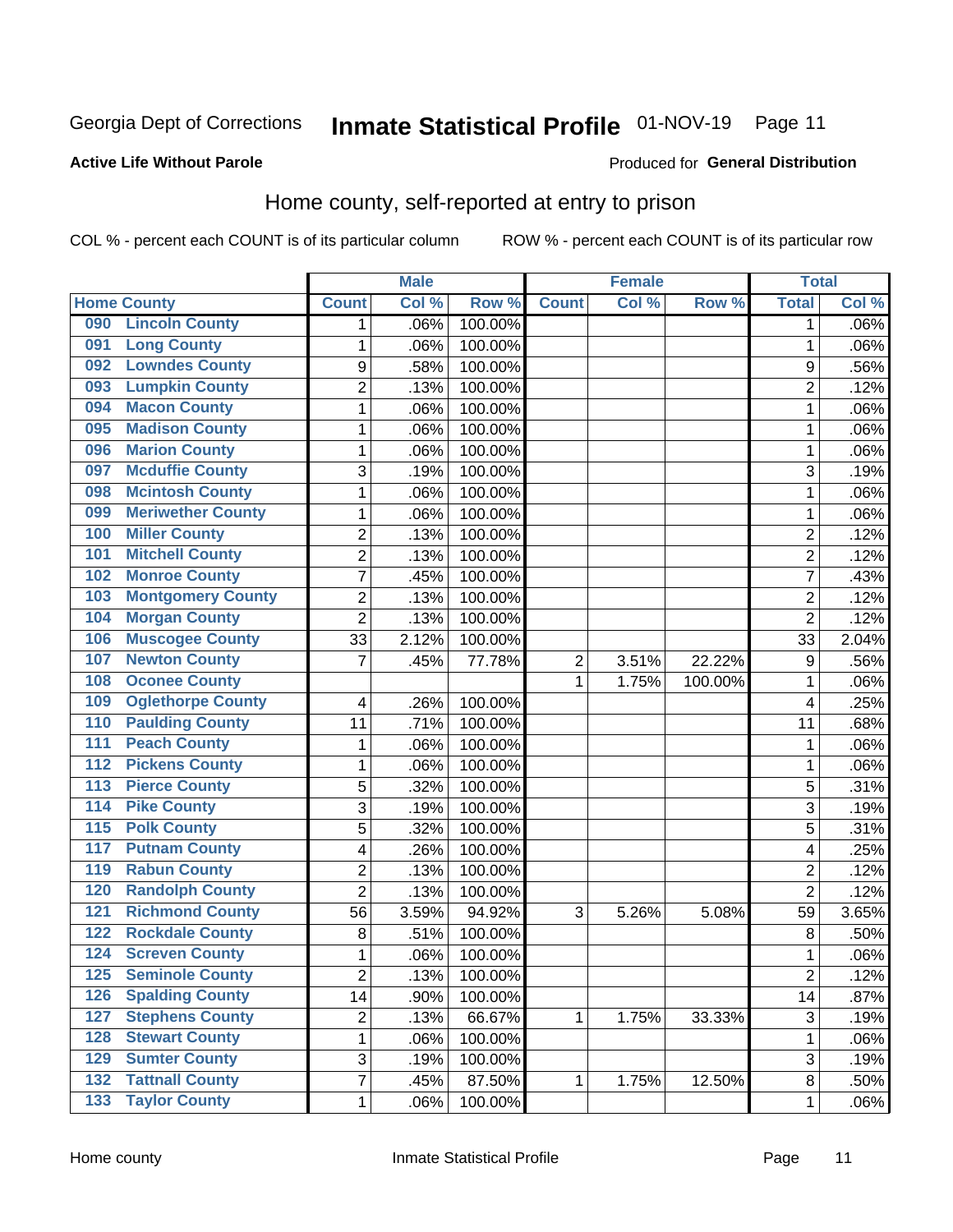## Inmate Statistical Profile 01-NOV-19 Page 12

#### **Active Life Without Parole**

#### Produced for General Distribution

### Home county, self-reported at entry to prison

COL % - percent each COUNT is of its particular column

|                                    |                | <b>Male</b> |         |                 | <b>Female</b> |        |                | <b>Total</b> |  |
|------------------------------------|----------------|-------------|---------|-----------------|---------------|--------|----------------|--------------|--|
| <b>Home County</b>                 | <b>Count</b>   | Col %       | Row %   | <b>Count</b>    | Col %         | Row %  | <b>Total</b>   | Col %        |  |
| <b>Telfair County</b><br>134       | 2              | .13%        | 100.00% |                 |               |        | 2              | .12%         |  |
| <b>Thomas County</b><br>136        | 5              | .32%        | 100.00% |                 |               |        | 5              | .31%         |  |
| <b>Tift County</b><br>137          | 10             | .64%        | 100.00% |                 |               |        | 10             | .62%         |  |
| <b>Toombs County</b><br>138        | 10             | .64%        | 100.00% |                 |               |        | 10             | .62%         |  |
| <b>Treutlen County</b><br>140      | 4              | .26%        | 100.00% |                 |               |        | 4              | .25%         |  |
| <b>Troup County</b><br>141         | $\overline{7}$ | .45%        | 100.00% |                 |               |        | 7              | .43%         |  |
| <b>Twiggs County</b><br>143        | $\overline{c}$ | .13%        | 100.00% |                 |               |        | $\overline{2}$ | .12%         |  |
| <b>Union County</b><br>144         | 1              | .06%        | 100.00% |                 |               |        |                | .06%         |  |
| <b>Upson County</b><br>145         | 5              | .32%        | 100.00% |                 |               |        | 5              | .31%         |  |
| <b>Walker County</b><br>146        | 4              | .26%        | 80.00%  | 1               | 1.75%         | 20.00% | 5              | .31%         |  |
| <b>Walton County</b><br>147        | 14             | .90%        | 100.00% |                 |               |        | 14             | .87%         |  |
| <b>Ware County</b><br>148          | 10             | .64%        | 100.00% |                 |               |        | 10             | .62%         |  |
| <b>Warren County</b><br>149        | $\overline{2}$ | .13%        | 66.67%  | 1               | 1.75%         | 33.33% | 3              | .19%         |  |
| <b>Washington County</b><br>150    | 7              | .45%        | 100.00% |                 |               |        |                | .43%         |  |
| <b>Wayne County</b><br>151         | 8              | .51%        | 100.00% |                 |               |        | 8              | .50%         |  |
| <b>Wheeler County</b><br>153       | 1              | .06%        | 100.00% |                 |               |        | 1              | .06%         |  |
| <b>White County</b><br>154         | 1              | .06%        | 50.00%  | 1               | 1.75%         | 50.00% | $\overline{2}$ | .12%         |  |
| <b>Whitfield County</b><br>155     | 10             | .64%        | 100.00% |                 |               |        | 10             | .62%         |  |
| <b>Wilcox County</b><br>156        | 1              | .06%        | 100.00% |                 |               |        |                | .06%         |  |
| <b>Wilkes County</b><br>157        | 4              | .26%        | 100.00% |                 |               |        | 4              | .25%         |  |
| <b>Wilkinson County</b><br>158     | $\overline{2}$ | .13%        | 100.00% |                 |               |        | $\overline{2}$ | .12%         |  |
| <b>Worth County</b><br>159         | 1              | .06%        | 100.00% |                 |               |        | 1              | .06%         |  |
| <b>Other Custody/Out Of</b><br>999 | 3              | .19%        | 100.00% |                 |               |        | 3              | .19%         |  |
| <b>State</b>                       |                |             |         |                 |               |        |                |              |  |
| <b>Total Rported</b>               | 1,559          | 100%        | 96.47%  | $\overline{57}$ | 100%          | 3.53%  | 1,616          | 100%         |  |

| <b>Not Reported</b> |      |      |
|---------------------|------|------|
| `otal               | ,559 | .616 |

| Mode (most frequent) | <b>Fulton County</b> | <b>Fulton County</b> | <b>Fulton County</b> |
|----------------------|----------------------|----------------------|----------------------|
|----------------------|----------------------|----------------------|----------------------|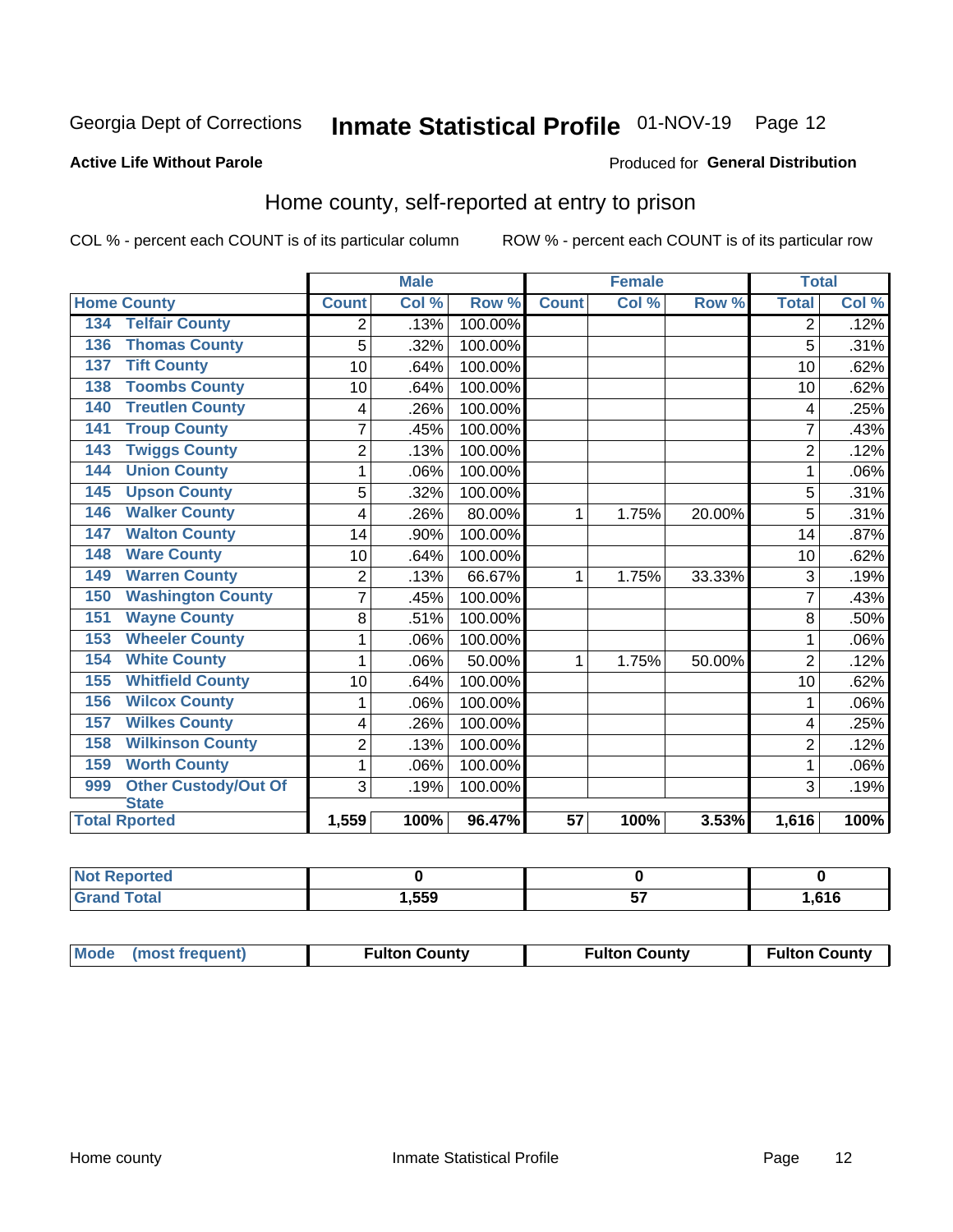## Inmate Statistical Profile 01-NOV-19 Page 13

#### **Active Life Without Parole**

#### Produced for General Distribution

### Employment status before prison, self-reported at entry to prison

COL % - percent each COUNT is of its particular column

|                          |                     | <b>Male</b>  |        |         | <b>Female</b> |        |       | <b>Total</b> |        |
|--------------------------|---------------------|--------------|--------|---------|---------------|--------|-------|--------------|--------|
| <b>Employment Status</b> |                     | <b>Count</b> | Col %  | Row %   | <b>Count</b>  | Col %  | Row % | <b>Total</b> | Col %  |
| 01                       | <b>Full Time</b>    | 517          | 45.35% | 96.10%  | 21            | 47.73% | 3.90% | 538          | 45.44% |
| 02                       | <b>Part Time</b>    | 74           | 6.49%  | 100.00% |               |        |       | 74           | 6.25%  |
| 03                       | Unempl $<$ 6M       | 70           | 6.14%  | 98.59%  |               | 2.27%  | 1.41% | 71           | 6.00%  |
| 04                       | Unempl > 6M         | 287          | 25.18% | 94.72%  | 16            | 36.36% | 5.28% | 303          | 25.59% |
| 05                       | <b>Never Worked</b> | 103          | 9.04%  | 100.00% |               |        |       | 103          | 8.70%  |
| 06                       | <b>Student</b>      | 34           | 2.98%  | 100.00% |               |        |       | 34           | 2.87%  |
| 07                       | <b>Incapable</b>    | 55           | 4.82%  | 90.16%  | 6             | 13.64% | 9.84% | 61           | 5.15%  |
| <b>Total Reported</b>    |                     | 1,140        | 100%   | 96.28%  | 44            | 100%   | 3.72% | 1,184        | 100%   |

| 14 C<br>4 I J<br>$\sim$ | .,      | $\sim$ $\sim$<br>9∪+ |
|-------------------------|---------|----------------------|
| .559                    | --<br>ັ | .616                 |

| Mc | ∴ull | ----<br>ıme<br>w |
|----|------|------------------|
|    |      |                  |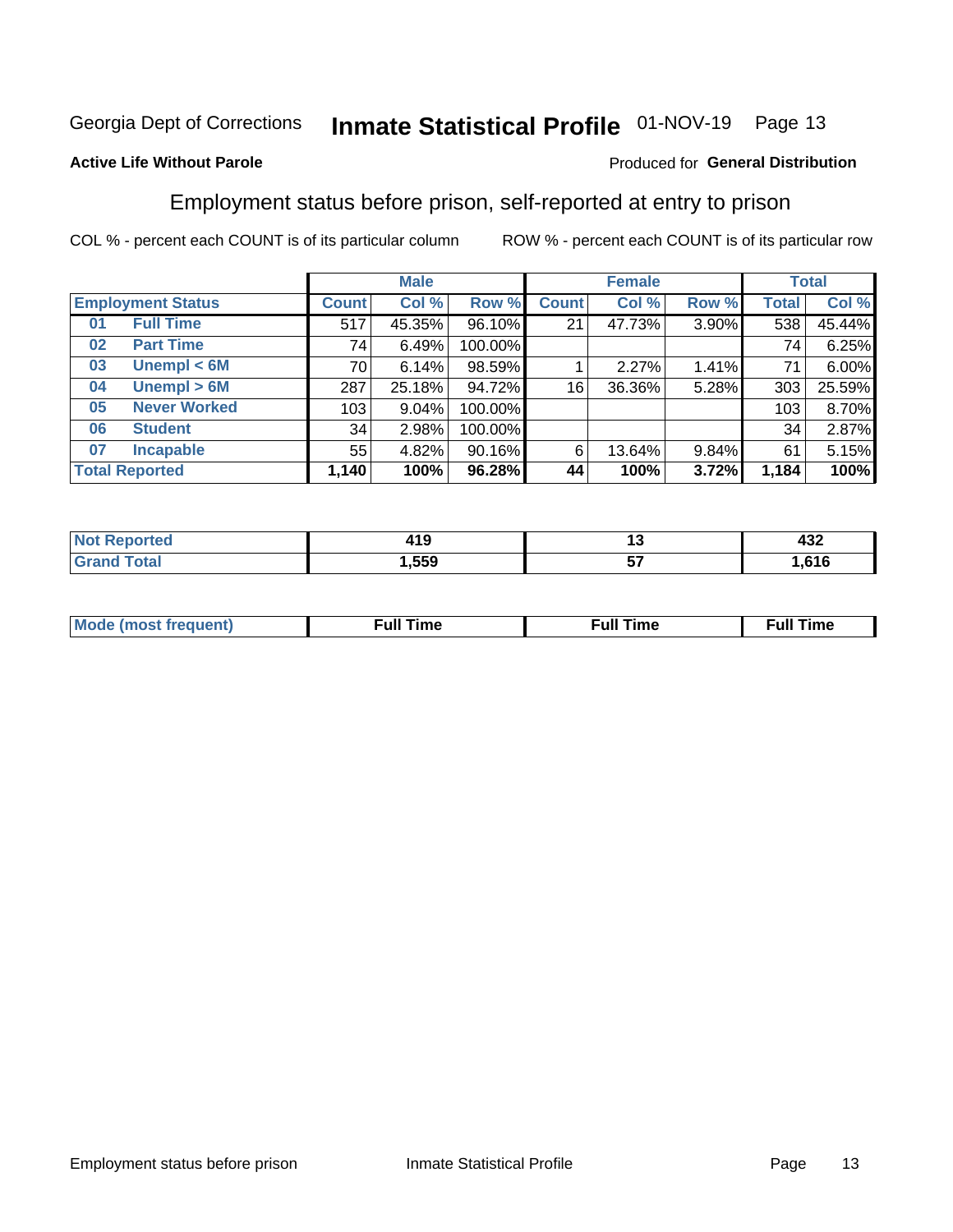#### **Active Life Without Parole**

Produced for General Distribution

### Age at admission

COL % - percent each COUNT is of its particular column

|                         |              | <b>Male</b> |         |                | <b>Female</b> |        |              | <b>Total</b> |
|-------------------------|--------------|-------------|---------|----------------|---------------|--------|--------------|--------------|
| <b>Age At Admission</b> | <b>Count</b> | Col %       | Row %   | <b>Count</b>   | Col %         | Row %  | <b>Total</b> | Col %        |
| 15                      | 2            | 0.13%       | 100.00% |                |               |        | 2            | 0.12%        |
| 16                      | 1            | 0.06%       | 100.00% |                |               |        | 1            | 0.06%        |
| $\overline{17}$         | 8            | 0.51%       | 100.00% |                |               |        | 8            | 0.50%        |
| 18                      | 10           | 0.64%       | 100.00% |                |               |        | 10           | 0.62%        |
| 19                      | 21           | 1.35%       | 100.00% |                |               |        | 21           | 1.30%        |
| $\overline{20}$         | 41           | 2.63%       | 97.62%  | 1              | 1.75%         | 2.38%  | 42           | 2.60%        |
| $\overline{21}$         | 36           | 2.31%       | 94.74%  | $\overline{2}$ | 3.51%         | 5.26%  | 38           | 2.35%        |
| 22                      | 63           | 4.04%       | 96.92%  | $\overline{2}$ | 3.51%         | 3.08%  | 65           | 4.02%        |
| 23                      | 57           | 3.66%       | 98.28%  | 1              | 1.75%         | 1.72%  | 58           | 3.59%        |
| 24                      | 56           | 3.59%       | 94.92%  | 3              | 5.26%         | 5.08%  | 59           | 3.65%        |
| $\overline{25}$         | 68           | 4.36%       | 94.44%  | 4              | 7.02%         | 5.56%  | 72           | 4.46%        |
| 26                      | 69           | 4.43%       | 97.18%  | $\overline{2}$ | 3.51%         | 2.82%  | 71           | 4.39%        |
| $\overline{27}$         | 59           | 3.78%       | 93.65%  | 4              | 7.02%         | 6.35%  | 63           | 3.90%        |
| 28                      | 70           | 4.49%       | 97.22%  | $\overline{2}$ | 3.51%         | 2.78%  | 72           | 4.46%        |
| 29                      | 63           | 4.04%       | 98.44%  | 1              | 1.75%         | 1.56%  | 64           | 3.96%        |
| 30                      | 52           | 3.34%       | 100.00% |                |               |        | 52           | 3.22%        |
| 31                      | 69           | 4.43%       | 98.57%  | 1              | 1.75%         | 1.43%  | 70           | 4.33%        |
| 32                      | 66           | 4.23%       | 95.65%  | 3              | 5.26%         | 4.35%  | 69           | 4.27%        |
| 33                      | 52           | 3.34%       | 96.30%  | $\overline{2}$ | 3.51%         | 3.70%  | 54           | 3.34%        |
| 34                      | 34           | 2.18%       | 91.89%  | 3              | 5.26%         | 8.11%  | 37           | 2.29%        |
| 35                      | 42           | 2.69%       | 97.67%  | 1              | 1.75%         | 2.33%  | 43           | 2.66%        |
| 36                      | 52           | 3.34%       | 96.30%  | $\overline{2}$ | 3.51%         | 3.70%  | 54           | 3.34%        |
| $\overline{37}$         | 42           | 2.69%       | 97.67%  | 1              | 1.75%         | 2.33%  | 43           | 2.66%        |
| 38                      | 50           | 3.21%       | 100.00% |                |               |        | 50           | 3.09%        |
| 39                      | 38           | 2.44%       | 86.36%  | 6              | 10.53%        | 13.64% | 44           | 2.72%        |
| 40                      | 34           | 2.18%       | 94.44%  | $\overline{2}$ | 3.51%         | 5.56%  | 36           | 2.23%        |
| 41                      | 42           | 2.69%       | 95.45%  | $\overline{2}$ | 3.51%         | 4.55%  | 44           | 2.72%        |
| 42                      | 36           | 2.31%       | 100.00% |                |               |        | 36           | 2.23%        |
| 43                      | 30           | 1.92%       | 93.75%  | $\overline{2}$ | 3.51%         | 6.25%  | 32           | 1.98%        |
| 44                      | 24           | 1.54%       | 92.31%  | $\overline{2}$ | 3.51%         | 7.69%  | 26           | 1.61%        |
| 45                      | 31           | 1.99%       | 96.88%  | 1              | 1.75%         | 3.13%  | 32           | 1.98%        |
| 46                      | 26           | 1.67%       | 89.66%  | 3              | 5.26%         | 10.34% | 29           | 1.79%        |
| 47                      | 28           | 1.80%       | 100.00% |                |               |        | 28           | 1.73%        |
| 48                      | 26           | 1.67%       | 89.66%  | 3              | 5.26%         | 10.34% | 29           | 1.79%        |
| 49                      | 25           | 1.60%       | 100.00% |                |               |        | 25           | 1.55%        |
| 50                      | 25           | 1.60%       | 100.00% |                |               |        | 25           | 1.55%        |
| $\overline{51}$         | 11           | 0.71%       | 100.00% |                |               |        | 11           | 0.68%        |
| 52                      | 14           | 0.90%       | 100.00% |                |               |        | 14           | 0.87%        |
| 53                      | 15           | 0.96%       | 100.00% |                |               |        | 15           | 0.93%        |
| 54                      | 11           | 0.71%       | 100.00% |                |               |        | 11           | 0.68%        |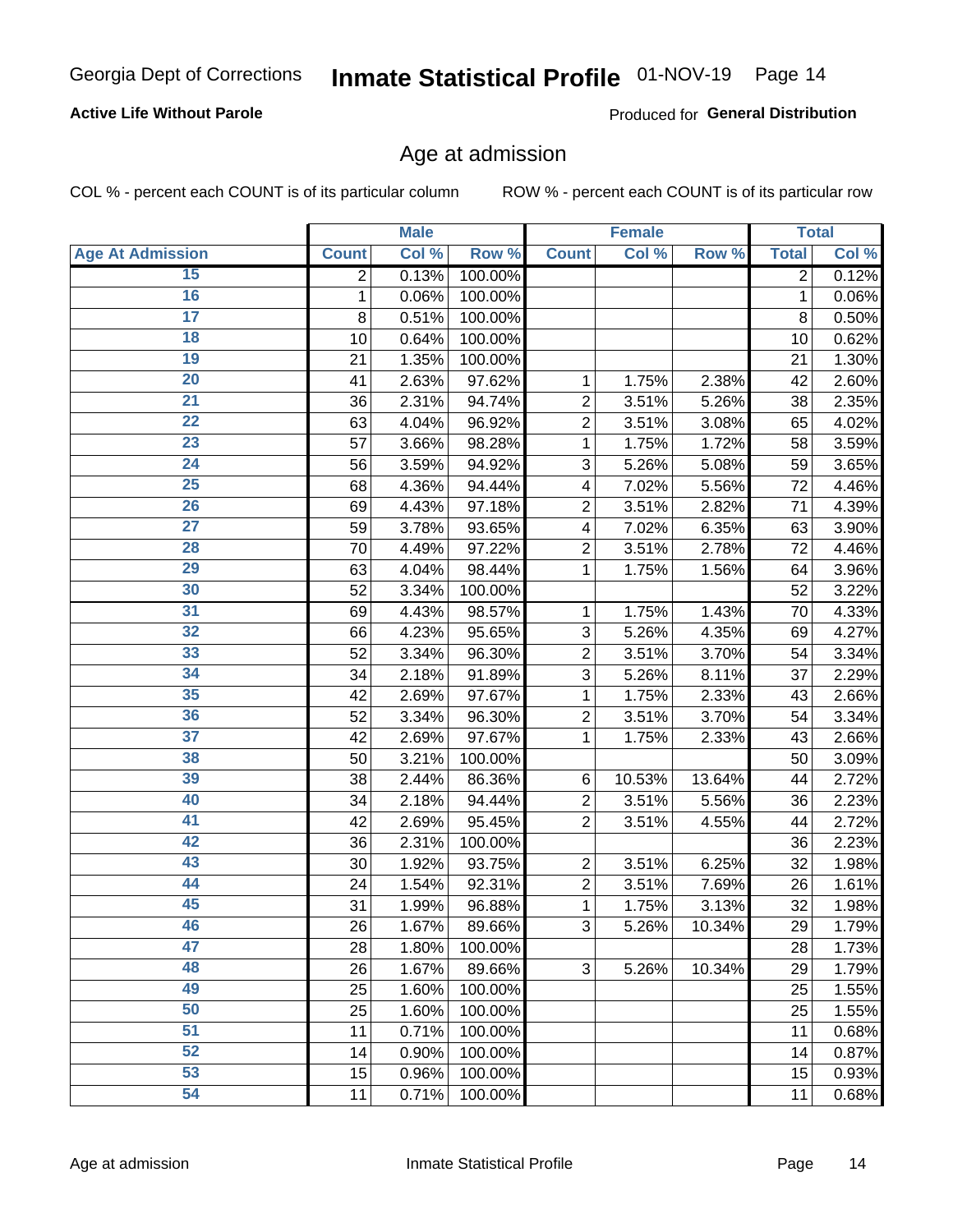#### **Active Life Without Parole**

Produced for General Distribution

## Age at admission

COL % - percent each COUNT is of its particular column

|                         |              | <b>Male</b> |         |              | <b>Female</b> |       |              | <b>Total</b> |
|-------------------------|--------------|-------------|---------|--------------|---------------|-------|--------------|--------------|
| <b>Age At Admission</b> | <b>Count</b> | Col %       | Row %   | <b>Count</b> | Col %         | Row % | <b>Total</b> | Col %        |
| 55                      | 12           | 0.77%       | 92.31%  |              | 1.75%         | 7.69% | 13           | 0.80%        |
| 56                      |              | 0.45%       | 100.00% |              |               |       | 7            | 0.43%        |
| 57                      | 8            | 0.51%       | 100.00% |              |               |       | 8            | 0.50%        |
| 58                      | 6            | 0.38%       | 100.00% |              |               |       | 6            | 0.37%        |
| 59                      | 5            | 0.32%       | 100.00% |              |               |       | 5            | 0.31%        |
| 60                      | 3            | 0.19%       | 100.00% |              |               |       | 3            | 0.19%        |
| 61                      | 2            | 0.13%       | 100.00% |              |               |       | 2            | 0.12%        |
| 62                      | 2            | 0.13%       | 100.00% |              |               |       | 2            | 0.12%        |
| 64                      | 4            | 0.26%       | 100.00% |              |               |       | 4            | 0.25%        |
| 65                      | 2            | 0.13%       | 100.00% |              |               |       | 2            | 0.12%        |
| 66                      | 2            | 0.13%       | 100.00% |              |               |       | 2            | 0.12%        |
| 67                      | 2            | 0.13%       | 100.00% |              |               |       | 2            | 0.12%        |
| 69                      | 3            | 0.19%       | 100.00% |              |               |       | 3            | 0.19%        |
| 73                      |              | 0.06%       | 100.00% |              |               |       |              | 0.06%        |
| 78                      |              | 0.06%       | 100.00% |              |               |       |              | 0.06%        |
| <b>Total Reported</b>   | 1,559        | 100%        | 96.47%  | 57           | 100%          | 3.53% | 1,616        | 100%         |

| <b>Not Reported</b> |      |          |        |
|---------------------|------|----------|--------|
| Total               | ,559 | --<br>v. | 616, ا |

| <b>Mean</b><br>(average) | 34.03 | 33.98 | 34.03    |
|--------------------------|-------|-------|----------|
| <b>Median (middle)</b>   | ЭZ    | 34    | າາ<br>34 |
| Mode<br>(most frequent)  | ΖO    | 39    | 25       |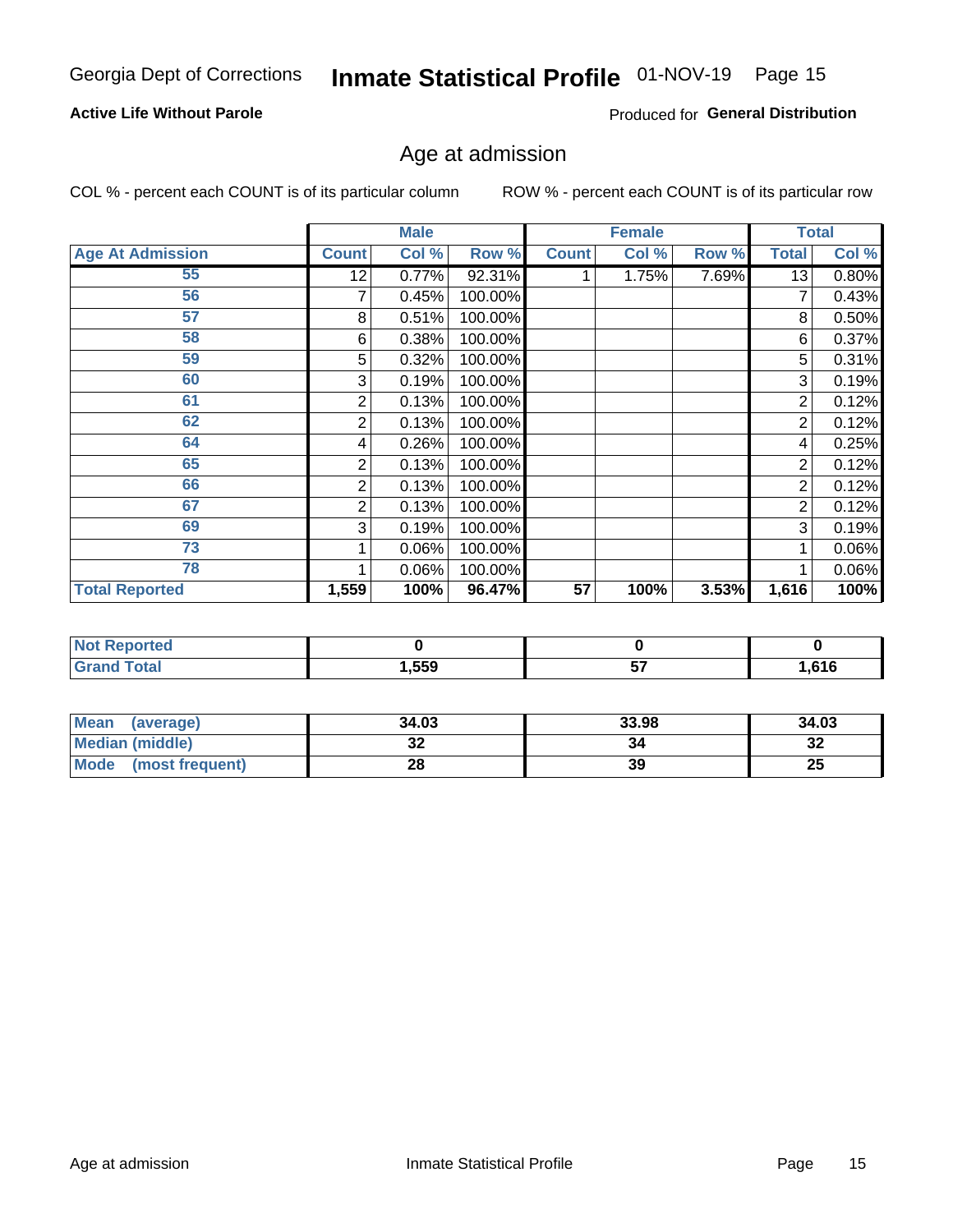#### **Active Life Without Parole**

#### Produced for General Distribution

### Height, measured at entry to prison

COL % - percent each COUNT is of its particular column

|                       |                | <b>Male</b> |         |                 | <b>Female</b> |         |                | <b>Total</b> |
|-----------------------|----------------|-------------|---------|-----------------|---------------|---------|----------------|--------------|
| <b>Height</b>         | <b>Count</b>   | Col %       | Row %   | <b>Count</b>    | Col %         | Row %   | <b>Total</b>   | Col %        |
| $\bf{0}$              | 7              | 0.45%       | 100.00% |                 |               |         | 7              | 0.43%        |
| 4'10''                |                |             |         | $\mathbf{1}$    | 1.75%         | 100.00% | 1              | 0.06%        |
| 5'00''                | 4              | 0.26%       | 100.00% |                 |               |         | 4              | 0.25%        |
| 5'01"                 | 4              | 0.26%       | 66.67%  | $\overline{c}$  | 3.51%         | 33.33%  | 6              | 0.37%        |
| 5'02"                 | 6              | 0.38%       | 85.71%  | 1               | 1.75%         | 14.29%  | $\overline{7}$ | 0.43%        |
| 5'03''                | 13             | 0.83%       | 56.52%  | 10              | 17.54%        | 43.48%  | 23             | 1.42%        |
| 5'04"                 | 17             | 1.09%       | 51.52%  | 16              | 28.07%        | 48.48%  | 33             | 2.04%        |
| 5'05"                 | 42             | 2.69%       | 85.71%  | $\overline{7}$  | 12.28%        | 14.29%  | 49             | 3.03%        |
| 5'06''                | 106            | 6.80%       | 94.64%  | 6               | 10.53%        | 5.36%   | 112            | 6.93%        |
| 5'07''                | 108            | 6.93%       | 93.91%  | 7               | 12.28%        | 6.09%   | 115            | 7.12%        |
| 5'08''                | 160            | 10.26%      | 99.38%  | 1               | 1.75%         | 0.62%   | 161            | 9.96%        |
| 5'09''                | 205            | 13.15%      | 99.03%  | $\overline{2}$  | 3.51%         | 0.97%   | 207            | 12.81%       |
| 5'10''                | 183            | 11.74%      | 99.46%  | 1               | 1.75%         | 0.54%   | 184            | 11.39%       |
| 5'11"                 | 196            | 12.57%      | 99.49%  | 1               | 1.75%         | 0.51%   | 197            | 12.19%       |
| 6'00''                | 166            | 10.65%      | 99.40%  | 1               | 1.75%         | 0.60%   | 167            | 10.33%       |
| 6'01''                | 130            | 8.34%       | 100.00% |                 |               |         | 130            | 8.04%        |
| 6'02"                 | 106            | 6.80%       | 100.00% |                 |               |         | 106            | 6.56%        |
| 6'03''                | 50             | 3.21%       | 98.04%  | $\mathbf{1}$    | 1.75%         | 1.96%   | 51             | 3.16%        |
| 6'04"                 | 36             | 2.31%       | 100.00% |                 |               |         | 36             | 2.23%        |
| 6'05"                 | 10             | 0.64%       | 100.00% |                 |               |         | 10             | 0.62%        |
| 6'06''                | 6              | 0.38%       | 100.00% |                 |               |         | 6              | 0.37%        |
| 6'07''                | $\overline{2}$ | 0.13%       | 100.00% |                 |               |         | $\overline{2}$ | 0.12%        |
| 6'11''                | $\overline{2}$ | 0.13%       | 100.00% |                 |               |         | $\overline{2}$ | 0.12%        |
| <b>Total Reported</b> | 1,559          | 100%        | 96.47%  | $\overline{57}$ | 100%          | 3.53%   | 1,616          | 100%         |

| rea<br>'N ( |        |          |      |
|-------------|--------|----------|------|
|             | 559, ا | --<br>J1 | .616 |

| <b>Mean</b> | (average)       | 5'10" | 5'05" | 5'10" |  |
|-------------|-----------------|-------|-------|-------|--|
|             |                 |       |       |       |  |
| Mode        | (most frequent) | 5'09" | 5'04" | 5'09" |  |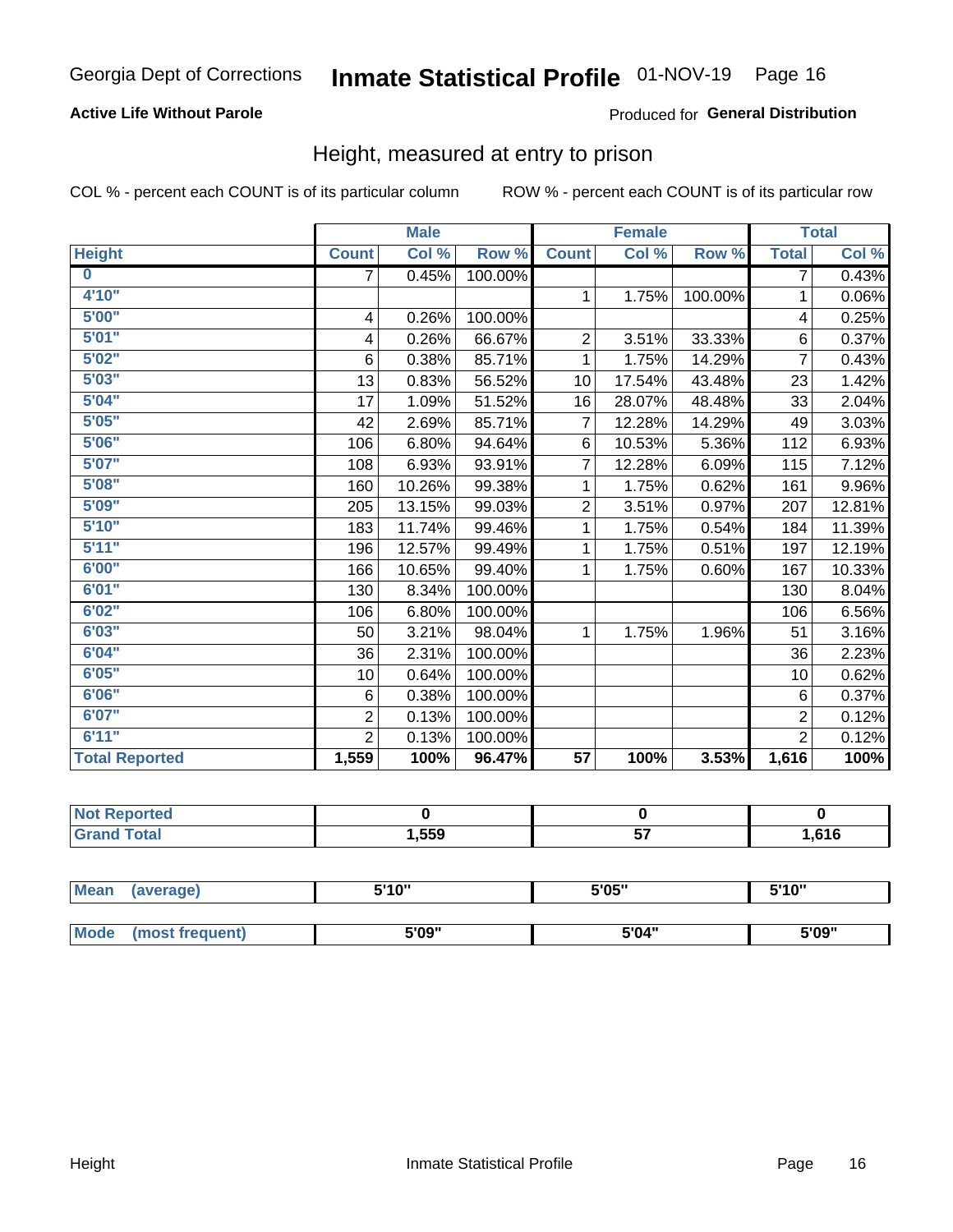**Active Life Without Parole** 

Produced for General Distribution

### Weight, measured at entry to prison

COL % - percent each COUNT is of its particular column

|                                |                | <b>Male</b> |         |                 | <b>Female</b> |         |                | <b>Total</b> |  |
|--------------------------------|----------------|-------------|---------|-----------------|---------------|---------|----------------|--------------|--|
| <b>Weight</b>                  | <b>Count</b>   | Col %       | Row %   | <b>Count</b>    | Col %         | Row %   | <b>Total</b>   | Col %        |  |
| 100 - 109 pounds               |                |             |         | 1               | 1.75%         | 100.00% | 1              | 0.06%        |  |
| 110 - 119 pounds               | 4              | 0.26%       | 66.67%  | $\overline{2}$  | 3.51%         | 33.33%  | 6              | 0.37%        |  |
| 120 - 129 pounds               | $\overline{7}$ | 0.45%       | 87.50%  | 1               | 1.75%         | 12.50%  | 8              | 0.50%        |  |
| 130 - 139 pounds               | 45             | 2.89%       | 91.84%  | 4               | 7.02%         | 8.16%   | 49             | 3.04%        |  |
| 140 - 149 pounds               | 99             | 6.36%       | 96.12%  | 4               | 7.02%         | 3.88%   | 103            | 6.39%        |  |
| 150 - 159 pounds               | 144            | 9.25%       | 94.74%  | 8               | 14.04%        | 5.26%   | 152            | 9.42%        |  |
| 160 - 169 pounds               | 192            | 12.34%      | 97.96%  | 4               | 7.02%         | 2.04%   | 196            | 12.15%       |  |
| 170 - 179 pounds               | 203            | 13.05%      | 98.07%  | 4               | 7.02%         | 1.93%   | 207            | 12.83%       |  |
| 180 - 189 pounds               | 204            | 13.11%      | 97.14%  | 6               | 10.53%        | 2.86%   | 210            | 13.02%       |  |
| 190 - 199 pounds               | 129            | 8.29%       | 95.56%  | 6               | 10.53%        | 4.44%   | 135            | 8.37%        |  |
| 200 - 209 pounds               | 137            | 8.80%       | 97.16%  | 4               | 7.02%         | 2.84%   | 141            | 8.74%        |  |
| 210 - 219 pounds               | 94             | 6.04%       | 94.95%  | 5               | 8.77%         | 5.05%   | 99             | 6.14%        |  |
| 220 - 229 pounds               | 96             | 6.17%       | 98.97%  | 1               | 1.75%         | 1.03%   | 97             | 6.01%        |  |
| 230 - 239 pounds               | 57             | 3.66%       | 98.28%  | 1               | 1.75%         | 1.72%   | 58             | 3.60%        |  |
| 240 - 249 pounds               | 46             | 2.96%       | 100.00% |                 |               |         | 46             | 2.85%        |  |
| 250 - 259 pounds               | 32             | 2.06%       | 96.97%  | 1               | 1.75%         | 3.03%   | 33             | 2.05%        |  |
| 260 - 269 pounds               | 13             | 0.84%       | 92.86%  | 1               | 1.75%         | 7.14%   | 14             | 0.87%        |  |
| 270 - 279 pounds               | 16             | 1.03%       | 100.00% |                 |               |         | 16             | 0.99%        |  |
| 280 - 289 pounds               | 13             | 0.84%       | 92.86%  | 1               | 1.75%         | 7.14%   | 14             | 0.87%        |  |
| 290 - 299 pounds               | 5              | 0.32%       | 71.43%  | $\overline{2}$  | 3.51%         | 28.57%  | $\overline{7}$ | 0.43%        |  |
| 300 - 309 pounds               | 5              | 0.32%       | 100.00% |                 |               |         | 5              | 0.31%        |  |
| 310 - 319 pounds               | 1              | 0.06%       | 100.00% |                 |               |         | $\mathbf 1$    | 0.06%        |  |
| 320 - 329 pounds               | 4              | 0.26%       | 100.00% |                 |               |         | 4              | 0.25%        |  |
| 330 - 339 pounds               | 5              | 0.32%       | 100.00% |                 |               |         | 5              | 0.31%        |  |
| 350 - 359 pounds               | 1              | 0.06%       | 100.00% |                 |               |         | 1              | 0.06%        |  |
| 360 - 369 pounds               | 1              | 0.06%       | 100.00% |                 |               |         | $\mathbf 1$    | 0.06%        |  |
| 370 - 379 pounds               | 1              | 0.06%       | 100.00% |                 |               |         | 1              | 0.06%        |  |
| 390 - 399 pounds               |                |             |         | 1               | 1.75%         | 100.00% | 1              | 0.06%        |  |
| 400 pounds and over            | $\overline{2}$ | 0.13%       | 100.00% |                 |               |         | $\overline{2}$ | 0.12%        |  |
| <b>Total Reported</b>          | 1,556          | 100%        | 96.47%  | $\overline{57}$ | 100%          | 3.53%   | 1,613          | 100%         |  |
|                                |                |             |         |                 |               |         |                |              |  |
| <b>Not Reported</b>            |                | 3           |         |                 | $\bf{0}$      |         |                | 3            |  |
| <b>Grand Total</b>             |                | 1,559       |         | $\overline{57}$ |               |         |                | 1,616        |  |
|                                |                |             |         |                 |               |         |                |              |  |
| <b>Mean</b><br>(average)       |                | 189         |         |                 | 184           |         |                | 188          |  |
| <b>Median (middle)</b>         |                | 180         |         |                 | 180           |         |                | 180          |  |
| <b>Mode</b><br>(most frequent) |                | 180         |         | 180             |               |         | <b>180</b>     |              |  |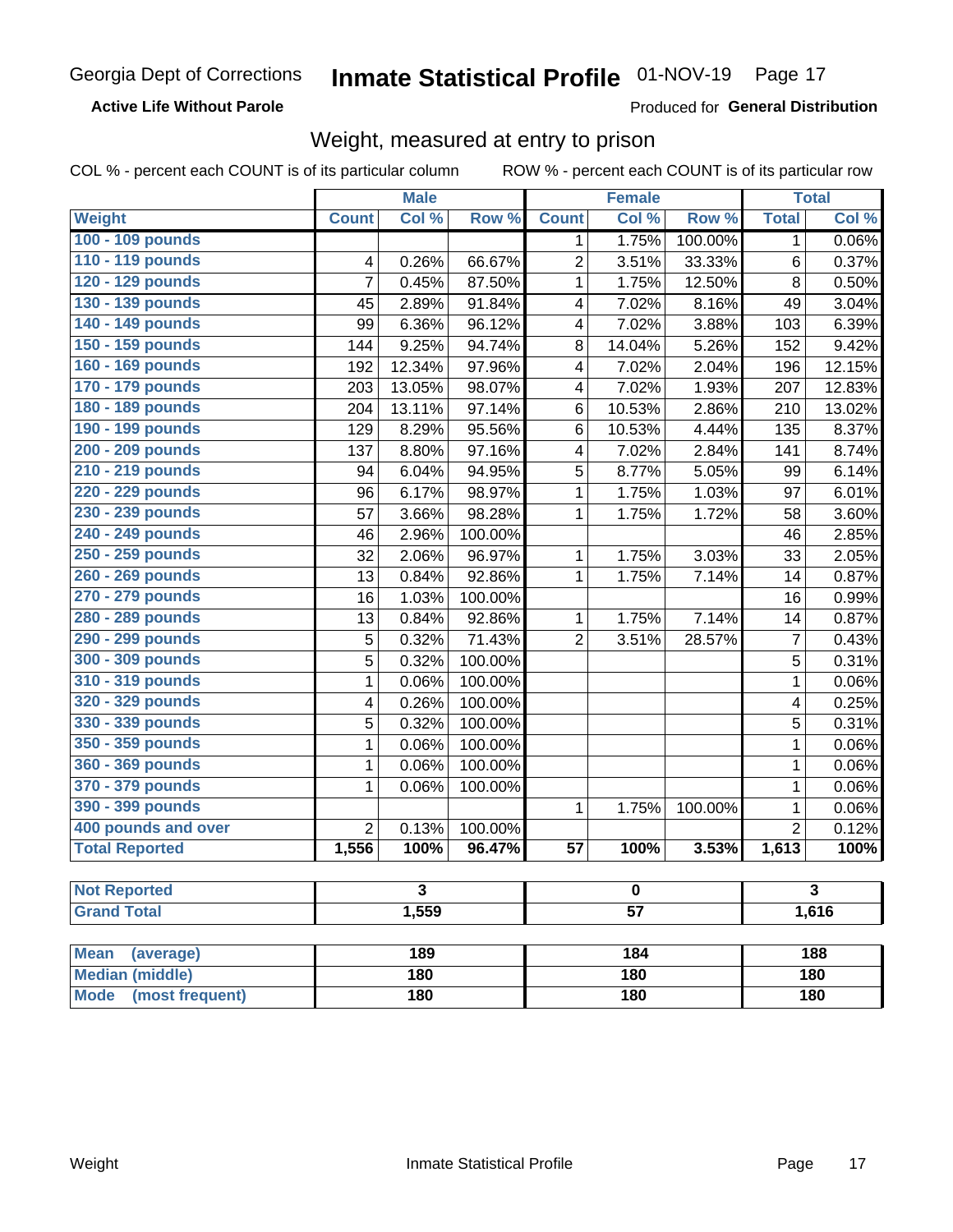## Inmate Statistical Profile 01-NOV-19 Page 18

#### **Active Life Without Parole**

#### Produced for General Distribution

### Veterans validated by Veteran's Administration

COL % - percent each COUNT is of its particular column

|                          |              | <b>Male</b> |                    | <b>Female</b> |       |              | <b>Total</b> |
|--------------------------|--------------|-------------|--------------------|---------------|-------|--------------|--------------|
| <b>Military service</b>  | <b>Count</b> | Col %       | <b>Row % Count</b> | Col %         | Row % | <b>Total</b> | Col %        |
| <b>Others</b>            | 52           | 40.94%      | 100.00%            |               |       | 52           | 40.63%       |
| <b>Air Force</b>         | 49           | 38.58%      | 98.00%             | 100.00%       | 2.00% | 50           | 39.06%       |
| $\mathbf{2}^-$<br>Army   | 6            | 4.72%       | 100.00%            |               |       | 6            | 4.69%        |
| <b>Navy</b><br>3         |              | 5.51%       | 100.00%            |               |       |              | 5.47%        |
| <b>Coast Guard</b><br>5. | 13           | $10.24\%$   | 100.00%            |               |       | 13           | 10.16%       |
| <b>Total Reported</b>    | 127          | 100%        | 99.22%             | 100%          | .78%  | 128          | 100%         |

| rteo    | 122<br>TVŁ | 56       | ,488 |
|---------|------------|----------|------|
| $f = f$ | ,559       | --<br>J, | ,616 |

| <b>Moo.</b> |
|-------------|
|-------------|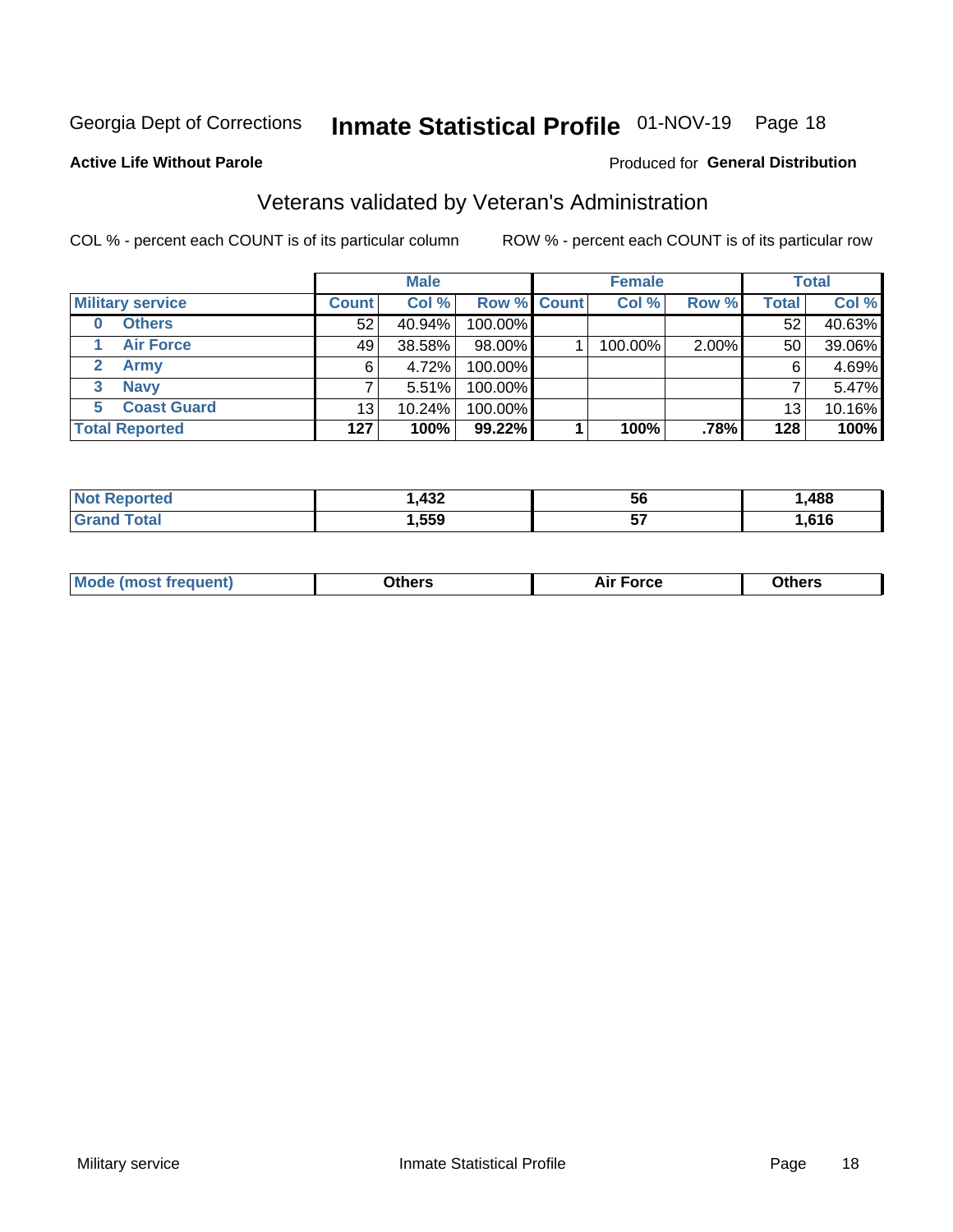## Inmate Statistical Profile 01-NOV-19 Page 19

#### **Active Life Without Parole**

#### Produced for General Distribution

### Type of admission to prison

COL % - percent each COUNT is of its particular column

|                                      |                 | <b>Male</b> |                    |    | <b>Female</b> |       |              | <b>Total</b> |
|--------------------------------------|-----------------|-------------|--------------------|----|---------------|-------|--------------|--------------|
| <b>Type of Admission</b>             | <b>Count</b>    | Col %       | <b>Row % Count</b> |    | Col %         | Row % | <b>Total</b> | Col %        |
| <b>New Sentence</b><br>52            | 1,476           | 94.68%      | 96.28%             | 57 | 100.00%       | 3.72% | 1,533        | 94.86%       |
| <b>Probation Rev Partial</b><br>53   | 9               | .58%        | 100.00%            |    |               |       | 9            | .56%         |
| <b>Probation Rev Remainder</b><br>54 | 19              | 1.22%       | 100.00%            |    |               |       | 19           | 1.18%        |
| <b>Parole Rev New Sentence</b><br>55 | 21              | 1.35%       | 100.00%            |    |               |       | 21           | 1.30%        |
| <b>Parole Rev No New</b><br>56       | 20 <sub>1</sub> | 1.28%       | 100.00%            |    |               |       | 20           | 1.24%        |
| <b>Sentence</b>                      |                 |             |                    |    |               |       |              |              |
| <b>Life W/O Parole</b><br>70         | 13              | .83%        | 100.00%            |    |               |       | 13           | .80%         |
| <b>Unknown</b><br>82                 |                 | .06%        | 100.00%            |    |               |       |              | .06%         |
| <b>Total Reported</b>                | 1,559           | 100%        | 96.47%             | 57 | 100%          | 3.53% | 1,616        | 100%         |

| <b>Not Reported</b> |       |        |       |
|---------------------|-------|--------|-------|
| <b>Grand Total</b>  | 1,559 | --<br> | .616، |

| Mode (most frequent) | <b>New Sentence</b> | <b>New Sentence</b> | <b>New Sentence</b> |
|----------------------|---------------------|---------------------|---------------------|
|                      |                     |                     |                     |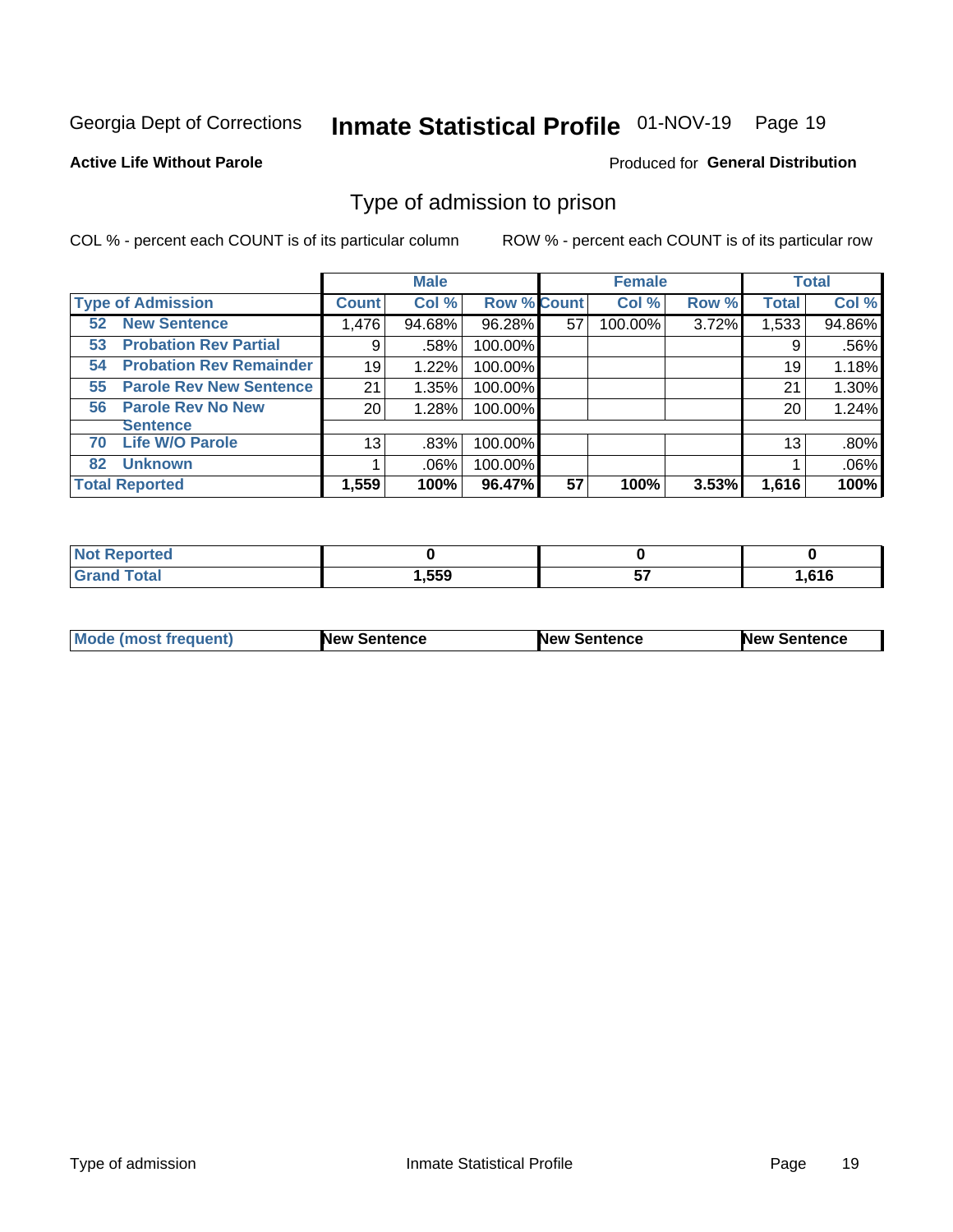## Inmate Statistical Profile 01-NOV-19 Page 20

**Active Life Without Parole** 

#### Produced for General Distribution

## Current / last supervision level

COL % - percent each COUNT is of its particular column

|                        |              | <b>Male</b> |                    |    | <b>Female</b> |          |                    | <b>Total</b> |
|------------------------|--------------|-------------|--------------------|----|---------------|----------|--------------------|--------------|
| <b>Security Status</b> | <b>Count</b> | Col %       | <b>Row % Count</b> |    | Col %         | Row %    | Total <sub>1</sub> | Col %        |
| 4 Medium               |              | 19%         | 100.00%            |    | .00%          |          | ົ                  | $.19\%$      |
| 5 Close                | .556         | 99.81%      | 96.47%             | 57 | 100.00%       | $3.53\%$ | 1,613              | 99.81%       |
| <b>Total Reported</b>  | .559         | 100%        | 96.47%             | 57 | 100%          | 3.53%    | 1,616              | 100%         |

| <b>Still being diagnosed</b> |       |       |
|------------------------------|-------|-------|
| <b>Not Reported</b>          |       |       |
| <b>Grand Total</b>           | 1,559 | 1,616 |

| <b>Mode (most frequent)</b> | Close | ∵lose | Close |
|-----------------------------|-------|-------|-------|
|                             |       |       |       |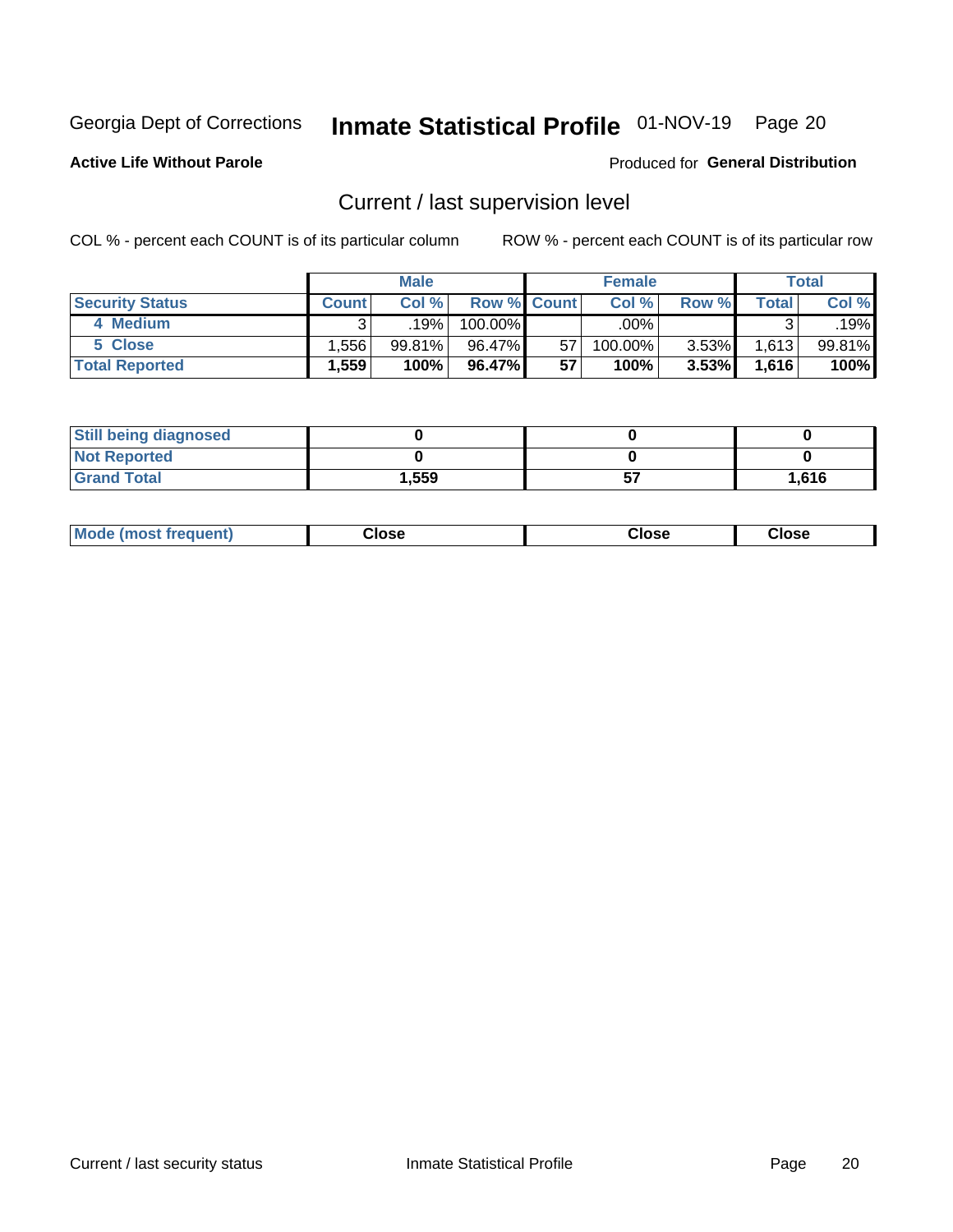## Inmate Statistical Profile 01-NOV-19 Page 21

**Active Life Without Parole** 

Produced for General Distribution

## Current / last type of institution

COL % - percent each COUNT is of its particular column

|                            |              | <b>Male</b> |                    |    | <b>Female</b> |          |              | <b>Total</b> |
|----------------------------|--------------|-------------|--------------------|----|---------------|----------|--------------|--------------|
| <b>Type of Institution</b> | <b>Count</b> | Col%        | <b>Row % Count</b> |    | Col %         | Row %    | <b>Total</b> | Col %        |
| <b>State Prison</b>        | 1,559        | 100.00%     | 96.47%             | 57 | 100.00%       | $3.53\%$ | 1,616        | 100.00%      |
| <b>Total Reported</b>      | 1,559        | 100%        | 96.47%             | 57 | $100\%$ .     | $3.53\%$ | 1.616        | 100%         |

| w<br>тео |      |          |      |
|----------|------|----------|------|
|          | .559 | --<br>J. | .616 |

|  | <b>Mode (most frequent)</b> | State Prison | <b>State Prison</b> | <b>State Prison</b> |
|--|-----------------------------|--------------|---------------------|---------------------|
|--|-----------------------------|--------------|---------------------|---------------------|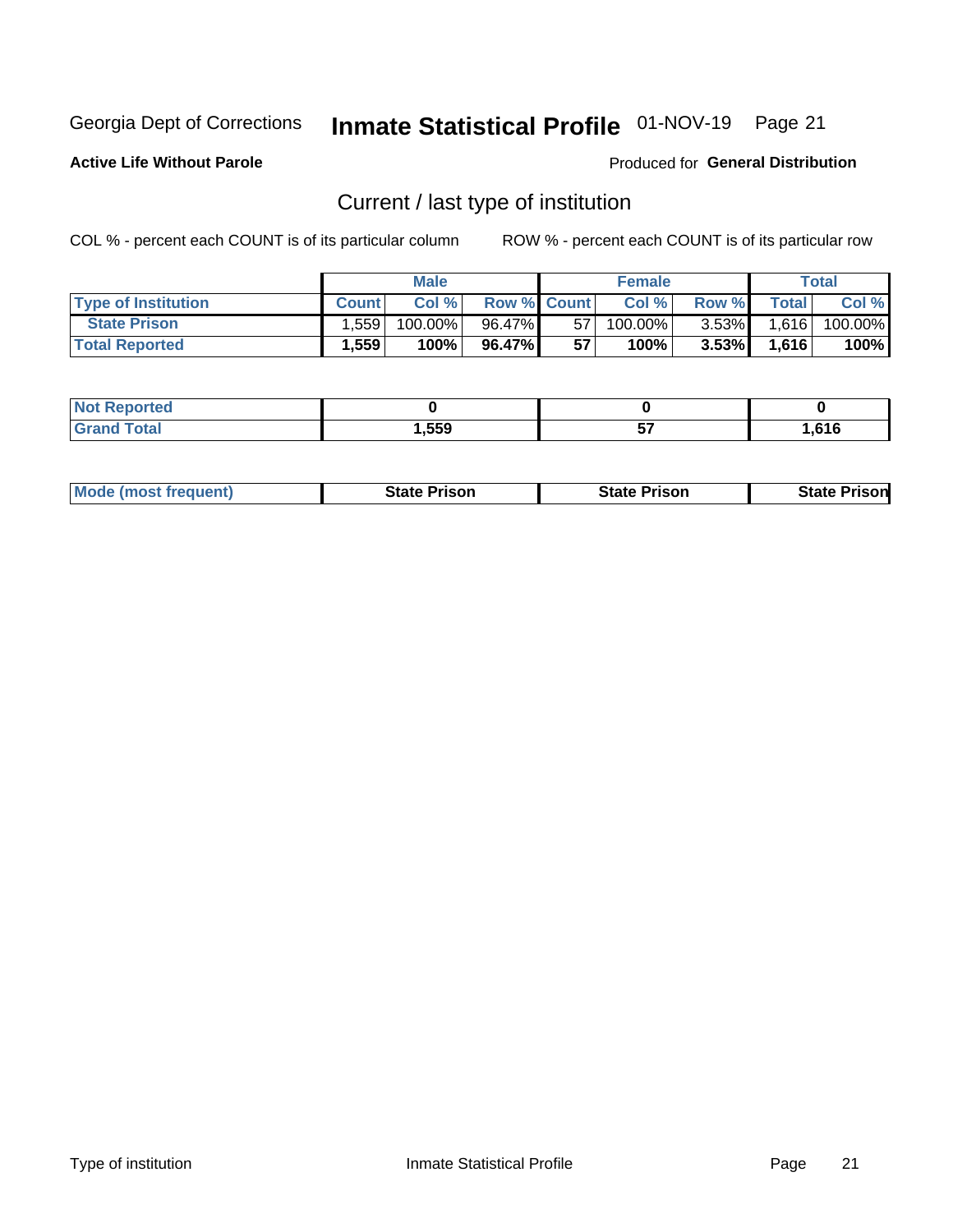## Inmate Statistical Profile 01-NOV-19 Page 22

#### **Active Life Without Parole**

#### Produced for General Distribution

### Institution type - transitional centers

COL % - percent each COUNT is of its particular column

|                                                | <b>Male</b> |                    | <b>Female</b> |             | <b>Total</b> |
|------------------------------------------------|-------------|--------------------|---------------|-------------|--------------|
| <b>Institution Type - Trans. Centers Count</b> | CoI%        | <b>Row % Count</b> | Col % l       | Row % Total | Col %        |
| <b>Total Reported</b>                          |             |                    |               |             |              |

| <b>Reported</b><br><b>NOT</b><br>$\sim$            |  |  |
|----------------------------------------------------|--|--|
| $f$ $f \circ f \circ f$<br>$C = 1$<br><b>TULAI</b> |  |  |

| Mode (most frequent) | <b>Null</b> | <b>Null</b> | <b>Null</b> |
|----------------------|-------------|-------------|-------------|
|                      |             |             |             |
|                      |             |             |             |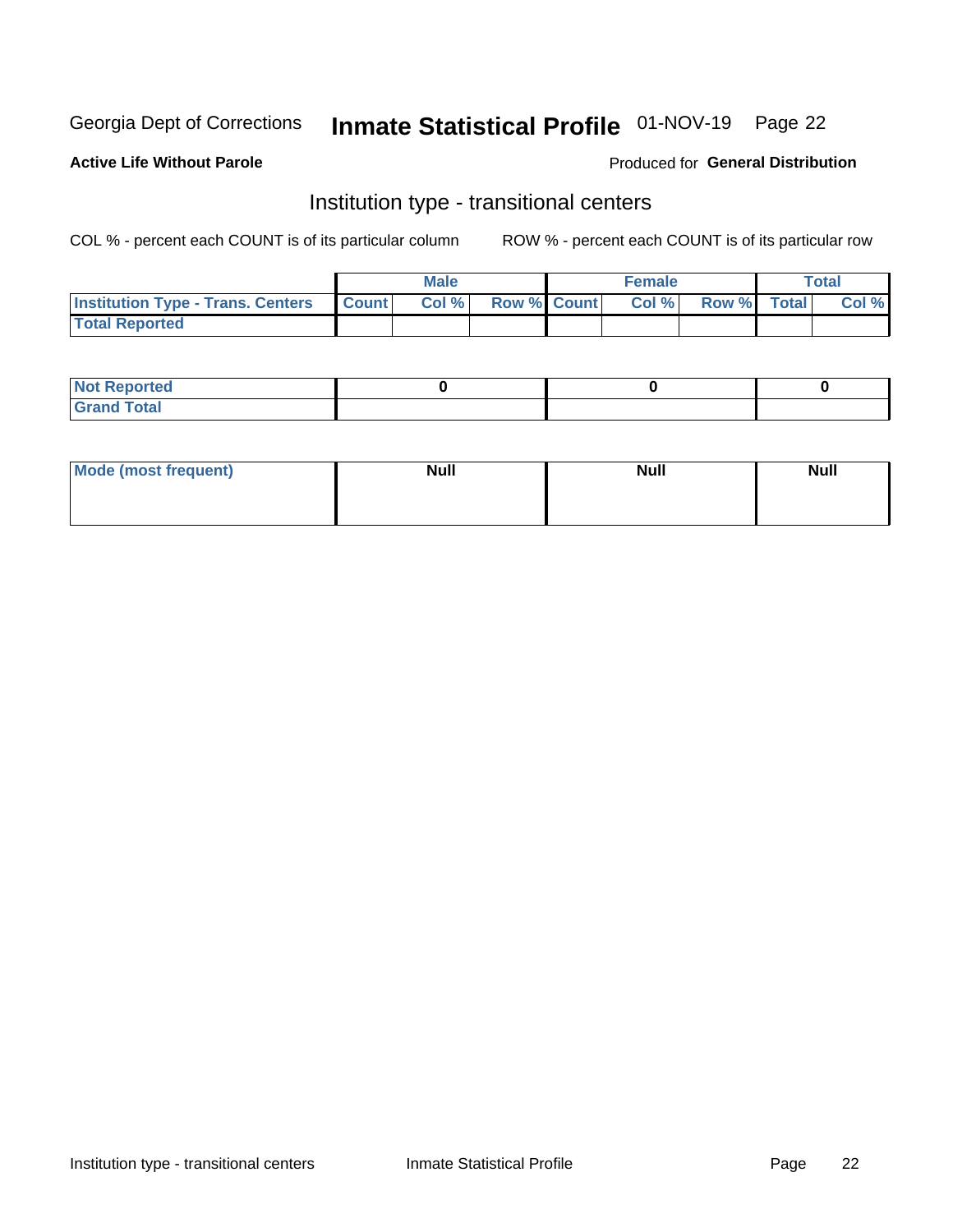## Inmate Statistical Profile 01-NOV-19 Page 23

**Active Life Without Parole** 

Produced for General Distribution

### Institution type - county prisons

COL % - percent each COUNT is of its particular column

|                                                    | <b>Male</b> |       |  | <b>Female</b> |                          |             | <b>Total</b> |       |
|----------------------------------------------------|-------------|-------|--|---------------|--------------------------|-------------|--------------|-------|
| <b>Institution Type - County Prisons   Count  </b> |             | Col % |  |               | <b>Row % Count Col %</b> | Row % Total |              | Col % |
| <b>Total Reported</b>                              |             |       |  |               |                          |             |              |       |

| <b>Not Reported</b>   |  |  |
|-----------------------|--|--|
| <b>Total</b><br>Granc |  |  |

| Mode (most frequent) | <b>Null</b> | <b>Null</b><br><b>Null</b> |
|----------------------|-------------|----------------------------|
|                      |             |                            |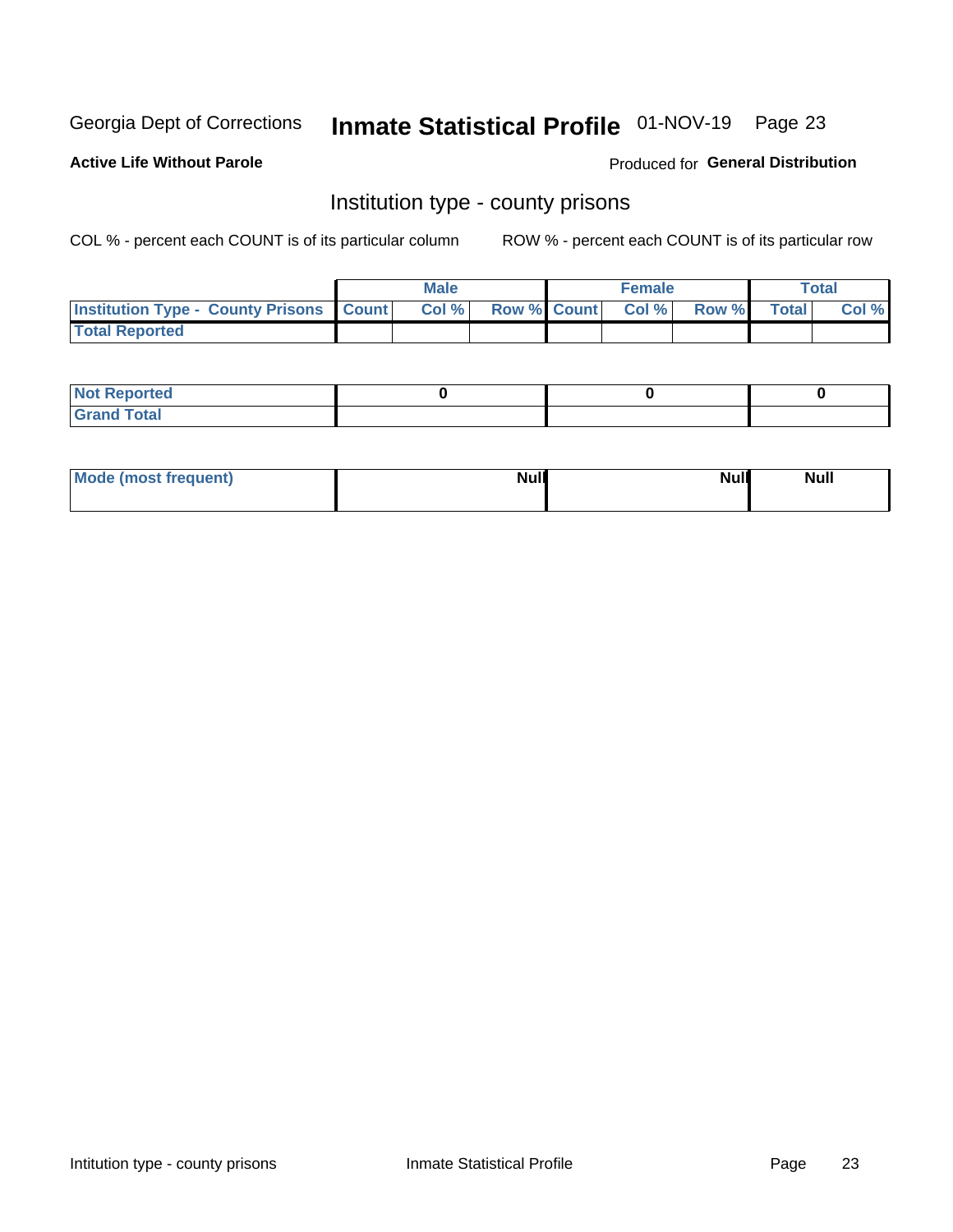## Inmate Statistical Profile 01-NOV-19 Page 24

#### **Active Life Without Parole**

#### Produced for General Distribution

### Institution type - state prisons

COL % - percent each COUNT is of its particular column

|                                         | <b>Male</b>               |        |                               |                 | <b>Female</b> |                                     | <b>Total</b>   |        |
|-----------------------------------------|---------------------------|--------|-------------------------------|-----------------|---------------|-------------------------------------|----------------|--------|
| <b>Institution Type - State Prisons</b> | <b>Count</b>              | Col %  | Row %                         | <b>Count</b>    | Col %         | Row %                               | <b>Total</b>   | Col %  |
| <b>Arrendale State Prison</b>           |                           |        |                               | 31              | 54.39%        | 100.00%                             | 31             | 1.92%  |
| <b>Augusta State Med. Prison</b>        | 75                        | 4.81%  | 100.00%                       |                 |               |                                     | 75             | 4.64%  |
| <b>Autry State Prison</b>               | $\overline{2}$            | .13%   | 100.00%                       |                 |               |                                     | $\overline{2}$ | .12%   |
| <b>Baldwin State Prison</b>             | 55                        | 3.53%  | 100.00%                       |                 |               |                                     | 55             | 3.40%  |
| <b>Calhoun State Prison</b>             |                           | .06%   | 100.00%                       |                 |               |                                     |                | .06%   |
| <b>Central State Prison</b>             | 5                         | .32%   | 100.00%                       |                 |               |                                     | 5              | .31%   |
| <b>Coastal State Prison</b>             | 5                         | .32%   | 100.00%                       |                 |               |                                     | 5              | .31%   |
| <b>Ga Diag Class Prison</b>             | 69                        | 4.43%  | 100.00%                       |                 |               |                                     | 69             | 4.27%  |
| <b>Ga State Prison</b>                  | 40                        | 2.57%  | 100.00%                       |                 |               |                                     | 40             | 2.48%  |
| <b>Hancock State Prison</b>             | 167                       | 10.71% | 100.00%                       |                 |               |                                     | 167            | 10.33% |
| <b>Hays State Prison</b>                | 124                       | 7.95%  | 100.00%                       |                 |               |                                     | 124            | 7.67%  |
| <b>Long Unit</b>                        | 1                         | .06%   | 100.00%                       |                 |               |                                     |                | .06%   |
| <b>Macon State Prison</b>               | 321                       | 20.59% | 100.00%                       |                 |               |                                     | 321            | 19.86% |
| <b>Phillips State Prison</b>            | 30                        | 1.92%  | 100.00%                       |                 |               |                                     | 30             | 1.86%  |
| <b>Pulaski State Prison</b>             |                           |        |                               | 26              | 45.61%        | 100.00%                             | 26             | 1.61%  |
| <b>Smith State Prison</b>               | 208                       | 13.34% | 100.00%                       |                 |               |                                     | 208            | 12.87% |
| <b>Telfair State Prison</b>             | 233                       | 14.95% | 100.00%                       |                 |               |                                     | 233            | 14.42% |
| <b>Valdosta State Prison</b>            | 102                       | 6.54%  | 100.00%                       |                 |               |                                     | 102            | 6.31%  |
| <b>Ware State Prison</b>                | 121                       | 7.76%  | 100.00%                       |                 |               |                                     | 121            | 7.49%  |
| <b>Total Reported</b>                   | 1,559                     | 100%   | 96.47%                        | 57              | 100%          | 3.53%                               | 1,616          | 100%   |
| <b>Not Reported</b>                     | 0                         |        | 0                             |                 |               | $\bf{0}$                            |                |        |
| <b>Grand Total</b>                      |                           | 1,559  |                               | $\overline{57}$ |               |                                     | 1,616          |        |
| <b>Mode (most frequent)</b>             | <b>Macon State Prison</b> |        | <b>Arrendale State Prison</b> |                 |               | <b>Macon State</b><br><b>Prison</b> |                |        |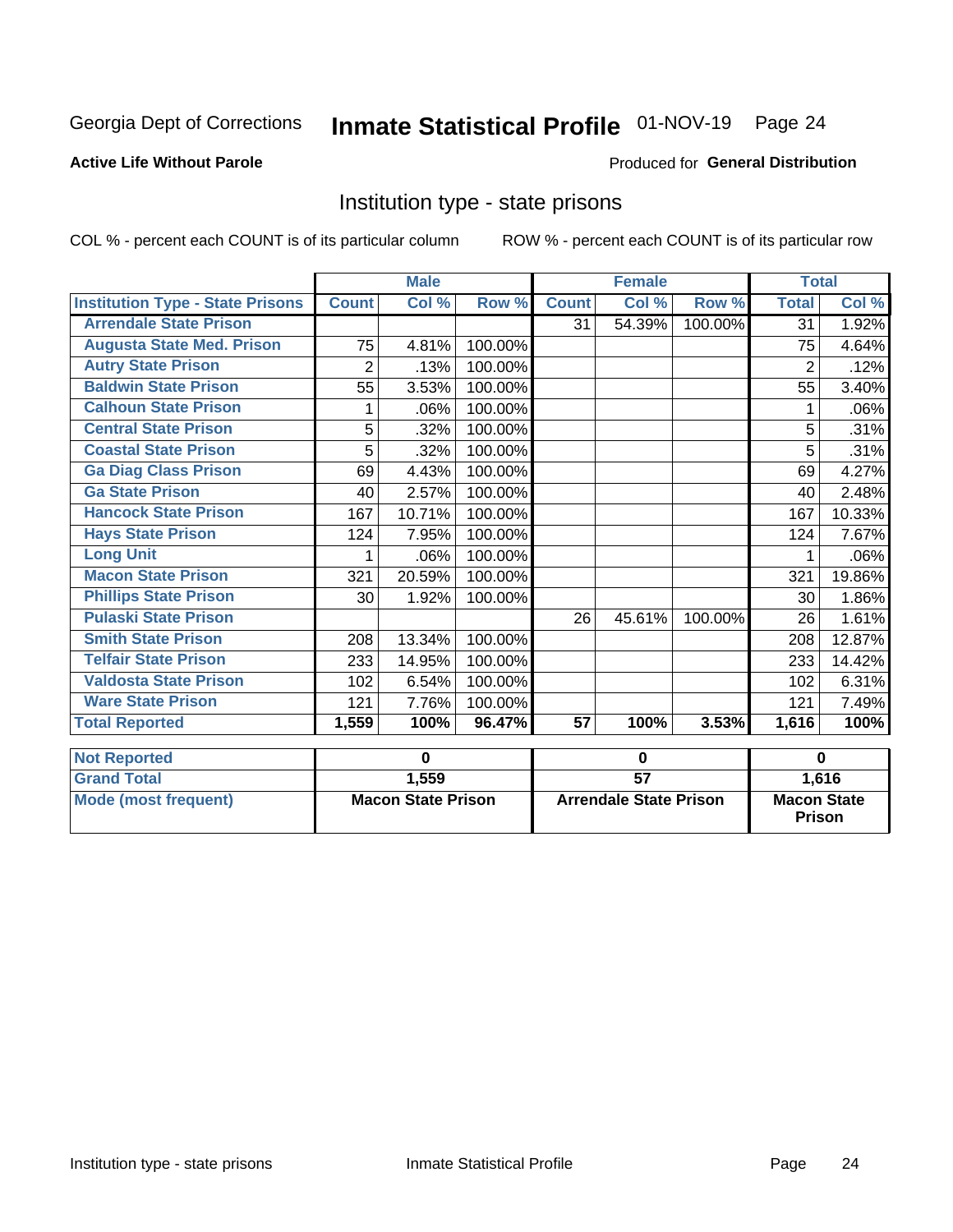## Inmate Statistical Profile 01-NOV-19 Page 25

#### **Active Life Without Parole**

#### Produced for General Distribution

### Institution type - private prisons

COL % - percent each COUNT is of its particular column

|                                                     | <b>Male</b> |       |                    | <b>Female</b> |       |             | Total |       |
|-----------------------------------------------------|-------------|-------|--------------------|---------------|-------|-------------|-------|-------|
| <b>Institution Type - Private Prisons   Count  </b> |             | Col % | <b>Row % Count</b> |               | Col % | Row % Total |       | Col % |
| <b>Total Reported</b>                               |             |       |                    |               |       |             |       |       |

| Not Reported           |  |  |
|------------------------|--|--|
| <b>Cotal</b><br>______ |  |  |

| <b>Mo</b><br>frequent) | <b>Null</b> | <b>Null</b> | . . I *<br><b>IVUII</b> |
|------------------------|-------------|-------------|-------------------------|
|                        |             |             |                         |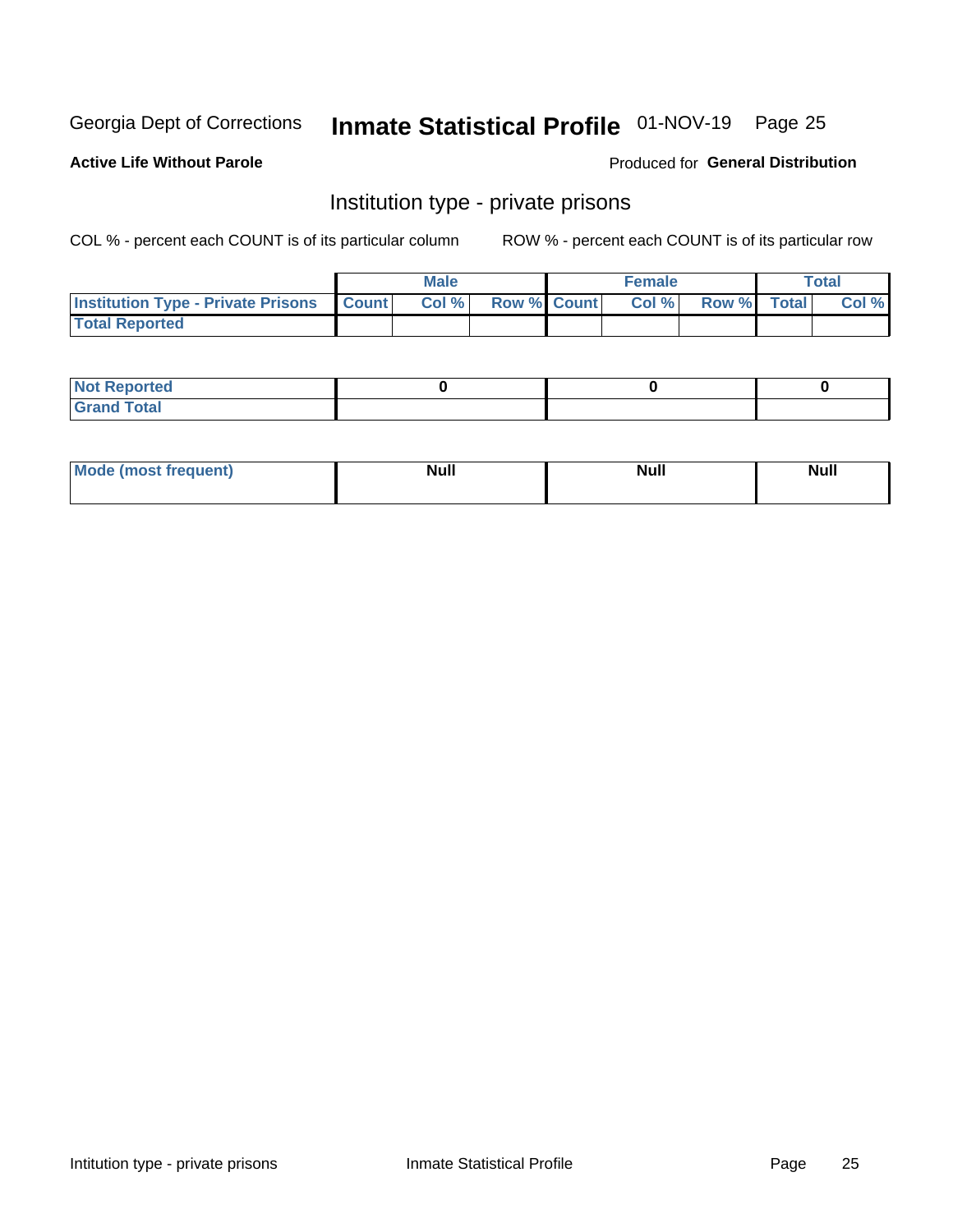## Inmate Statistical Profile 01-NOV-19 Page 26

#### **Active Life Without Parole**

#### Produced for General Distribution

### Institution type - inmate boot camp

COL % - percent each COUNT is of its particular column

|                                            | <b>Male</b> |      |                    | <b>Female</b> | <b>Total</b> |  |       |
|--------------------------------------------|-------------|------|--------------------|---------------|--------------|--|-------|
| <b>Institution Type - Boot Camps Count</b> |             | Col% | <b>Row % Count</b> | Col%          | Row % Total  |  | Col % |
| <b>Total Rported</b>                       |             |      |                    |               |              |  |       |

| <b>Not Reported</b>            |  |  |
|--------------------------------|--|--|
| <b>Total</b><br>C <sub>r</sub> |  |  |

| Mod<br>uamo | Nul.<br>$- - - - - -$ | <b>Null</b> | . .<br>uu.<br>------ |
|-------------|-----------------------|-------------|----------------------|
|             |                       |             |                      |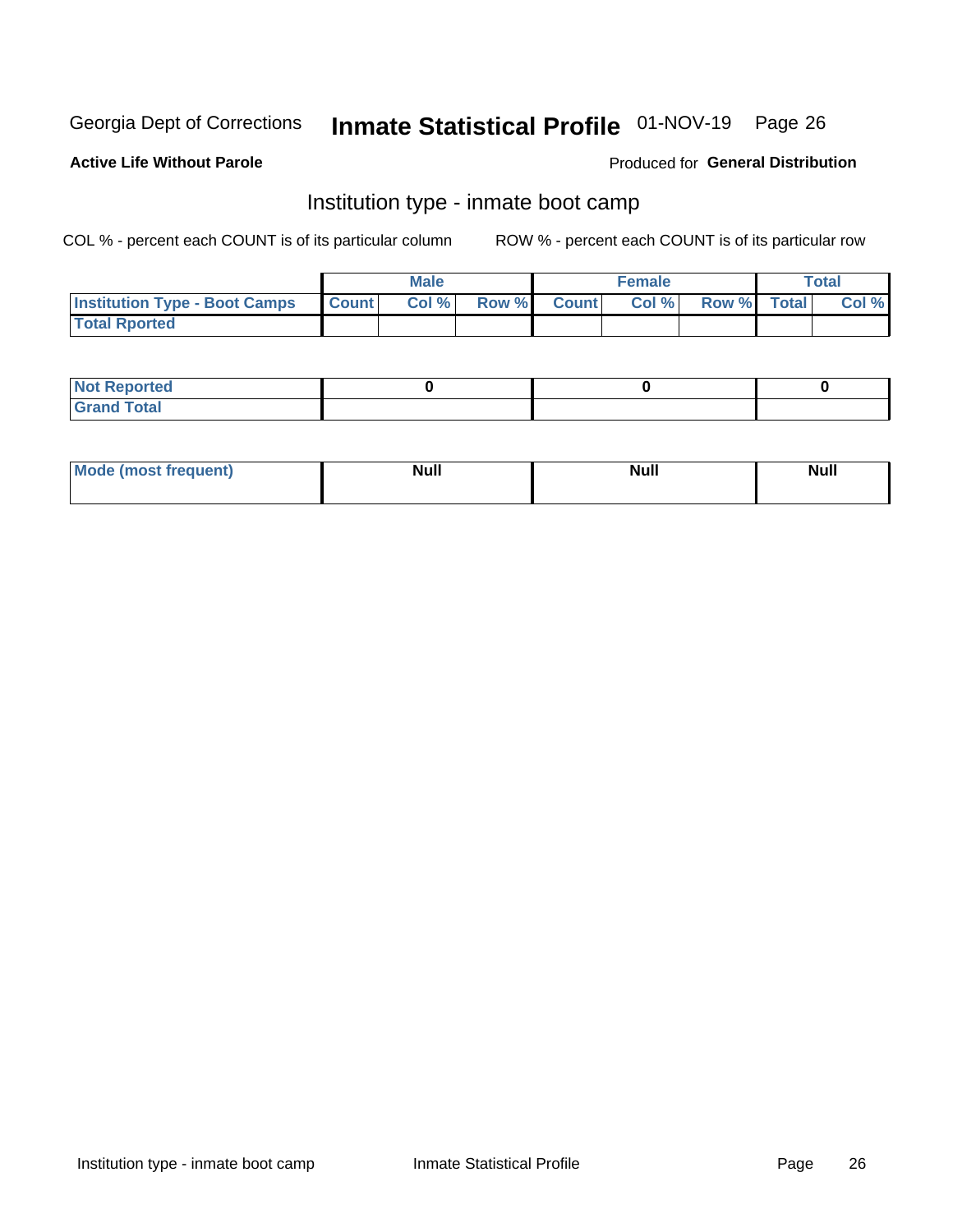## Inmate Statistical Profile 01-NOV-19 Page 27

#### **Active Life Without Parole**

#### Produced for General Distribution

### Number of disciplinary reports

COL % - percent each COUNT is of its particular column

|                                       | <b>Male</b>  |          |         | <b>Female</b> |        |       | <b>Total</b> |        |
|---------------------------------------|--------------|----------|---------|---------------|--------|-------|--------------|--------|
| <b>Number of Disciplinary Reports</b> | <b>Count</b> | Col %    | Row %   | <b>Count</b>  | Col %  | Row % | Total        | Col %  |
|                                       | 480          | 30.79%   | 95.43%  | 23            | 40.35% | 4.57% | 503          | 31.13% |
|                                       | 208          | 13.34%   | 96.74%  | 7             | 12.28% | 3.26% | 215          | 13.30% |
| $\mathbf{2}$                          | 142          | $9.11\%$ | 94.04%  | 9             | 15.79% | 5.96% | 151          | 9.34%  |
| 3                                     | 115          | 7.38%    | 95.04%  | 6             | 10.53% | 4.96% | 121          | 7.49%  |
|                                       | 65           | 4.17%    | 95.59%  | 3             | 5.26%  | 4.41% | 68           | 4.21%  |
| 5                                     | 69           | 4.43%    | 100.00% |               |        |       | 69           | 4.27%  |
| <b>More Than 5</b>                    | 480          | 30.79%   | 98.16%  | 9             | 15.79% | 1.84% | 489          | 30.26% |
| <b>Total Reported</b>                 | 1,559        | 100%     | 96.47%  | 57            | 100%   | 3.53% | 1,616        | 100%   |

| prted<br>NOT |      |       |
|--------------|------|-------|
| 'otal        | ,559 | .616، |

| Mean (average)       | 6.55 | 3.86 | 6.46 |
|----------------------|------|------|------|
| Median (middle)      |      |      |      |
| Mode (most frequent) |      |      |      |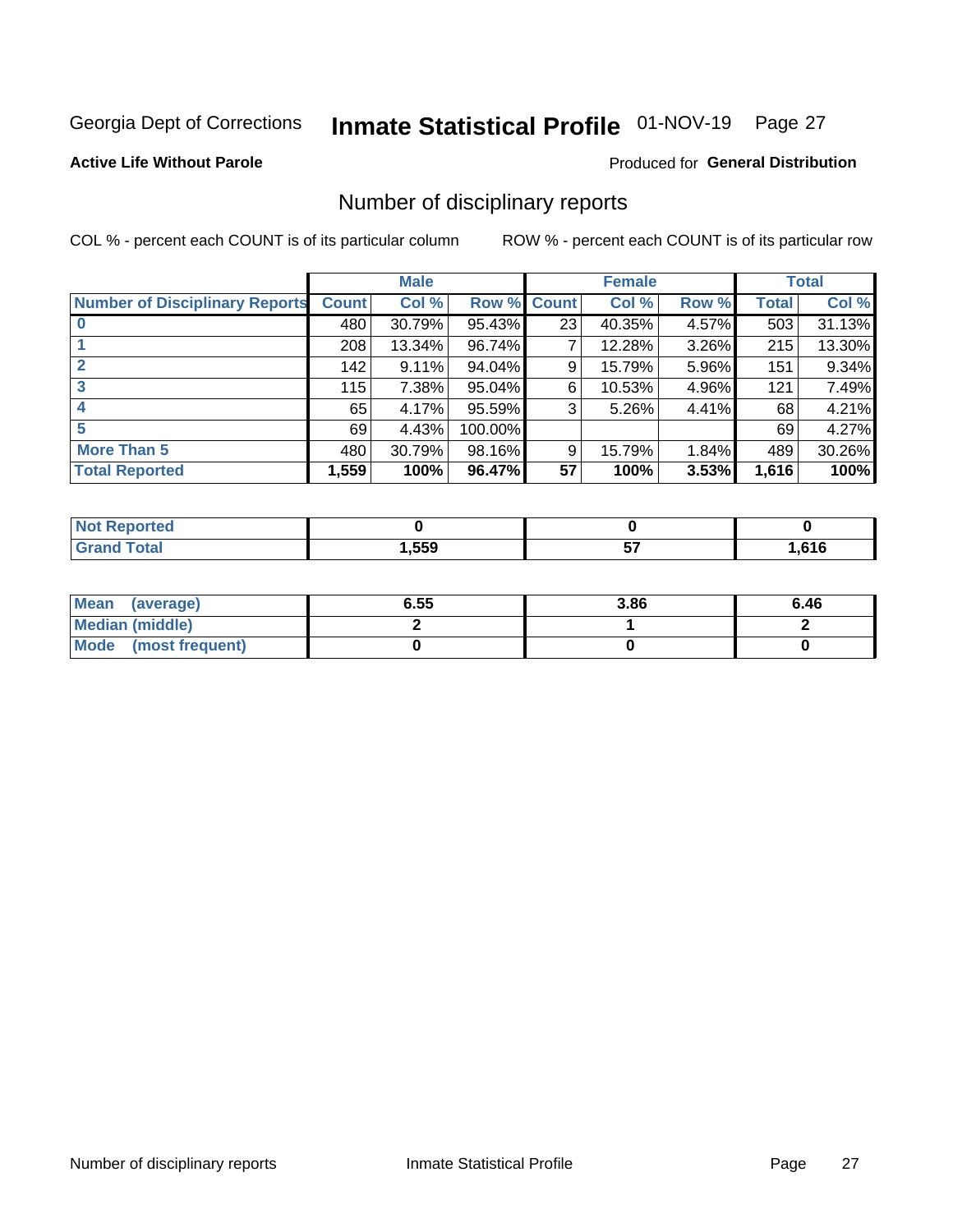## Inmate Statistical Profile 01-NOV-19 Page 28

#### **Active Life Without Parole**

#### **Produced for General Distribution**

### Number of transfers

COL % - percent each COUNT is of its particular column

|                            |              | <b>Male</b> |        |              | <b>Female</b> |        |              | <b>Total</b> |
|----------------------------|--------------|-------------|--------|--------------|---------------|--------|--------------|--------------|
| <b>Number of Transfers</b> | <b>Count</b> | Col %       | Row %  | <b>Count</b> | Col %         | Row %  | <b>Total</b> | Col %        |
|                            | 35           | 2.25%       | 79.55% | 9            | 15.79%        | 20.45% | 44           | 2.72%        |
|                            | 403          | 25.85%      | 95.05% | 21           | 36.84%        | 4.95%  | 424          | 26.24%       |
| $\mathbf{2}$               | 228          | 14.62%      | 94.21% | 14           | 24.56%        | 5.79%  | 242          | 14.98%       |
| 3                          | 172          | 11.03%      | 96.09% | 7            | 12.28%        | 3.91%  | 179          | 11.08%       |
| 4                          | 125          | $8.02\%$    | 99.21% |              | 1.75%         | 0.79%  | 126          | 7.80%        |
| 5                          | 81           | 5.20%       | 98.78% |              | 1.75%         | 1.22%  | 82           | 5.07%        |
| <b>More Than 5</b>         | 515          | 33.03%      | 99.23% | 4            | 7.02%         | 0.77%  | 519          | 32.12%       |
| <b>Total Reported</b>      | 1,559        | 100%        | 96.47% | 57           | 100%          | 3.53%  | 1,616        | 100.0%       |

| วrted<br>NO  |      |      |
|--------------|------|------|
| <b>Total</b> | ,559 | .616 |

| Mean (average)       | 5.95 | 1.91 | 5.81 |
|----------------------|------|------|------|
| Median (middle)      |      |      |      |
| Mode (most frequent) |      |      |      |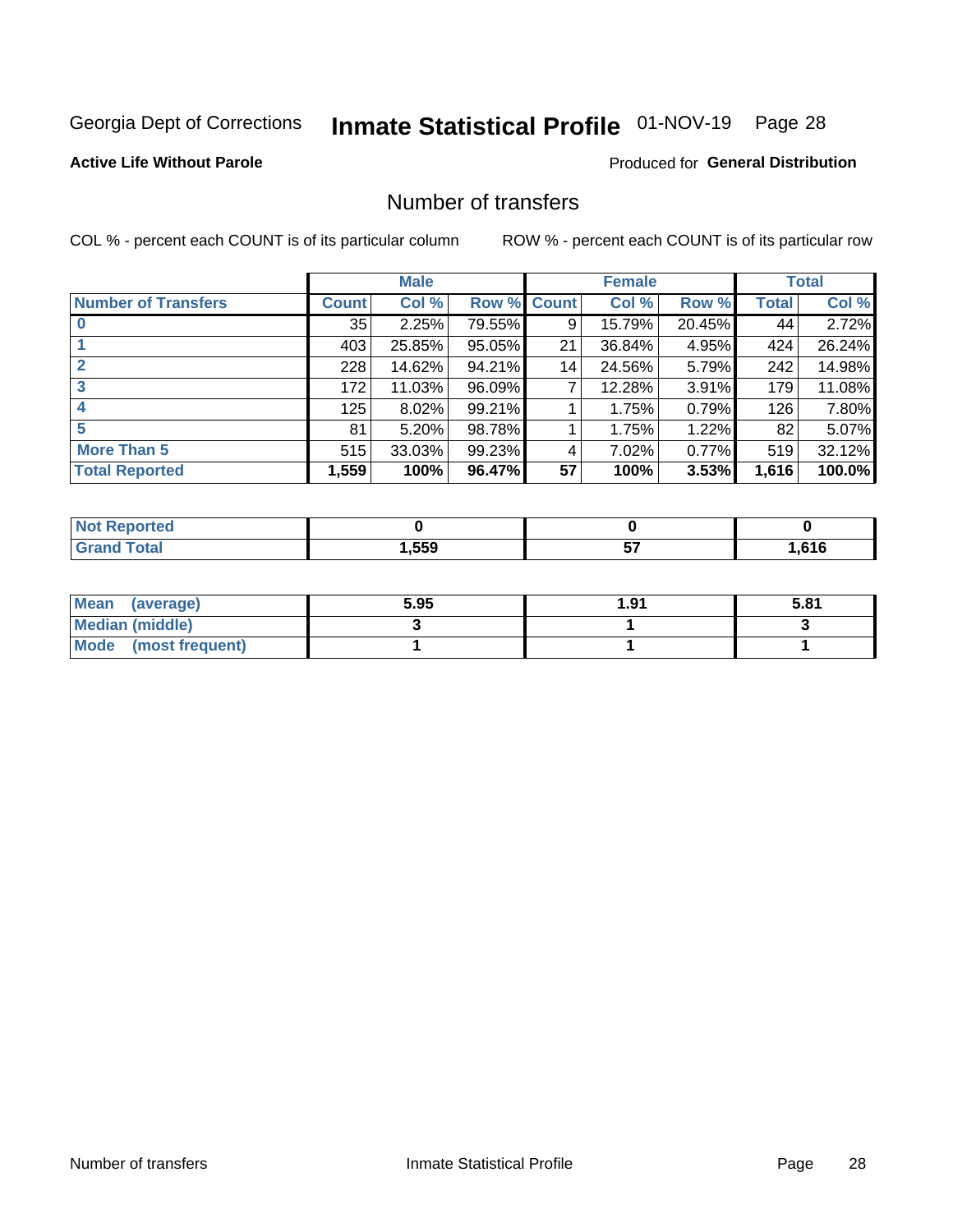## Inmate Statistical Profile 01-NOV-19 Page 29

**Active Life Without Parole** 

Produced for General Distribution

## Number of escapes

COL % - percent each COUNT is of its particular column

|                          | <b>Male</b>       |          |                    | <b>Female</b> |         |          | Total |        |
|--------------------------|-------------------|----------|--------------------|---------------|---------|----------|-------|--------|
| <b>Number of Escapes</b> | <b>Count</b>      | Col %    | <b>Row % Count</b> |               | Col %   | Row %    | Total | Col %  |
|                          | .5551             | 99.74% l | $96.46\%$          | 57            | 100.00% | $3.54\%$ | 1,612 | 99.75% |
|                          |                   | 0.13%    | $100.00\%$         |               |         |          |       | 0.12%  |
|                          |                   | 0.13%    | $100.00\%$         |               |         |          |       | 0.12%  |
| <b>Total Reported</b>    | .559 <sup>1</sup> | 100%     | 96.47%             | 57            | 100%    | $3.53\%$ | 1,616 | 100%   |

| rtea<br><b>NOT</b>    |      |          |      |
|-----------------------|------|----------|------|
| <b>Total</b><br>Grand | .559 | --<br>v, | .616 |

| Mean (average)       |  |  |
|----------------------|--|--|
| Median (middle)      |  |  |
| Mode (most frequent) |  |  |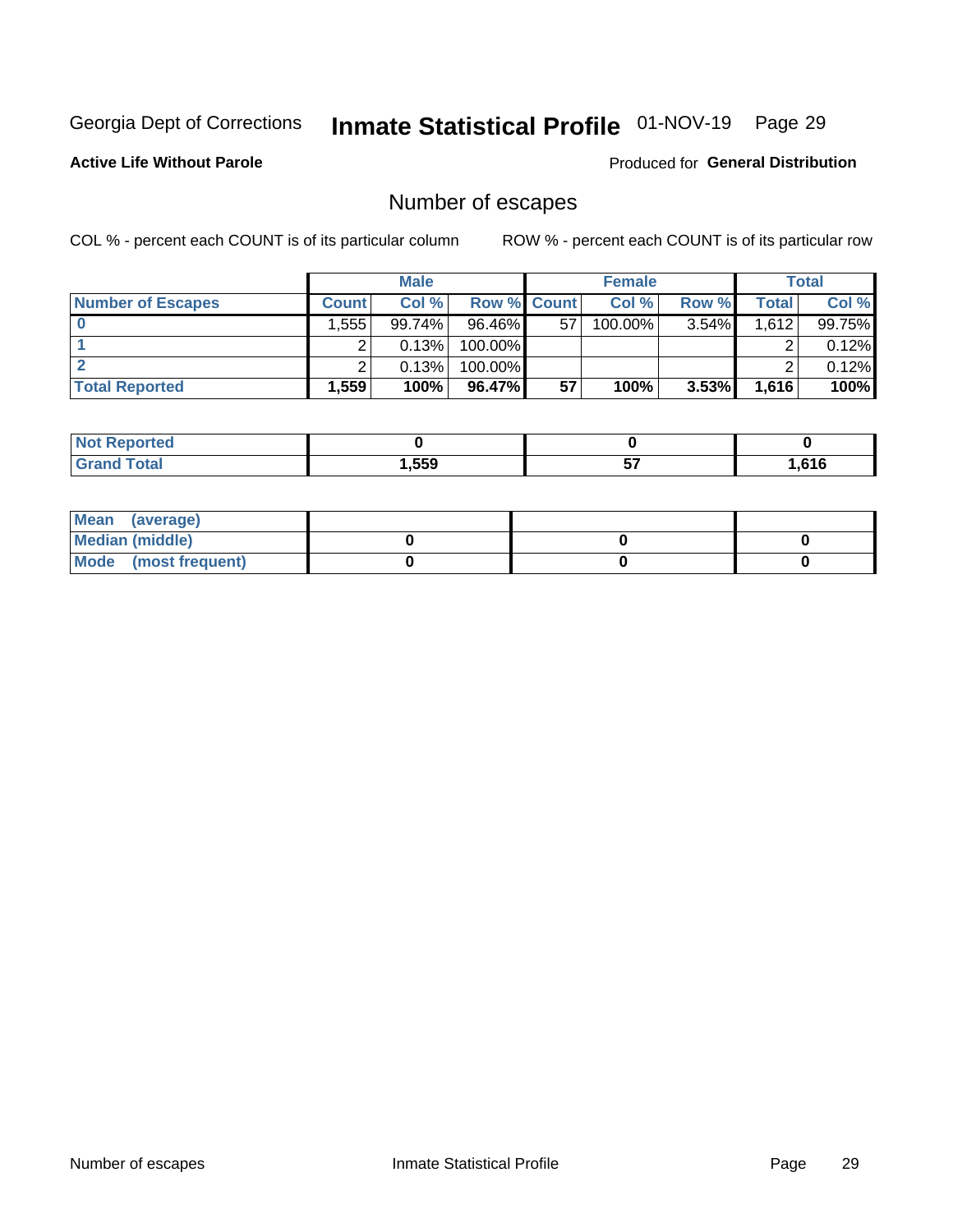#### **Active Life Without Parole**

#### Produced for General Distribution

### Time served in current (or last) institution

COL % - percent each COUNT is of its particular column

|                            |              | <b>Male</b> |         |                 | <b>Female</b> |        |              | <b>Total</b> |
|----------------------------|--------------|-------------|---------|-----------------|---------------|--------|--------------|--------------|
| <b>Time In Institution</b> | <b>Count</b> | Col %       | Row %   | <b>Count</b>    | Col %         | Row %  | <b>Total</b> | Col %        |
| 0 to 3 months              | 175          | 11.23%      | 96.15%  | 7               | 12.28%        | 3.85%  | 182          | 11.26%       |
| 3.01 to 6 months           | 109          | 6.99%       | 100.00% |                 |               |        | 109          | 6.75%        |
| 6.01 to 9 months           | 131          | 8.40%       | 97.76%  | 3               | 5.26%         | 2.24%  | 134          | 8.29%        |
| 9.01 to 12 months          | 97           | 6.22%       | 93.27%  | 7               | 12.28%        | 6.73%  | 104          | 6.44%        |
| 12.01 to 18 months         | 192          | 12.32%      | 97.46%  | 5               | 8.77%         | 2.54%  | 197          | 12.19%       |
| <b>18.01 to 24 months</b>  | 152          | 9.75%       | 98.70%  | $\overline{2}$  | 3.51%         | 1.30%  | 154          | 9.53%        |
| $2.01$ to 3 years          | 199          | 12.76%      | 98.51%  | 3               | 5.26%         | 1.49%  | 202          | 12.50%       |
| 3.01 to 4 years            | 149          | 9.56%       | 92.55%  | 12 <sub>2</sub> | 21.05%        | 7.45%  | 161          | 9.96%        |
| 4.01 to 5 years            | 84           | 5.39%       | 94.38%  | 5               | 8.77%         | 5.62%  | 89           | 5.51%        |
| 5.01 to 6 years            | 62           | 3.98%       | 96.88%  | $\overline{2}$  | 3.51%         | 3.13%  | 64           | 3.96%        |
| 6.01 to 7 years            | 54           | 3.46%       | 91.53%  | 5               | 8.77%         | 8.47%  | 59           | 3.65%        |
| 7.01 to 8 years            | 37           | 2.37%       | 100.00% |                 |               |        | 37           | 2.29%        |
| $8.01$ to 9 years          | 26           | 1.67%       | 81.25%  | 6               | 10.53%        | 18.75% | 32           | 1.98%        |
| 9.01 to 10 years           | 21           | 1.35%       | 100.00% |                 |               |        | 21           | 1.30%        |
| Over 10 years              | 71           | 4.55%       | 100.00% |                 |               |        | 71           | 4.39%        |
| <b>Total Reported</b>      | 1,559        | 100%        | 96.47%  | 57              | 100%          | 3.53%  | 1,616        | 100%         |

| <b>Not Reported</b>    |        |      |
|------------------------|--------|------|
| $f \wedge f \wedge f'$ | 559, ، | .616 |

| <b>Mean</b><br>(average) | 34 months | 39 months | 35 months |
|--------------------------|-----------|-----------|-----------|
| Median (middle)          | 21 months | 39 months | 21 months |
| Mode (most frequent)     | 0 months  | 4 months  | ∣ months  |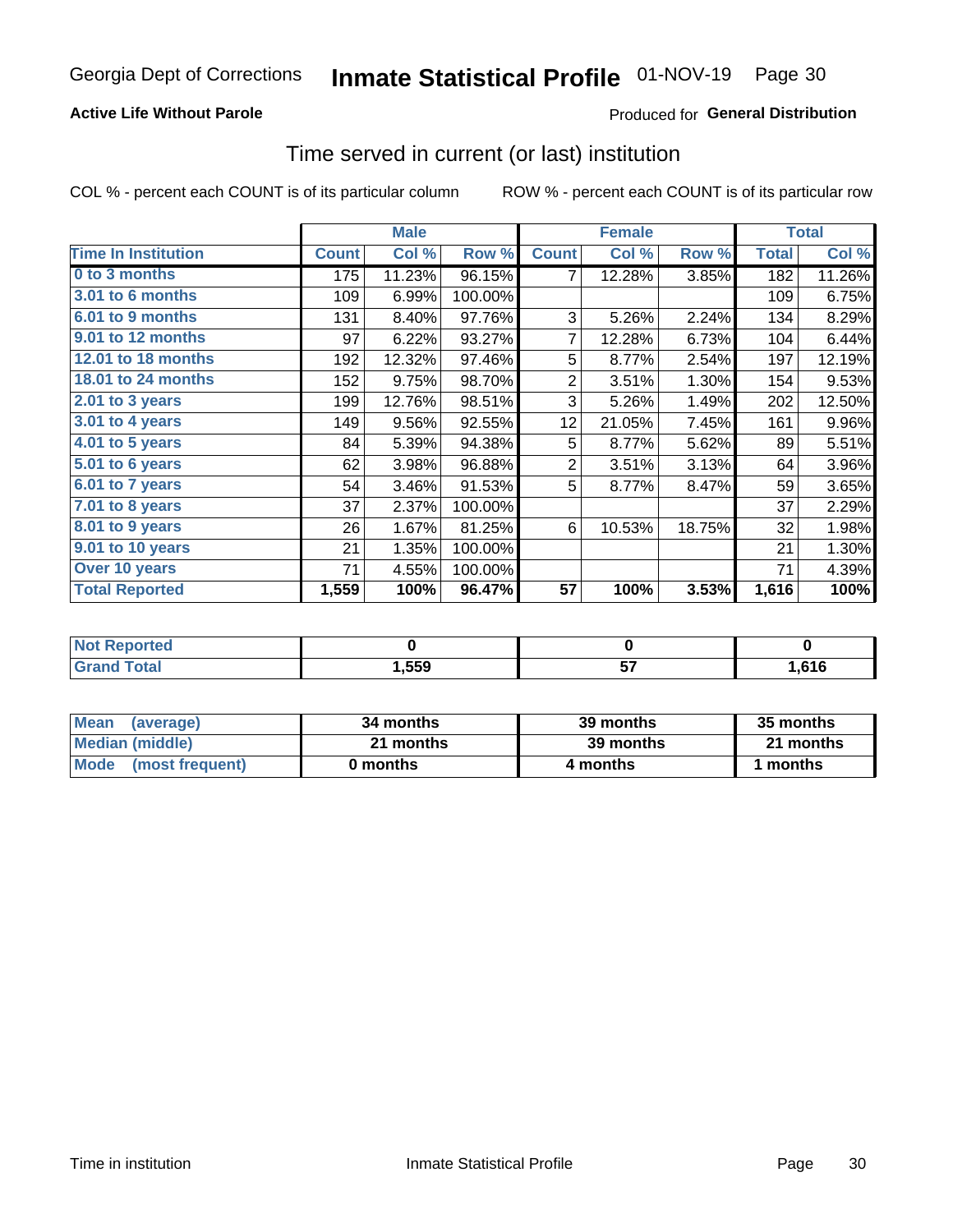## Inmate Statistical Profile 01-NOV-19 Page 31

#### **Active Life Without Parole**

#### Produced for General Distribution

### Highest grade level attained

COL % - percent each COUNT is of its particular column

|                              |                | <b>Male</b> |         |                 | <b>Female</b> |        |                | <b>Total</b> |
|------------------------------|----------------|-------------|---------|-----------------|---------------|--------|----------------|--------------|
| <b>Grade Level</b>           | <b>Count</b>   | Col %       | Row %   | <b>Count</b>    | Col %         | Row %  | <b>Total</b>   | Col %        |
| No school at all             | 2              | 0.17%       | 100.00% |                 |               |        | 2              | 0.17%        |
| <b>Grade 1</b>               | 1              | 0.09%       | 100.00% |                 |               |        | 1              | 0.08%        |
| <b>Grade 2</b>               | 1              | 0.09%       | 100.00% |                 |               |        | 1              | 0.08%        |
| <b>Grade 3</b>               | $\overline{c}$ | 0.17%       | 100.00% |                 |               |        | $\overline{c}$ | 0.17%        |
| <b>Grade 4</b>               | 3              | 0.26%       | 100.00% |                 |               |        | 3              | 0.25%        |
| Grade 5                      | 1              | 0.09%       | 100.00% |                 |               |        | 1              | 0.08%        |
| Grade 6                      | 9              | 0.77%       | 100.00% |                 |               |        | 9              | 0.75%        |
| Grade 7                      | 36             | 3.08%       | 100.00% |                 |               |        | 36             | 3.02%        |
| <b>Grade 8</b>               | 77             | 6.59%       | 98.72%  | 1               | 3.85%         | 1.28%  | 78             | 6.53%        |
| Grade 9                      | 142            | 12.16%      | 97.93%  | 3               | 11.54%        | 2.07%  | 145            | 12.14%       |
| Grade 10                     | 223            | 19.09%      | 97.38%  | 6               | 23.08%        | 2.62%  | 229            | 19.18%       |
| Grade 11                     | 211            | 18.07%      | 98.60%  | 3               | 11.54%        | 1.40%  | 214            | 17.92%       |
| <b>Grade 12 or GED</b>       | 304            | 26.03%      | 97.44%  | 8               | 30.77%        | 2.56%  | 312            | 26.13%       |
| Some tech school             | 15             | 1.28%       | 93.75%  | 1               | 3.85%         | 6.25%  | 16             | 1.34%        |
| <b>Completed tech school</b> | 16             | 1.37%       | 100.00% |                 |               |        | 16             | 1.34%        |
| College, 1 year              | 37             | 3.17%       | 97.37%  | 1               | 3.85%         | 2.63%  | 38             | 3.18%        |
| College, 2 year              | 42             | 3.60%       | 97.67%  | 1               | 3.85%         | 2.33%  | 43             | 3.60%        |
| College, 3 year              | 18             | 1.54%       | 100.00% |                 |               |        | 18             | 1.51%        |
| <b>Bachelor's degree</b>     | 21             | 1.80%       | 100.00% |                 |               |        | 21             | 1.76%        |
| <b>Master's degree</b>       | 4              | 0.34%       | 80.00%  | 1               | 3.85%         | 20.00% | 5              | 0.42%        |
| Ph.D. degree                 | 1              | 0.09%       | 50.00%  | 1               | 3.85%         | 50.00% | 2              | 0.17%        |
| Law degree                   | $\overline{2}$ | 0.17%       | 100.00% |                 |               |        | $\overline{2}$ | 0.17%        |
| <b>Total Reported</b>        | 1,168          | 100%        | 97.82%  | $\overline{26}$ | 100.0%        | 2.18%  | 1,194          | 100%         |

| rteo<br>NO | 39۰   | $\bullet$ | <br>744 |
|------------|-------|-----------|---------|
| Utal       | 1,559 | v.        | .616    |

| Mean<br>(average)       | 10.83           | 11.62           | 10.85           |
|-------------------------|-----------------|-----------------|-----------------|
| Median (middle)         | Grade 11        | Other           | Grade 11        |
| Mode<br>(most frequent) | Grade 12 or GED | Grade 12 or GED | Grade 12 or GED |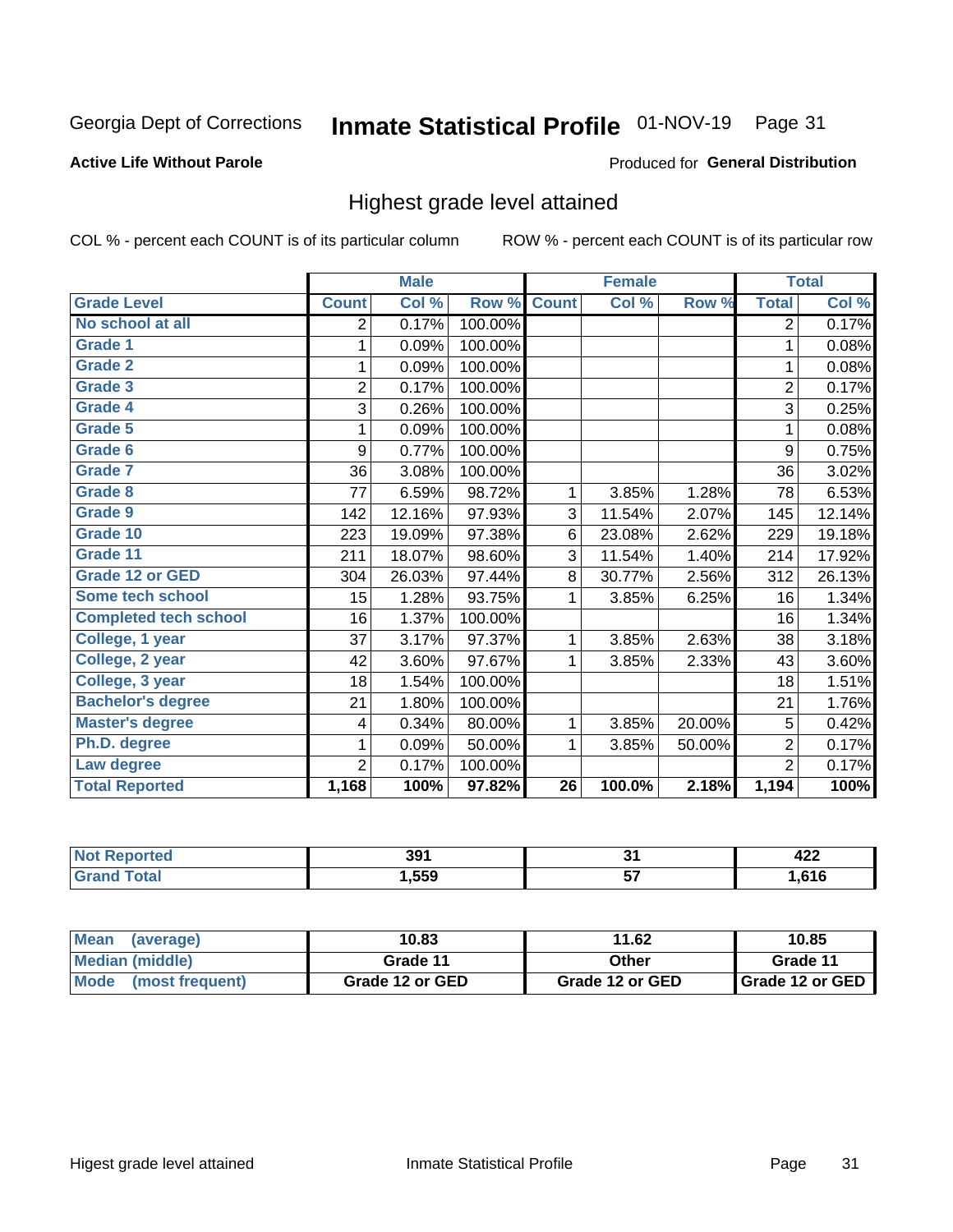## Inmate Statistical Profile 01-NOV-19 Page 32

#### **Active Life Without Parole**

#### Produced for General Distribution

### Culture fair IQ scores

COL % - percent each COUNT is of its particular column

|                       |              | <b>Male</b> |             |                | <b>Female</b> |          |              | <b>Total</b> |
|-----------------------|--------------|-------------|-------------|----------------|---------------|----------|--------------|--------------|
| <b>IQ Scores</b>      | <b>Count</b> | Col %       | Row % Count |                | Col %         | Row %    | <b>Total</b> | Col %        |
| $60 - 69$             | 43           | 3.22%       | 97.73%      |                | 2.17%         | $2.27\%$ | 44           | 3.18%        |
| $70 - 79$             | 102          | 7.63%       | 97.14%      | 3              | 6.52%         | 2.86%    | 105          | 7.59%        |
| $80 - 89$             | 184          | 13.76%      | 96.34%      | 7              | 15.22%        | 3.66%    | 191          | 13.81%       |
| $90 - 99$             | 347          | 25.95%      | 95.07%      | 18             | 39.13%        | 4.93%    | 365          | 26.39%       |
| $100 - 109$           | 362          | 27.08%      | 97.57%      | 9              | 19.57%        | 2.43%    | 371          | 26.83%       |
| $110 - 119$           | 250          | 18.70%      | 98.04%      | 5              | 10.87%        | 1.96%    | 255          | 18.44%       |
| $120 - 129$           | 47           | 3.52%       | 95.92%      | $\overline{2}$ | 4.35%         | 4.08%    | 49           | 3.54%        |
| $130 - 139$           | 2            | 0.15%       | 66.67%      | 1              | 2.17%         | 33.33%   | 3            | 0.22%        |
| <b>Total Reported</b> | 1,337        | 100%        | 96.67%      | 46             | 100%          | 3.33%    | 1,383        | 100%         |

| <b>Not Reported</b>         | 205            |           | 242<br>∠∣∠ |
|-----------------------------|----------------|-----------|------------|
| <b>Not Valid (under 60)</b> | $\blacksquare$ |           | n,         |
| <b>Grand Total</b>          | 1,559          | --<br>IJ, | 1,616      |

| <b>Mean</b><br>(average) | 98 | 98  | 98 |
|--------------------------|----|-----|----|
| Median (middle)          | 99 | 96  | 99 |
| Mode (most frequent)     | 99 | 102 | 99 |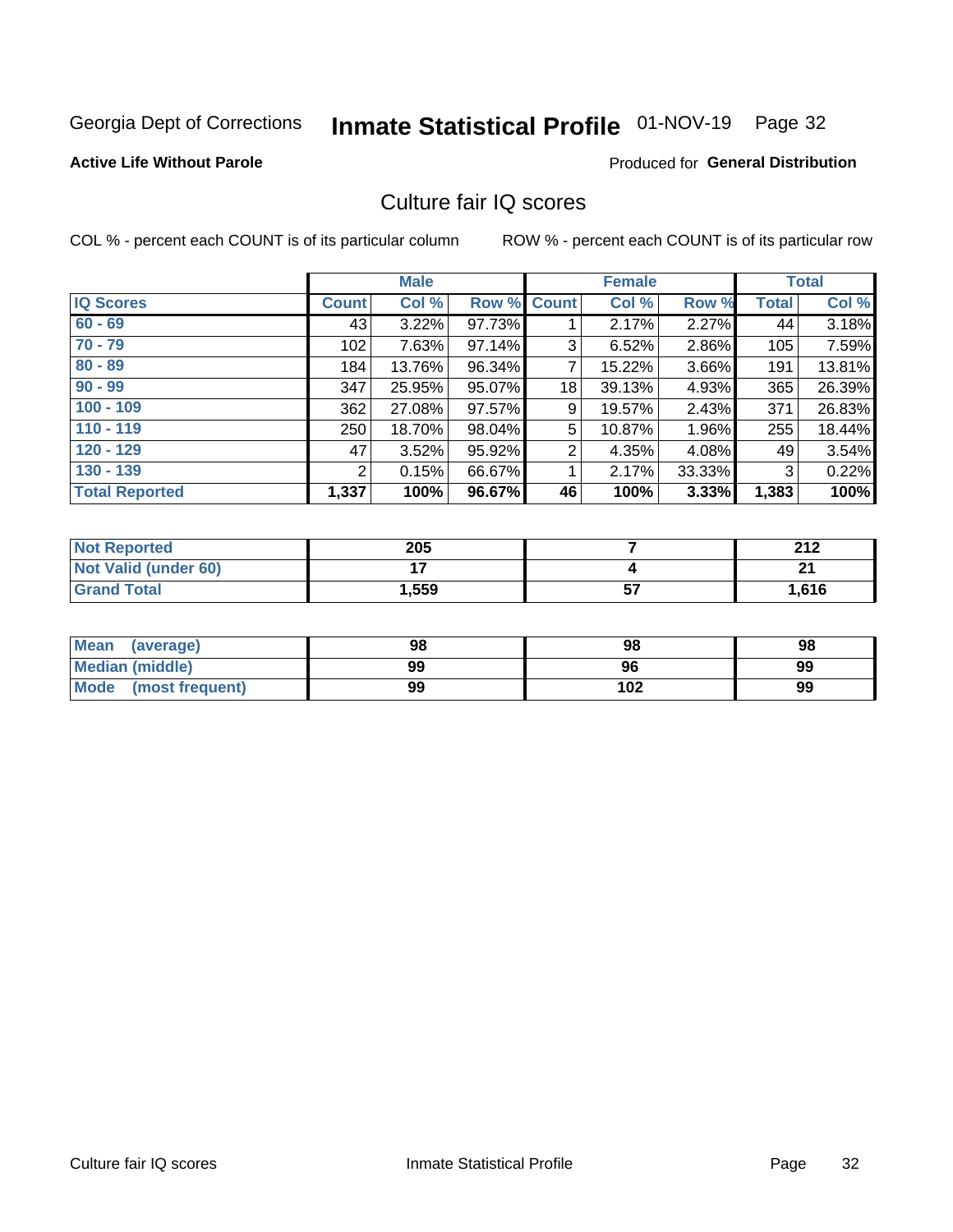## Inmate Statistical Profile 01-NOV-19 Page 33

#### **Active Life Without Parole**

#### Produced for General Distribution

## Wide Range Achievement Test (WRAT) reading score

COL % - percent each COUNT is of its particular column

|                           |              | <b>Male</b> |         | <b>Female</b>  |                |       | <b>Total</b> |        |
|---------------------------|--------------|-------------|---------|----------------|----------------|-------|--------------|--------|
| <b>WRAT Reading Score</b> | <b>Count</b> | Col %       | Row %   | <b>Count</b>   | Col %          | Row % | <b>Total</b> | Col %  |
| $0.1$ to $0.9$            | 26           | 1.82%       | 100.00% |                |                |       | 26           | 1.75%  |
| 1.0 to 1.9                | 20           | 1.40%       | 100.00% |                |                |       | 20           | 1.35%  |
| 2.0 to 2.9                | 48           | 3.35%       | 96.00%  | 2              | 4.00%          | 4.00% | 50           | 3.37%  |
| 3.0 to 3.9                | 89           | 6.22%       | 95.70%  | 4              | 8.00%          | 4.30% | 93           | 6.28%  |
| 4.0 to 4.9                | 112          | 7.82%       | 96.55%  | 4              | 8.00%          | 3.45% | 116          | 7.83%  |
| 5.0 to 5.9                | 134          | 9.36%       | 98.53%  | $\overline{2}$ | 4.00%          | 1.47% | 136          | 9.18%  |
| 6.0 to 6.9                | 118          | 8.24%       | 98.33%  | 2              | 4.00%          | 1.67% | 120          | 8.10%  |
| 7.0 to 7.9                | 43           | 3.00%       | 100.00% |                |                |       | 43           | 2.90%  |
| 8.0 to 8.9                | 119          | 8.31%       | 97.54%  | 3              | 6.00%          | 2.46% | 122          | 8.23%  |
| 9.0 to 9.9                | 72           | 5.03%       | 97.30%  | $\overline{2}$ | 4.00%          | 2.70% | 74           | 4.99%  |
| 10.0 to 10.9              | 85           | 5.94%       | 98.84%  | 1              | 2.00%          | 1.16% | 86           | 5.80%  |
| 11.0 to 11.9              | 138          | 9.64%       | 95.83%  | 6              | 12.00%         | 4.17% | 144          | 9.72%  |
| 12.0 to 12.9              | 375          | 26.19%      | 94.70%  | 21             | 42.00%         | 5.30% | 396          | 26.72% |
| 13                        | 53           | 3.70%       | 94.64%  | 3              | 6.00%          | 5.36% | 56           | 3.78%  |
| <b>Total Reported</b>     | 1,432        | 100%        | 96.63%  | 50             | 100%           | 3.37% | 1,482        | 100%   |
|                           |              |             |         |                |                |       |              |        |
| Not Poportod              |              | 107         |         |                | $\overline{ }$ |       |              | 121    |

| онео | ---<br><u>.</u> |         | -יטו |
|------|-----------------|---------|------|
|      | ,559            | --<br>ັ | ,616 |
|      |                 |         |      |

| <b>Mean</b><br>(average) | 8.68       | 9.82 | 8.72 |
|--------------------------|------------|------|------|
| Median (middle)          | י ה<br>J.Z | 11.9 | 9.2  |
| Mode<br>(most frequent)  | 12.9       | 12.9 | 12.9 |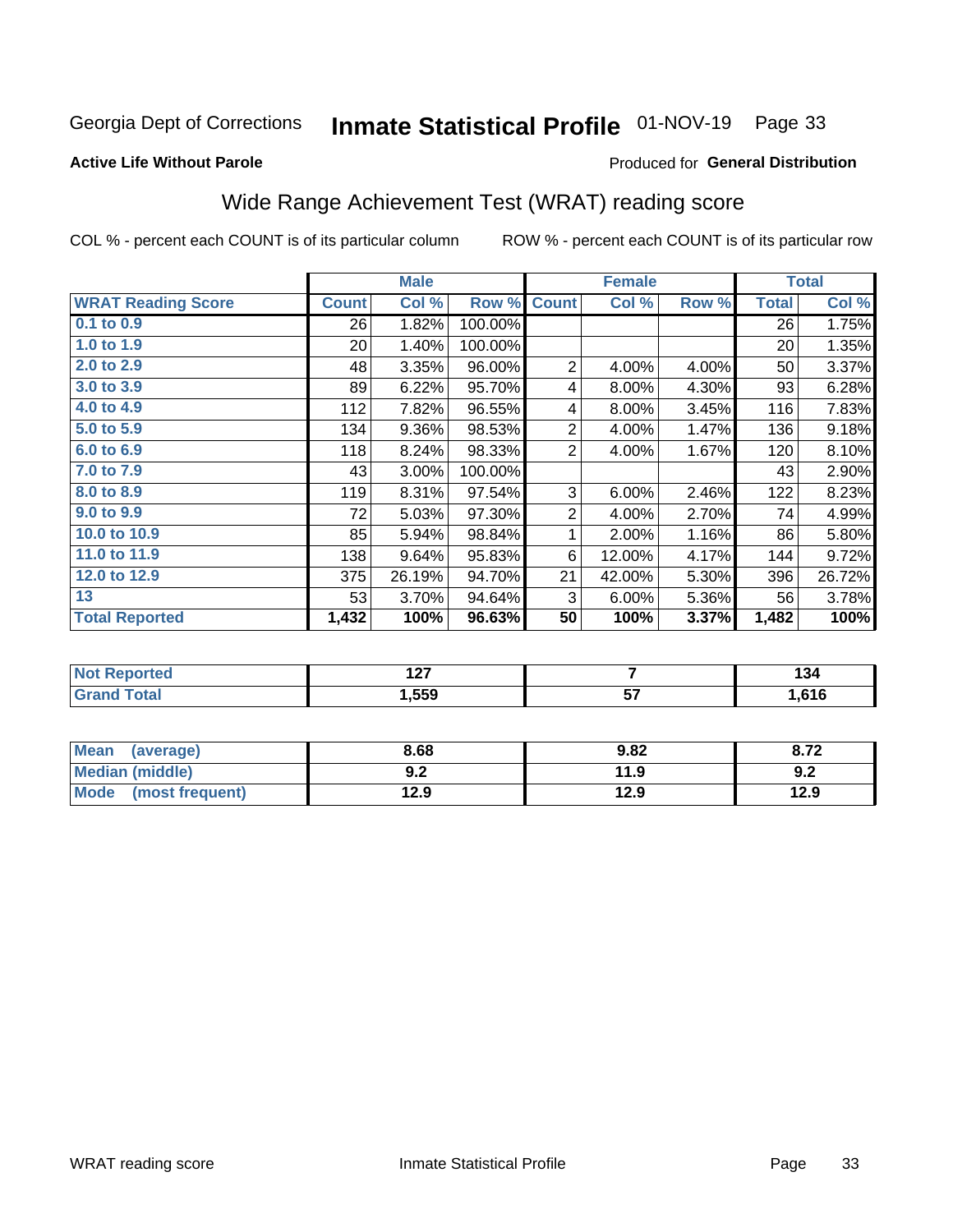## Inmate Statistical Profile 01-NOV-19 Page 34

#### **Active Life Without Parole**

#### Produced for General Distribution

## Wide Range Achievement Test (WRAT) math score

COL % - percent each COUNT is of its particular column

|                                   |              | <b>Male</b>          |         | <b>Female</b>  |        |        | <b>Total</b> |                      |
|-----------------------------------|--------------|----------------------|---------|----------------|--------|--------|--------------|----------------------|
| <b>WRAT Mathematic Score</b>      | <b>Count</b> | Col %                | Row %   | <b>Count</b>   | Col %  | Row %  | <b>Total</b> | Col %                |
| $0.1$ to $0.9$                    | 3            | 0.21%                | 100.00% |                |        |        | 3            | 0.20%                |
| 1.0 to 1.9                        | 10           | 0.70%                | 100.00% |                |        |        | 10           | 0.67%                |
| 2.0 to 2.9                        | 33           | 2.30%                | 97.06%  | 1              | 2.00%  | 2.94%  | 34           | 2.29%                |
| 3.0 to 3.9                        | 76           | 5.31%                | 97.44%  | $\mathbf 2$    | 4.00%  | 2.56%  | 78           | 5.26%                |
| 4.0 to 4.9                        | 162          | 11.31%               | 97.01%  | 5              | 10.00% | 2.99%  | 167          | 11.27%               |
| 5.0 to 5.9                        | 204          | 14.25%               | 97.61%  | 5              | 10.00% | 2.39%  | 209          | 14.10%               |
| 6.0 to 6.9                        | 305          | 21.30%               | 97.13%  | 9              | 18.00% | 2.87%  | 314          | 21.19%               |
| 7.0 to 7.9                        | 131          | 9.15%                | 96.32%  | 5              | 10.00% | 3.68%  | 136          | 9.18%                |
| 8.0 to 8.9                        | 146          | 10.20%               | 97.99%  | 3              | 6.00%  | 2.01%  | 149          | 10.05%               |
| 9.0 to 9.9                        | 105          | 7.33%                | 95.45%  | 5              | 10.00% | 4.55%  | 110          | 7.42%                |
| 10.0 to 10.9                      | 32           | 2.23%                | 100.00% |                |        |        | 32           | 2.16%                |
| 11.0 to 11.9                      | 49           | 3.42%                | 96.08%  | $\overline{2}$ | 4.00%  | 3.92%  | 51           | 3.44%                |
| 12.0 to 12.9                      | 170          | 11.87%               | 93.41%  | 12             | 24.00% | 6.59%  | 182          | 12.28%               |
| 13                                | 6            | 0.42%                | 85.71%  | 1              | 2.00%  | 14.29% | 7            | 0.47%                |
| <b>Total Reported</b>             | 1,432        | 100%                 | 96.63%  | 50             | 100%   | 3.37%  | 1,482        | 100%                 |
|                                   |              |                      |         |                |        |        |              |                      |
| <b>Contract Contract Contract</b> |              | $\sim$ $\sim$ $\sim$ |         |                |        |        |              | $\sim$ $\sim$ $\sim$ |

| .             | $\sim$<br>$\sim$ |          | . .<br>דט ו |
|---------------|------------------|----------|-------------|
| υιαι<br>----- | .559             | --<br>יש | 61 C        |

| Mean<br>(average)              | 7.36 | 8.32 | 7.40 |
|--------------------------------|------|------|------|
| <b>Median (middle)</b>         | 6.9  | -4   | 6.9  |
| <b>Mode</b><br>(most frequent) | 12.9 | 12.9 | 12.9 |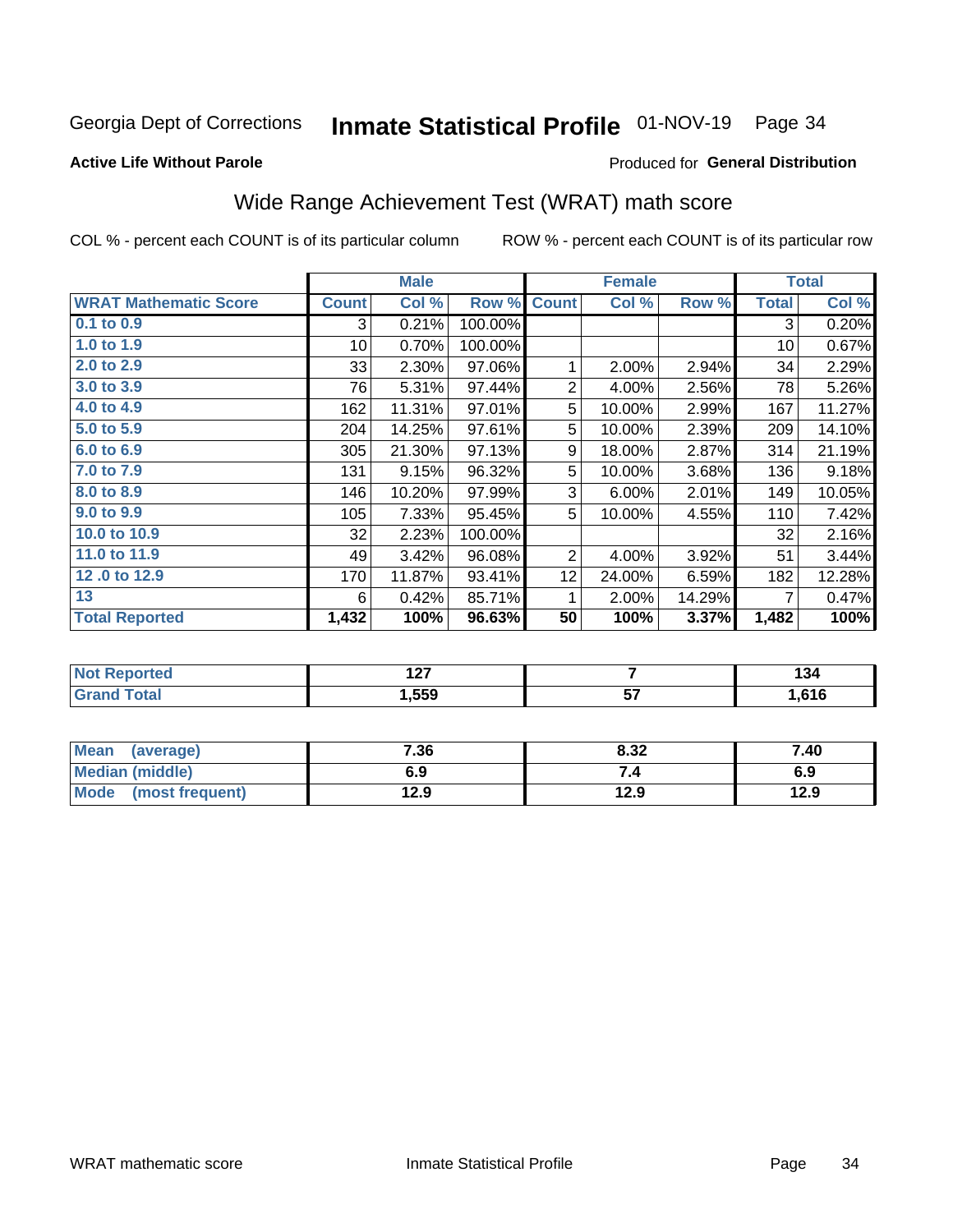#### **Inmate Statistical Profile 01-NOV-19** Page 35

#### **Active Life Without Parole**

#### Produced for General Distribution

## Wide Range Achievement Test (WRAT) spelling score

COL % - percent each COUNT is of its particular column

|                            |                 | <b>Male</b> |         | <b>Female</b>  |        |       | <b>Total</b> |        |
|----------------------------|-----------------|-------------|---------|----------------|--------|-------|--------------|--------|
| <b>WRAT Spelling Score</b> | <b>Count</b>    | Col %       | Row %   | <b>Count</b>   | Col %  | Row % | <b>Total</b> | Col %  |
| $0.1$ to $0.9$             | 24              | 1.68%       | 100.00% |                |        |       | 24           | 1.62%  |
| 1.0 to 1.9                 | 37              | 2.59%       | 100.00% |                |        |       | 37           | 2.50%  |
| 2.0 to 2.9                 | 61              | 4.27%       | 96.83%  | $\overline{2}$ | 4.00%  | 3.17% | 63           | 4.26%  |
| 3.0 to 3.9                 | 83              | 5.80%       | 97.65%  | $\overline{2}$ | 4.00%  | 2.35% | 85           | 5.74%  |
| 4.0 to 4.9                 | 86              | 6.01%       | 97.73%  | $\overline{2}$ | 4.00%  | 2.27% | 88           | 5.95%  |
| 5.0 to 5.9                 | 151             | 10.56%      | 99.34%  | 1              | 2.00%  | 0.66% | 152          | 10.27% |
| 6.0 to 6.9                 | 126             | 8.81%       | 98.44%  | $\overline{2}$ | 4.00%  | 1.56% | 128          | 8.65%  |
| 7.0 to 7.9                 | 124             | 8.67%       | 97.64%  | 3              | 6.00%  | 2.36% | 127          | 8.58%  |
| 8.0 to 8.9                 | 123             | 8.60%       | 97.62%  | 3              | 6.00%  | 2.38% | 126          | 8.51%  |
| 9.0 to 9.9                 | 81              | 5.66%       | 100.00% |                |        |       | 81           | 5.47%  |
| 10.0 to 10.9               | 72              | 5.03%       | 100.00% |                |        |       | 72           | 4.86%  |
| 11.0 to 11.9               | 100             | 6.99%       | 93.46%  | 7              | 14.00% | 6.54% | 107          | 7.23%  |
| 12.0 to 12.9               | 332             | 23.22%      | 92.48%  | 27             | 54.00% | 7.52% | 359          | 24.26% |
| 13                         | 30 <sup>°</sup> | 2.10%       | 96.77%  | 1              | 2.00%  | 3.23% | 31           | 2.09%  |
| <b>Total Reported</b>      | 1,430           | 100%        | 96.62%  | 50             | 100%   | 3.38% | 1,480        | 100%   |
|                            |                 |             |         |                |        |       |              |        |
| <b>Not Reported</b>        |                 | 129         |         |                | 7      |       |              | 136    |

| $\blacksquare$ | $- -$ |    | .    |
|----------------|-------|----|------|
|                | 1,559 | -- | .616 |
|                |       |    |      |

| Mean<br>(average)       | 8.25 | 10.50 | 8.32 |
|-------------------------|------|-------|------|
| Median (middle)         | 8.3  | 12.5  | ი.ა  |
| Mode<br>(most frequent) | 12.9 | 12.9  | 12.9 |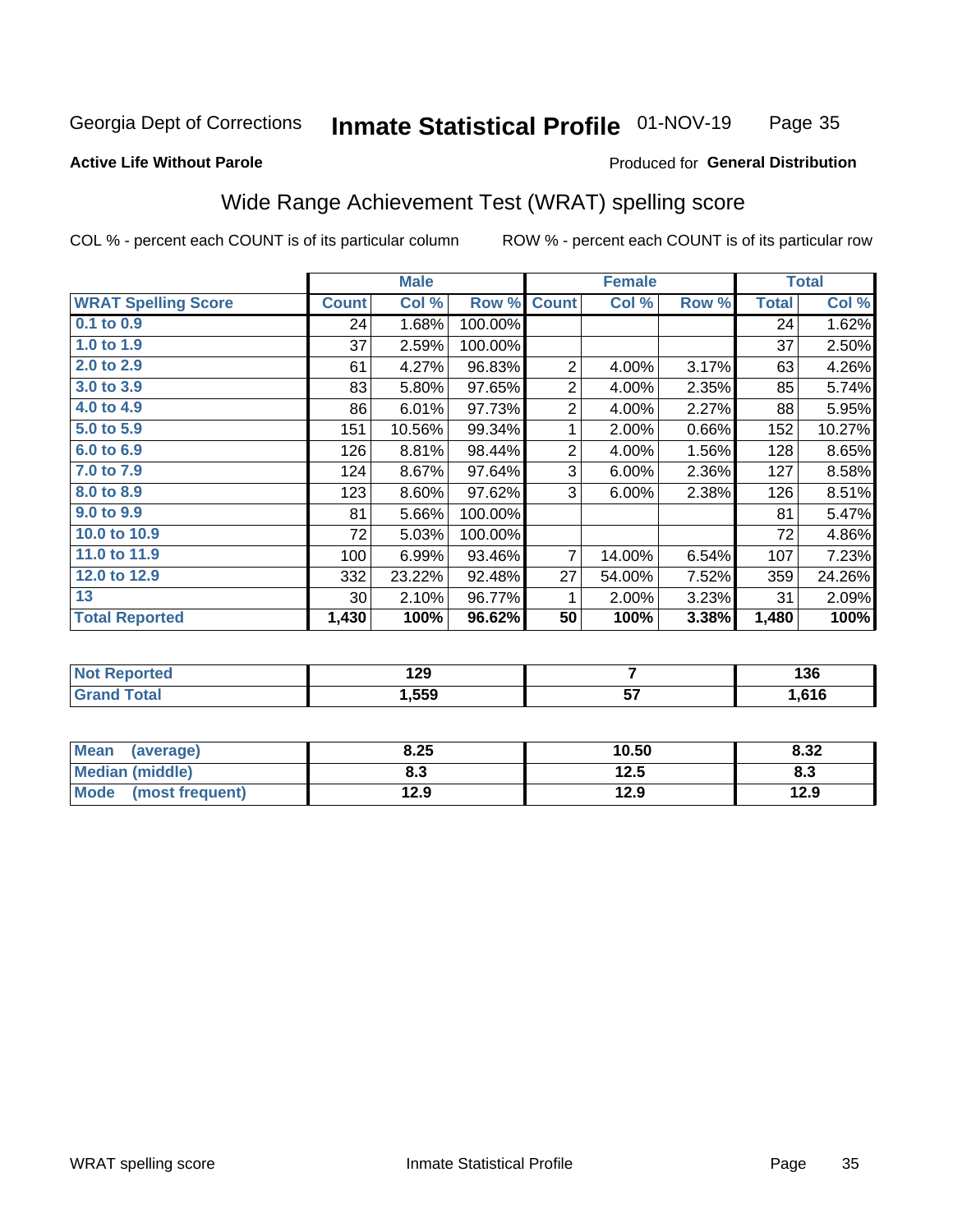## Inmate Statistical Profile 01-NOV-19 Page 36

#### **Active Life Without Parole**

#### **Produced for General Distribution**

## Current / last mental health treatment level

COL % - percent each COUNT is of its particular column

|                                    |              | <b>Male</b> |         |              | <b>Female</b> |        |                 | <b>Total</b> |
|------------------------------------|--------------|-------------|---------|--------------|---------------|--------|-----------------|--------------|
| <b>Mental Health Treatment Lev</b> | <b>Count</b> | Col %       | Row %   | <b>Count</b> | Col %         | Row %  | <b>Total</b>    | Col %        |
| 1 No problem at current time       | 269          | 38.82%      | 96.42%  | 10           | 20.00%        | 3.58%  | 279             | 37.55%       |
| 2 Receiving outpatient             | 340          | 49.06%      | 89.47%  | 40           | 80.00%        | 10.53% | 380             | 51.14%       |
| <b>Treatment</b>                   |              |             |         |              |               |        |                 |              |
| 3 Inpatient, moderate              | 66           | 9.52%       | 100.00% |              |               |        | 66              | 8.88%        |
| <b>Treatment</b>                   |              |             |         |              |               |        |                 |              |
| 4 Inpatient, intensive             | 18           | $2.60\%$    | 100.00% |              |               |        | 18 <sub>1</sub> | 2.42%        |
| <b>Treatment</b>                   |              |             |         |              |               |        |                 |              |
| <b>Total Evaluated</b>             | 693          | 100%        | 93.27%  | 50           | 100%          | 6.73%  | 743             | 100%         |

| Never had MH evaluation | 866   | 0.7<br>. . |
|-------------------------|-------|------------|
| Total                   | 559،، | .616       |

| <b>Median (middle)</b>         | <b>Receiving outpatient</b><br>treatment | <b>Receiving outpatient</b><br>treatment | <b>Receiving</b><br>outpatient<br>treatment |  |
|--------------------------------|------------------------------------------|------------------------------------------|---------------------------------------------|--|
| <b>Mode</b><br>(most frequent) | <b>Receiving outpatient</b><br>treatment | <b>Receiving outpatient</b><br>treatment | <b>Receiving</b><br>outpatient<br>treatment |  |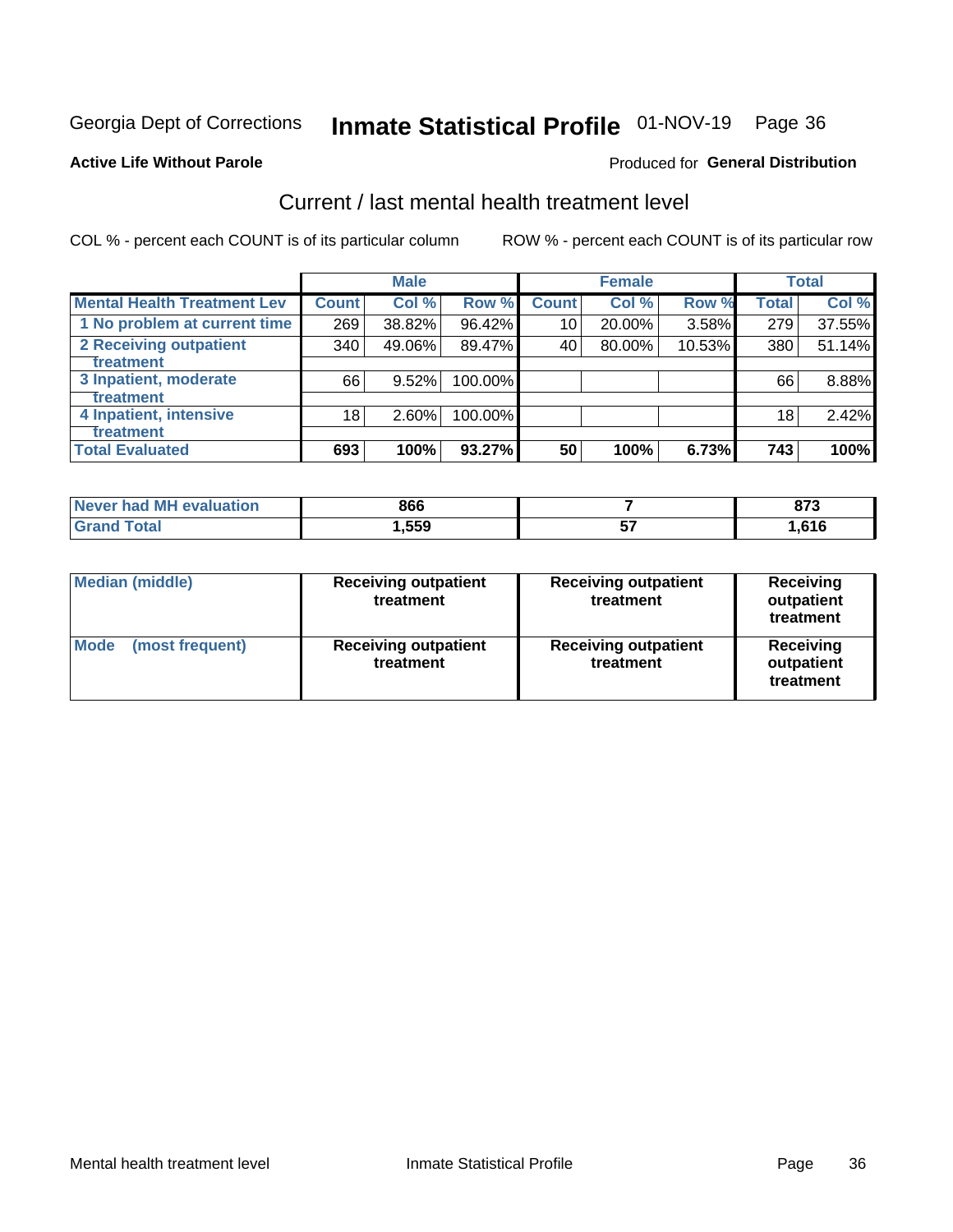#### Inmate Statistical Profile 01-NOV-19 Page 37

#### **Active Life Without Parole**

#### Produced for General Distribution

## PULHESDWIT medical scale - 'P' overall condition ('P'hysical)

COL % - percent each COUNT is of its particular column

|                                  |         | <b>Male</b> |         |                    | <b>Female</b> |       |              | <b>Total</b> |
|----------------------------------|---------|-------------|---------|--------------------|---------------|-------|--------------|--------------|
| 'P' Overall Condition            | Count l | Col %       |         | <b>Row % Count</b> | Col %         | Row % | <b>Total</b> | Col %        |
| 1 No medical illness             | 1.095   | 76.57%      | 97.07%  | 33                 | 57.89%        | 2.93% | 1,128        | 75.86%       |
| 2 Well-controlled chronic        | 297     | 20.77%      | 92.81%  | 23                 | 40.35%        | 7.19% | 320          | 21.52%       |
| <b>illness</b>                   |         |             |         |                    |               |       |              |              |
| 3 Poorly-controlled chronic      | 36      | 2.52%       | 97.30%  |                    | 1.75%         | 2.70% | 37           | 2.49%        |
| <b>illness</b>                   |         |             |         |                    |               |       |              |              |
| 4 Significant problems requiring |         | $0.07\%$    | 100.00% |                    |               |       |              | 0.07%        |
| special housing                  |         |             |         |                    |               |       |              |              |
| 5 Terminal illness, < 6 months   |         | $0.07\%$    | 100.00% |                    |               |       |              | 0.07%        |
| to live                          |         |             |         |                    |               |       |              |              |
| <b>Total Reported</b>            | 1,430   | 100%        | 96.17%  | 57                 | 100%          | 3.83% | 1,487        | 100.0%       |

| rtea           | חר ו         |    | 1 20  |
|----------------|--------------|----|-------|
| ⋯              | . <i>.</i> . |    | 1 L J |
| $-4-$<br>_____ | 559, ا       | -- | ,616  |

|  |  | Mode (most frequent) | 1 No medical illness | 1 No medical illness | 1 No medical<br>illness |
|--|--|----------------------|----------------------|----------------------|-------------------------|
|--|--|----------------------|----------------------|----------------------|-------------------------|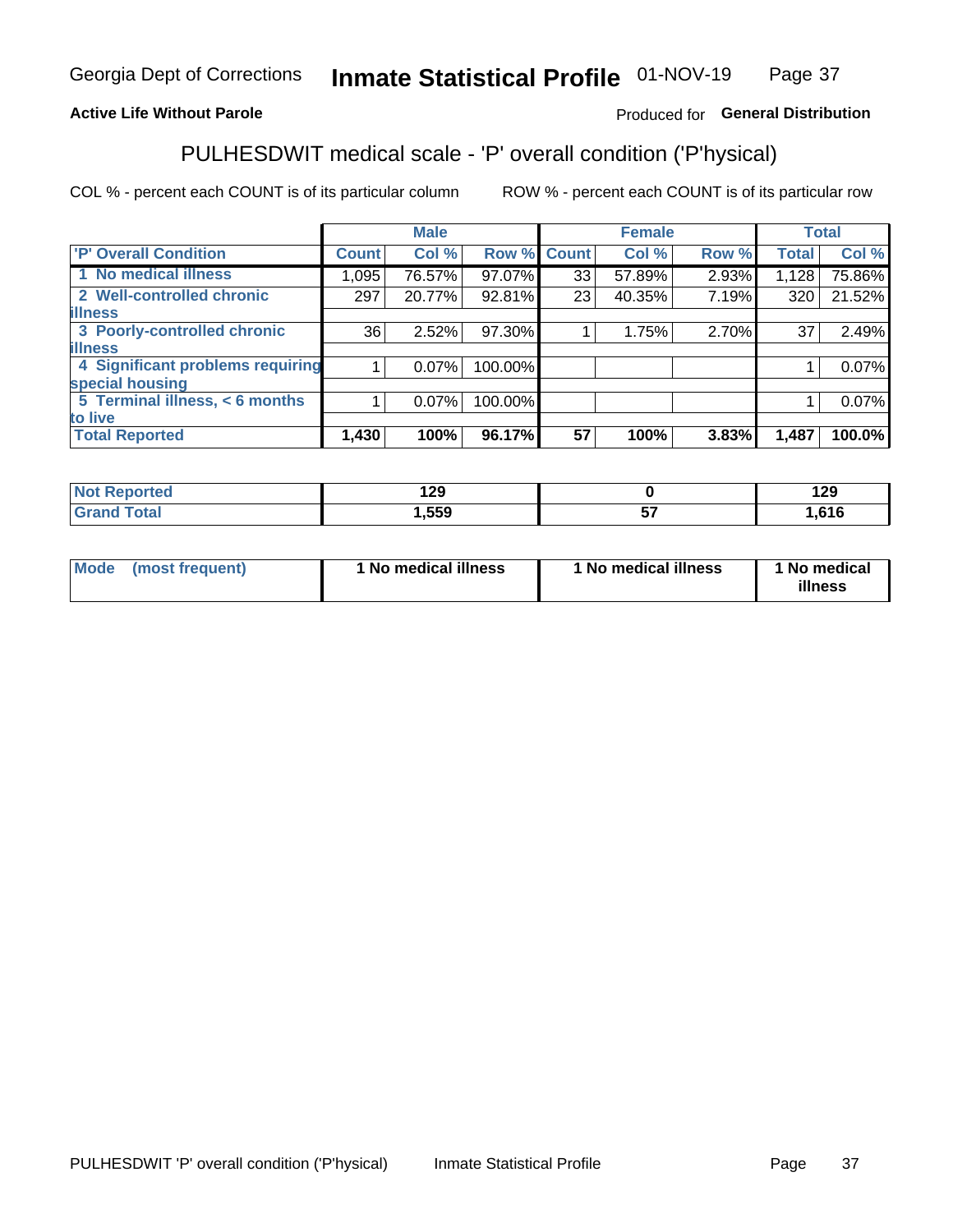#### **Active Life Without Parole**

#### Produced for General Distribution

## PULHESDWIT medical scale - 'U' upper body

COL % - percent each COUNT is of its particular column

|                              |              | <b>Male</b> |         |              | <b>Female</b> |       |              | <b>Total</b> |
|------------------------------|--------------|-------------|---------|--------------|---------------|-------|--------------|--------------|
| <b>'U' Upper Body</b>        | <b>Count</b> | Col %       | Row %   | <b>Count</b> | Col %         | Row % | <b>Total</b> | Col %        |
| 1 Upper bones, joints,       | 1,342        | 93.98%      | 96.20%  | 53           | 92.98%        | 3.80% | 1,395        | 93.94%       |
| muscles all OK               |              |             |         |              |               |       |              |              |
| 2 One or both arms minimally | 73           | 5.11%       | 94.81%  | 4            | 7.02%         | 5.19% | 77           | 5.19%        |
| <b>limited</b>               |              |             |         |              |               |       |              |              |
| 3 One or both arms           | 10           | 0.70%       | 100.00% |              |               |       | 10           | 0.67%        |
| <b>moderately limited</b>    |              |             |         |              |               |       |              |              |
| 4 One arm disabled,          | 3            | 0.21%       | 100.00% |              |               |       | 3            | 0.20%        |
| paralyzed, or amputated      |              |             |         |              |               |       |              |              |
| <b>Total Reported</b>        | 1,428        | 100%        | 96.16%  | 57           | 100%          | 3.84% | 1,485        | 100%         |

| <b>Not Reported</b> | ישו  | 40.  |
|---------------------|------|------|
| <b>Grand Total</b>  | ,559 | .616 |

| Mode | (most frequent) | 1 Upper bones, joints,<br>muscles all OK | 1 Upper bones, joints,<br>muscles all OK | 1 Upper bones,<br>ljoints, muscles all<br>OK |
|------|-----------------|------------------------------------------|------------------------------------------|----------------------------------------------|
|------|-----------------|------------------------------------------|------------------------------------------|----------------------------------------------|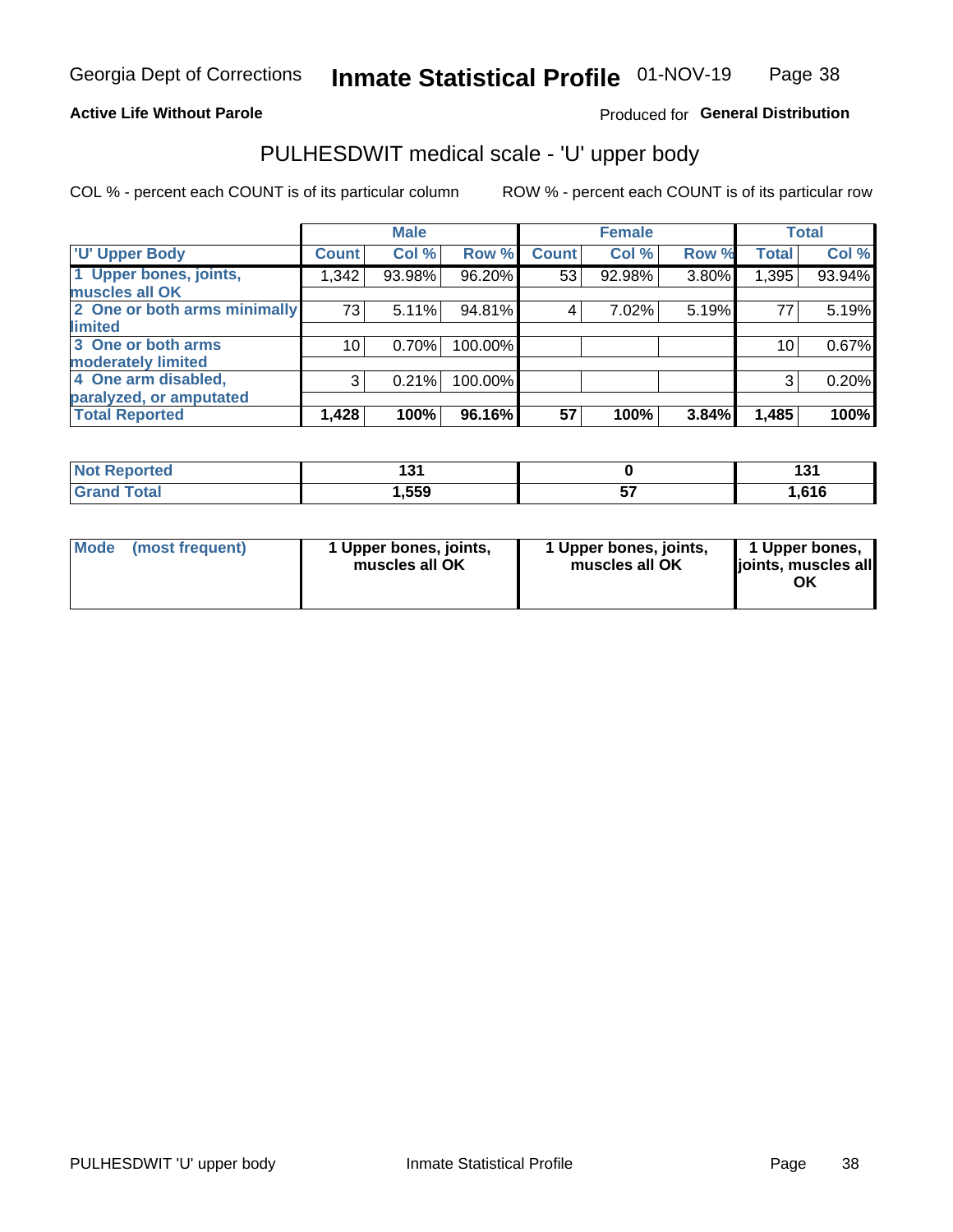#### **Active Life Without Parole**

#### Produced for General Distribution

### PULHESDWIT medical scale - 'L' lower body

COL % - percent each COUNT is of its particular column

|                                |              | <b>Male</b> |         |              | <b>Female</b> |       |              | <b>Total</b> |
|--------------------------------|--------------|-------------|---------|--------------|---------------|-------|--------------|--------------|
| 'L' Lower Body                 | <b>Count</b> | Col %       | Row %   | <b>Count</b> | Col %         | Row % | <b>Total</b> | Col %        |
| 1 Lower bones, joints,         | 1,235        | 86.48%      | 96.18%  | 49           | 85.96%        | 3.82% | 1,284        | 86.46%       |
| muscles all OK                 |              |             |         |              |               |       |              |              |
| 2 One or both legs minimally   | 168          | 11.76%      | 95.45%  | 8            | 14.04%        | 4.55% | 176          | 11.85%       |
| limited                        |              |             |         |              |               |       |              |              |
| 3 One or both legs             | 20           | 1.40%       | 100.00% |              |               |       | 20           | 1.35%        |
| moderately limited             |              |             |         |              |               |       |              |              |
| 4 One leg disabled, paralyzed, | 5            | 0.35%       | 100.00% |              |               |       | 5            | 0.34%        |
| or amputated                   |              |             |         |              |               |       |              |              |
| <b>Total Reported</b>          | 1,428        | 100%        | 96.16%  | 57           | 100%          | 3.84% | 1,485        | 100%         |

| <b>Not Reported</b> | ישו  | 40.  |
|---------------------|------|------|
| <b>Grand Total</b>  | ,559 | .616 |

| Mode | (most frequent) | 1 Lower bones, joints,<br>muscles all OK | 1 Lower bones, joints,<br>muscles all OK | 1 Lower bones,<br>ljoints, muscles all<br>ΟK |
|------|-----------------|------------------------------------------|------------------------------------------|----------------------------------------------|
|------|-----------------|------------------------------------------|------------------------------------------|----------------------------------------------|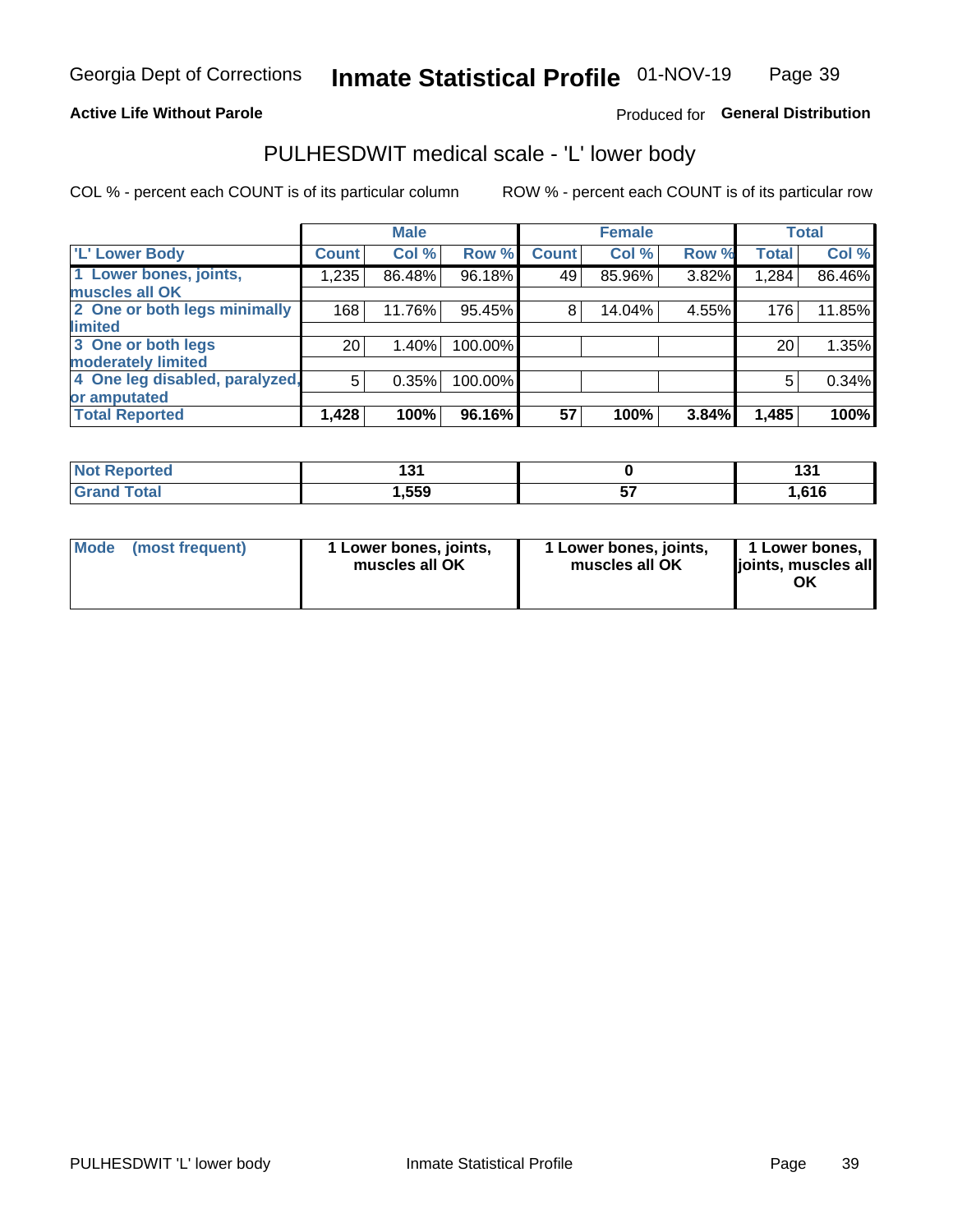#### **Active Life Without Parole**

Produced for General Distribution

### PULHESDWIT medical scale - 'H' hearing

COL % - percent each COUNT is of its particular column

|                                |              | <b>Male</b> |             |    | <b>Female</b> |       | <b>Total</b> |        |
|--------------------------------|--------------|-------------|-------------|----|---------------|-------|--------------|--------|
| <b>H' Hearing</b>              | <b>Count</b> | Col %       | Row % Count |    | Col %         | Row % | <b>Total</b> | Col %  |
| 1 Normal hearing both ears     | 1,412        | 98.95%      | 96.25%      | 55 | 100.00%       | 3.75% | 1,467        | 98.99% |
| 2 Some loss in one ear with    | 10           | 0.70%       | 100.00%     |    |               |       | 10           | 0.67%  |
| other OK, or mild loss in both |              |             |             |    |               |       |              |        |
| 3 Total loss in one ear with   | 3            | 0.21%       | 100.00%     |    |               |       | 3            | 0.20%  |
| mild loss in other             |              |             |             |    |               |       |              |        |
| 4 Severe loss in both ears     | 2            | 0.14%       | 100.00%     |    |               |       | ⌒            | 0.13%  |
| <b>Total Reported</b>          | 1,427        | 100%        | 96.29%      | 55 | 100%          | 3.71% | 1,482        | 100%   |

| ported<br><b>NOT</b> | .<br>7∪⊾ |            | 134 |
|----------------------|----------|------------|-----|
| $\sim$<br>______     | ,559     | . .<br>. . | 616 |

| Mode (most frequent) | 1 Normal hearing both ears 1 Normal hearing both ears 1 Normal hearing | both ears |
|----------------------|------------------------------------------------------------------------|-----------|
|                      |                                                                        |           |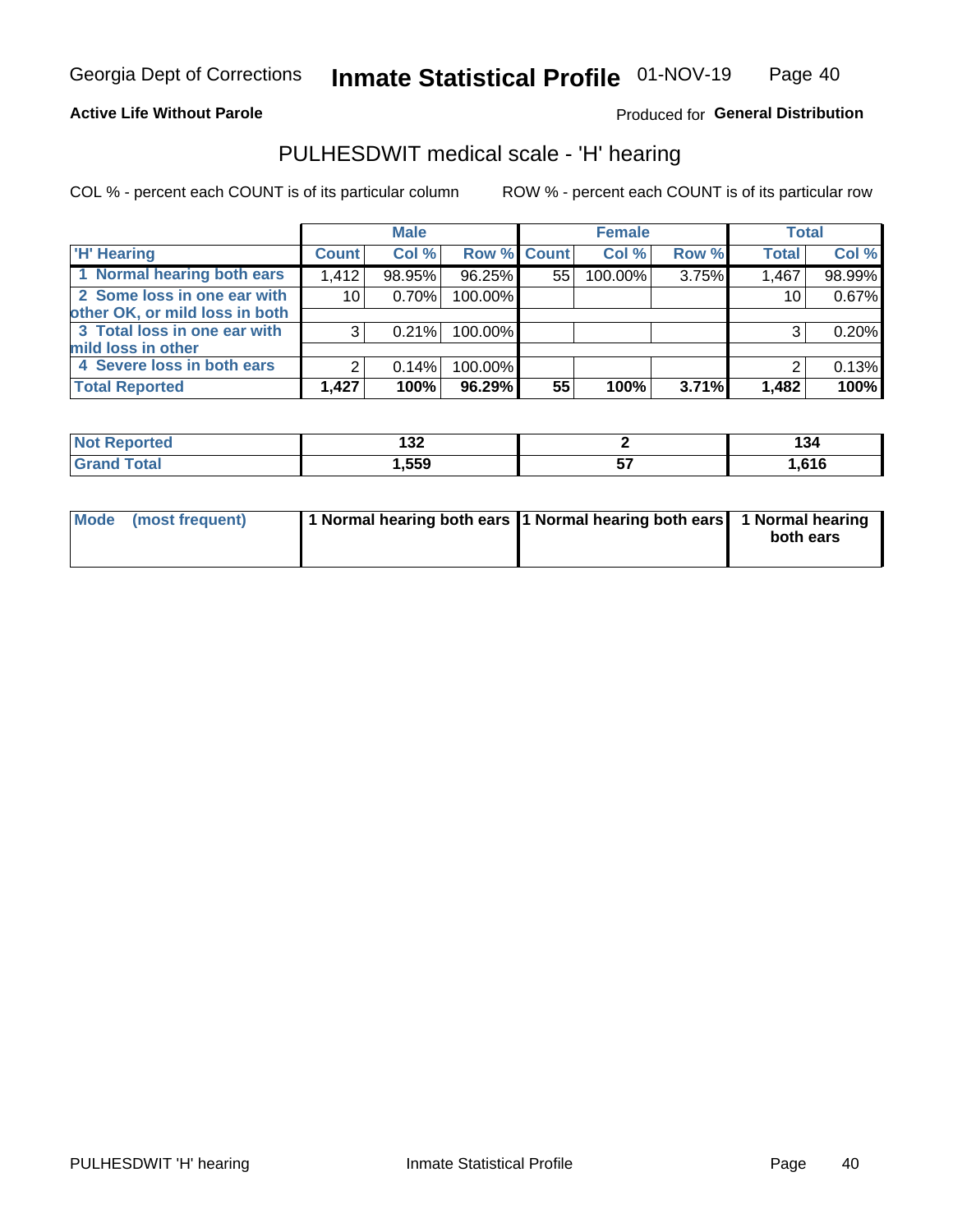#### **Active Life Without Parole**

#### Produced for General Distribution

### PULHESDWIT medical scale - 'E' vision

COL % - percent each COUNT is of its particular column

|                                 |              | <b>Male</b> |         |              | <b>Female</b> |       |              | <b>Total</b> |
|---------------------------------|--------------|-------------|---------|--------------|---------------|-------|--------------|--------------|
| <b>E' Vision</b>                | <b>Count</b> | Col %       | Row %   | <b>Count</b> | Col %         | Row % | <b>Total</b> | Col %        |
| 1 Correctable to 20/40 in both  | 1,048        | 75.72%      | 97.31%  | 29           | 53.70%        | 2.69% | 1,077        | 74.90%       |
| eyes                            |              |             |         |              |               |       |              |              |
| 2 Correctable to 20/70 in one   | 296          | 21.39%      | 92.21%  | 25           | 46.30%        | 7.79% | 321          | 22.32%       |
| eye, may be blind in other      |              |             |         |              |               |       |              |              |
| 3 Correctable to 20/200 in one  | 32           | 2.31%       | 100.00% |              |               |       | 32           | 2.23%        |
| eye, may be blind in other      |              |             |         |              |               |       |              |              |
| 4 One eye not correctable to    |              | 0.51%       | 100.00% |              |               |       |              | 0.49%        |
| 20/200, other may be blind      |              |             |         |              |               |       |              |              |
| 5 Blind in both eyes, requiring |              | 0.07%       | 100.00% |              |               |       |              | 0.07%        |
| special housing                 |              |             |         |              |               |       |              |              |
| <b>Total Reported</b>           | 1,384        | 100%        | 96.24%  | 54           | 100%          | 3.76% | 1,438        | 100.0%       |

| <b>orted</b><br>NO | 4 7 E<br>. |          | 170  |
|--------------------|------------|----------|------|
| $F0+0$             | ,559       | --<br>v. | ,616 |

| Mode (most frequent) | 1 Correctable to 20/40 in both<br>eves | 1 Correctable to 20/40 in   1 Correctable to  <br>both eves | 20/40 in both eyes |
|----------------------|----------------------------------------|-------------------------------------------------------------|--------------------|
|                      |                                        |                                                             |                    |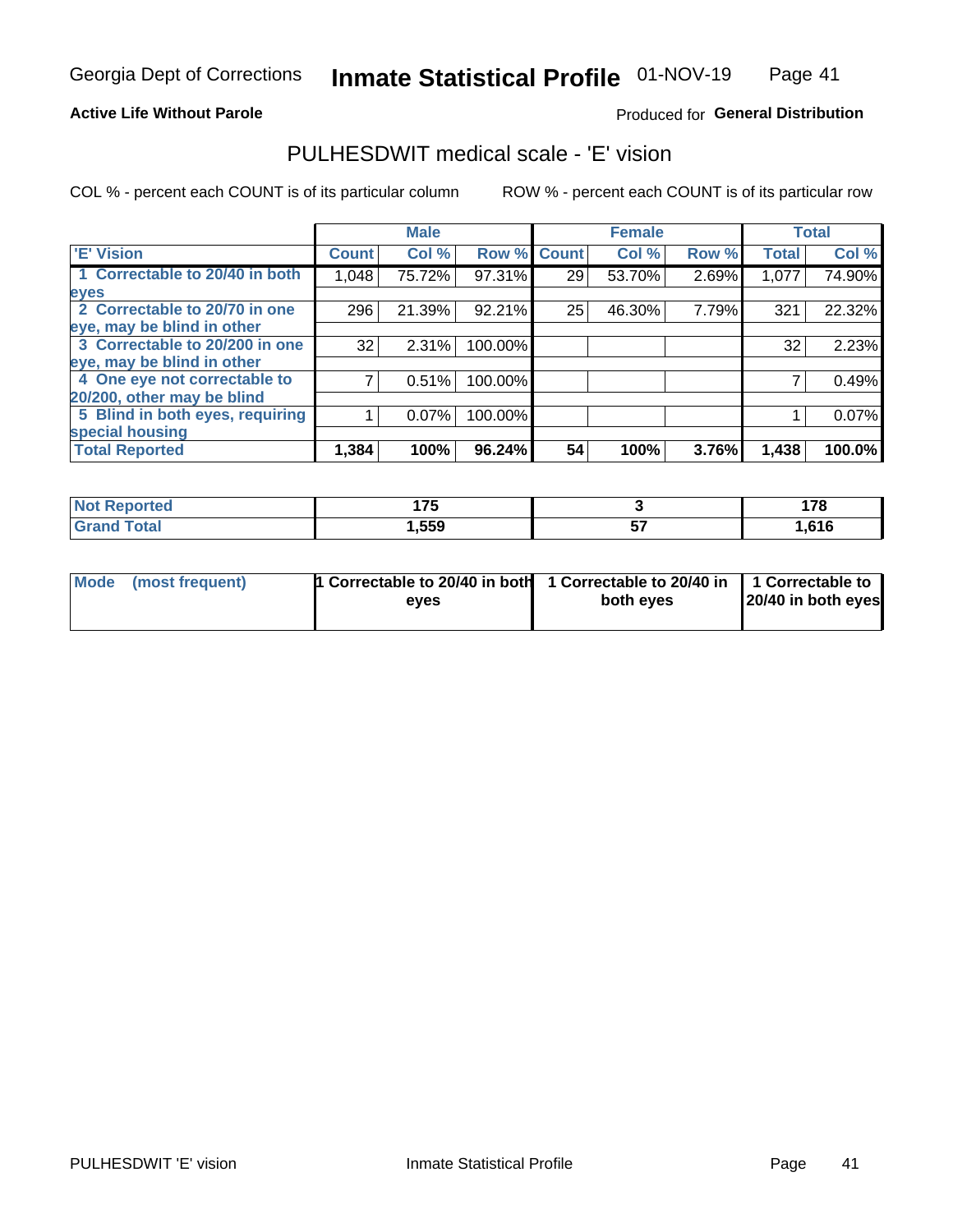#### **Active Life Without Parole**

#### Produced for General Distribution

## PULHESDWIT medical scale - 'S' pSychiatric

COL % - percent each COUNT is of its particular column

|                                        |              | <b>Male</b> |         |             | <b>Female</b> |        |              | <b>Total</b> |
|----------------------------------------|--------------|-------------|---------|-------------|---------------|--------|--------------|--------------|
| 'S' pSychiatric                        | <b>Count</b> | Col %       |         | Row % Count | Col %         | Row %  | <b>Total</b> | Col %        |
| 1 No impairment or disorders           | 1,201        | 82.60%      | 98.77%  | 15          | 31.91%        | 1.23%  | 1,216        | 81.01%       |
| 2 Stable, or in remission, or          | 195          | 13.41%      | 86.28%  | 31          | 65.96%        | 13.72% | 226          | 15.06%       |
| mild impairment or retardation         |              |             |         |             |               |        |              |              |
| 3 Requires moderate inpatient          | 46           | 3.16%       | 97.87%  |             | 2.13%         | 2.13%  | 47           | 3.13%        |
| treatment                              |              |             |         |             |               |        |              |              |
| 4 Requires intensive inpatient         | 11           | 0.76%       | 100.00% |             |               |        | 11           | 0.73%        |
| treatment                              |              |             |         |             |               |        |              |              |
| <b>5 Requires Crisis Stabilization</b> |              | $0.07\%$    | 100.00% |             |               |        |              | 0.07%        |
| Unit (CSU) inpatient care              |              |             |         |             |               |        |              |              |
| <b>Total Reported</b>                  | 1,454        | 100%        | 96.87%  | 47          | 100%          | 3.13%  | 1,501        | 100%         |

| <b>Not Reported</b>          | 105  | ιu       | 115   |
|------------------------------|------|----------|-------|
| <b>Total</b><br><b>Grand</b> | ,559 | --<br>J, | .616، |

| Mode (most frequent) | <b>1 No impairment or disorders</b> 2 Stable, or in remission, 11 No impairment or |                       |           |
|----------------------|------------------------------------------------------------------------------------|-----------------------|-----------|
|                      |                                                                                    | or mild impairment or | disorders |
|                      |                                                                                    | retardation           |           |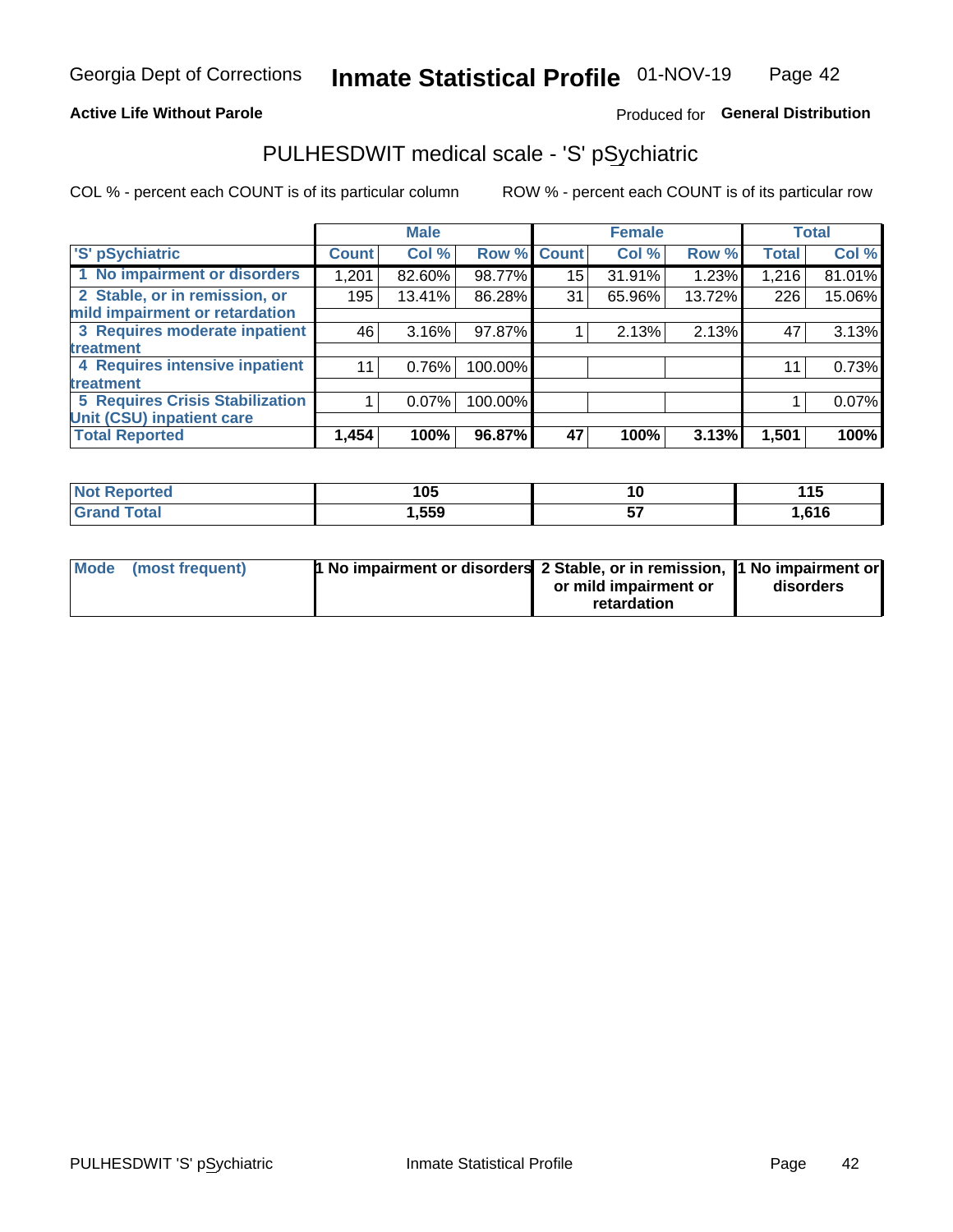#### **Active Life Without Parole**

#### Produced for General Distribution

## PULHESDWIT medical scale - 'D' dental

COL % - percent each COUNT is of its particular column

|                                 |              | <b>Male</b> |         |              | <b>Female</b> |       |              | <b>Total</b> |
|---------------------------------|--------------|-------------|---------|--------------|---------------|-------|--------------|--------------|
| <b>D'</b> Dental                | <b>Count</b> | Col %       | Row %   | <b>Count</b> | Col %         | Row % | <b>Total</b> | Col %        |
| 1 Minimal routine dental health | 999          | 74.50%      | 95.51%  | 47           | 92.16%        | 4.49% | 1,046        | 75.14%       |
| <b>needs</b>                    |              |             |         |              |               |       |              |              |
| 2 Moderate cavities and/or gum  | 298          | 22.22%      | 99.33%  |              | 3.92%         | 0.67% | 300          | 21.55%       |
| disease                         |              |             |         |              |               |       |              |              |
| 3 Extensive gum disease         | 43           | 3.21%       | 95.56%  | 2            | 3.92%         | 4.44% | 45           | 3.23%        |
| and/or widespread decay         |              |             |         |              |               |       |              |              |
| 4 Urgent need for dental        |              | $0.07\%$    | 100.00% |              |               |       |              | 0.07%        |
| <b>services</b>                 |              |             |         |              |               |       |              |              |
| <b>Total Reported</b>           | 1,341        | 100%        | 96.34%  | 51           | 100%          | 3.66% | 1,392        | 100%         |

| <b>Not Reported</b><br>$\sim$ | 24C<br>ZI O |                | 224        |
|-------------------------------|-------------|----------------|------------|
| Total                         | ,559        | --<br><u>J</u> | <b>616</b> |

| <b>Mode</b> | (most frequent) | <b>Minimal routine dental</b><br>health needs | 1 Minimal routine dental   1 Minimal routine  <br>health needs | dental health<br>needs |
|-------------|-----------------|-----------------------------------------------|----------------------------------------------------------------|------------------------|
|-------------|-----------------|-----------------------------------------------|----------------------------------------------------------------|------------------------|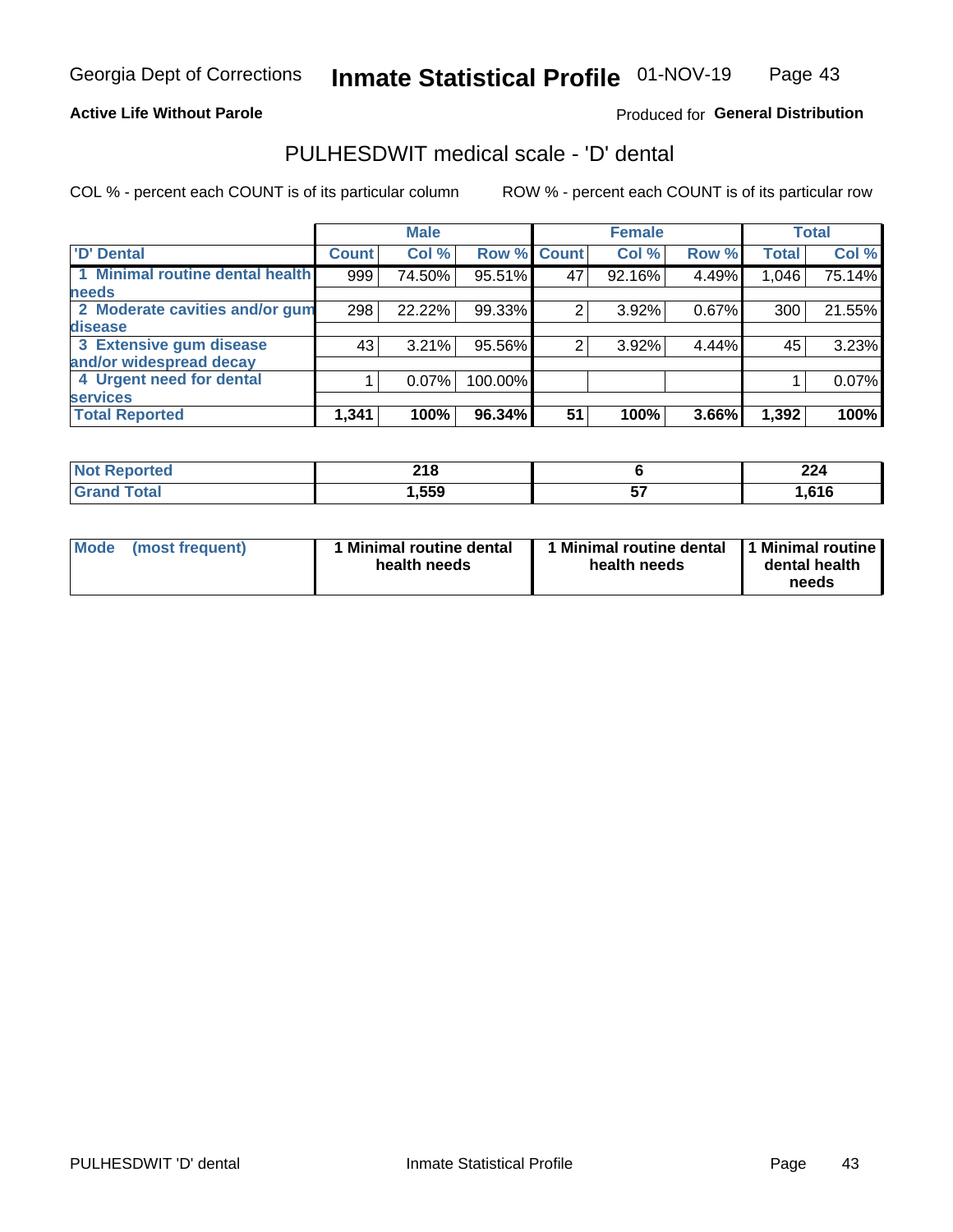#### **Active Life Without Parole**

#### Produced for General Distribution

### PULHESDWIT medical scale - 'W' work ability

COL % - percent each COUNT is of its particular column

|                                 |              | <b>Male</b> |         |             | <b>Female</b> |       |              | <b>Total</b> |
|---------------------------------|--------------|-------------|---------|-------------|---------------|-------|--------------|--------------|
| <b>W' work ability</b>          | <b>Count</b> | Col %       |         | Row % Count | Col %         | Row % | <b>Total</b> | Col %        |
| 1 Unrestricted work or activity | 1,192        | 83.47%      | 96.67%  | 41          | 71.93%        | 3.33% | 1,233        | 83.03%       |
| 2 Minor restrictions on type of | 184          | 12.89%      | 92.00%  | 16          | 28.07%        | 8.00% | 200          | 13.47%       |
| <b>work</b>                     |              |             |         |             |               |       |              |              |
| 3 Moderate restrictions on type | 35           | 2.45%       | 100.00% |             |               |       | 35           | 2.36%        |
| lof work                        |              |             |         |             |               |       |              |              |
| 4 Major restrictions on type of | 10           | 0.70%       | 100.00% |             |               |       | 10           | 0.67%        |
| <b>work</b>                     |              |             |         |             |               |       |              |              |
| 5 Cannot work under any         |              | 0.49%       | 100.00% |             |               |       |              | 0.47%        |
| <b>circumstances</b>            |              |             |         |             |               |       |              |              |
| <b>Total Reported</b>           | 1,428        | 100%        | 96.16%  | 57          | 100%          | 3.84% | 1,485        | 100%         |

| <b>Reported</b><br><b>NOT</b> | 194<br>וטו |          | . .<br>1 J I |
|-------------------------------|------------|----------|--------------|
| <b>Total</b><br>Cror          | ,559       | --<br>J1 | .616         |

| Mode            | 1 Unrestricted work or | 1 Unrestricted work or | 1 Unrestricted   |
|-----------------|------------------------|------------------------|------------------|
| (most frequent) | activity               | activity               | work or activity |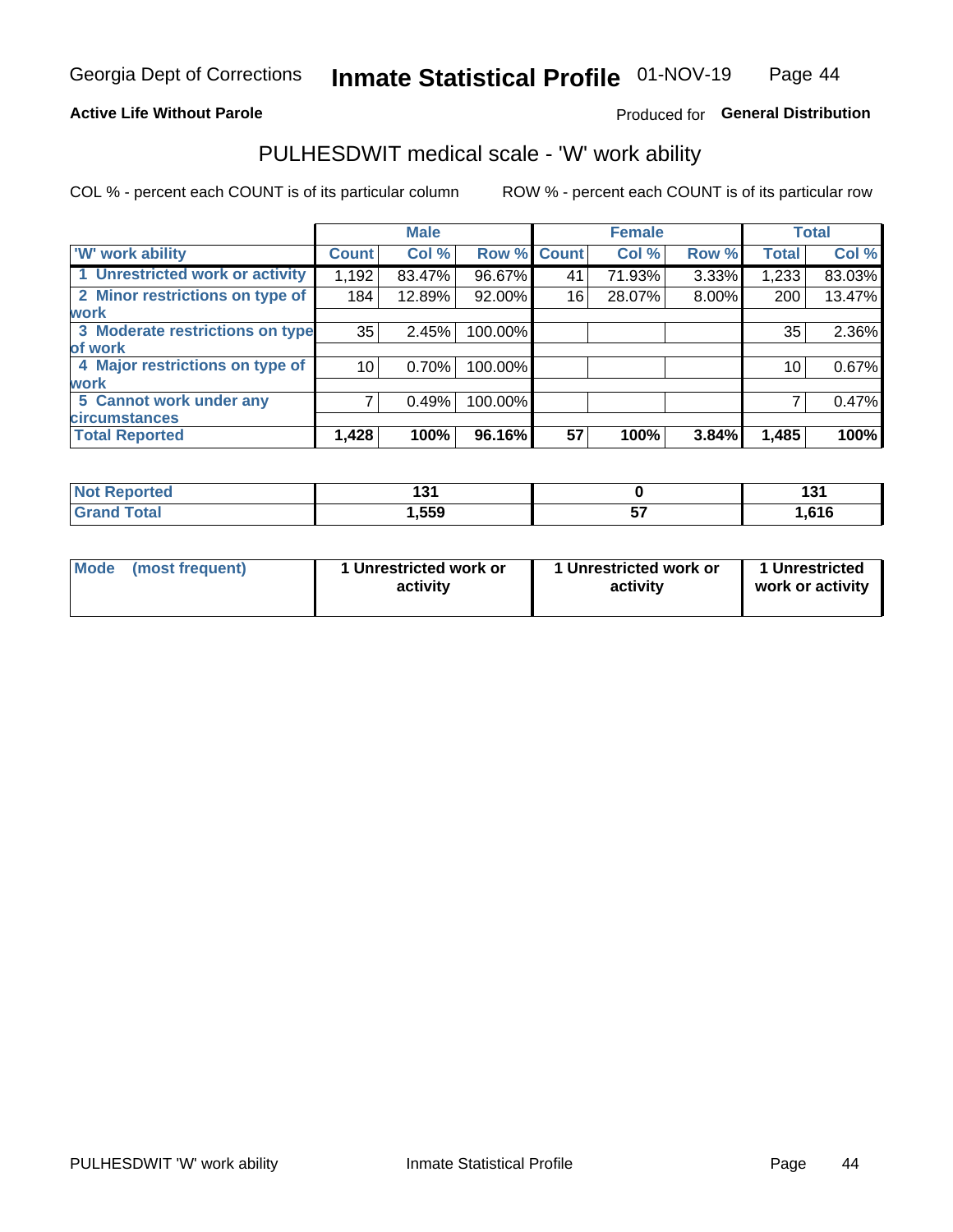#### **Active Life Without Parole**

#### Produced for General Distribution

## PULHESDWIT medical scale - 'I' impairment

COL % - percent each COUNT is of its particular column ROW % - percent each COUNT is of its particular row

|                                   |              | <b>Male</b> |             |    | <b>Female</b> |       | <b>Total</b> |        |
|-----------------------------------|--------------|-------------|-------------|----|---------------|-------|--------------|--------|
| <b>T' Impairment</b>              | <b>Count</b> | Col %       | Row % Count |    | Col %         | Row % | <b>Total</b> | Col %  |
| 1 No impairments or               | 401. ا       | 98.25%      | 96.09%      | 57 | 100.00%       | 3.91% | 1,458        | 98.31% |
| disabilities                      |              |             |             |    |               |       |              |        |
| 2 Wheelchair-bound but            | 12           | 0.84%       | 100.00%     |    |               |       | 12           | 0.81%  |
| otherwise OK                      |              |             |             |    |               |       |              |        |
| <b>3 Needs low-level Assisted</b> | 3            | 0.21%       | 100.00%     |    |               |       | 3            | 0.20%  |
| Living (level I)                  |              |             |             |    |               |       |              |        |
| 4 Needs moderate Assisted         |              | 0.07%       | 100.00%     |    |               |       |              | 0.07%  |
| <b>Living (level II)</b>          |              |             |             |    |               |       |              |        |
| <b>5 Needs maximal Assisted</b>   | 9            | 0.63%       | 100.00%     |    |               |       | 9            | 0.61%  |
| <b>Living (level III)</b>         |              |             |             |    |               |       |              |        |
| <b>Total Reported</b>             | 1,426        | 100%        | 96.16%      | 57 | 100%          | 3.84% | 1,483        | 100%   |

| orted        | 199<br>טטו |    | 100<br>၊၁၁ |
|--------------|------------|----|------------|
| <b>Total</b> | 559, ا     | -- | ,616       |

| Mode | (most frequent) | 1 No impairments or<br>disabilities | 1 No impairments or<br>disabilities | 1 No impairments<br>or disabilities |
|------|-----------------|-------------------------------------|-------------------------------------|-------------------------------------|
|------|-----------------|-------------------------------------|-------------------------------------|-------------------------------------|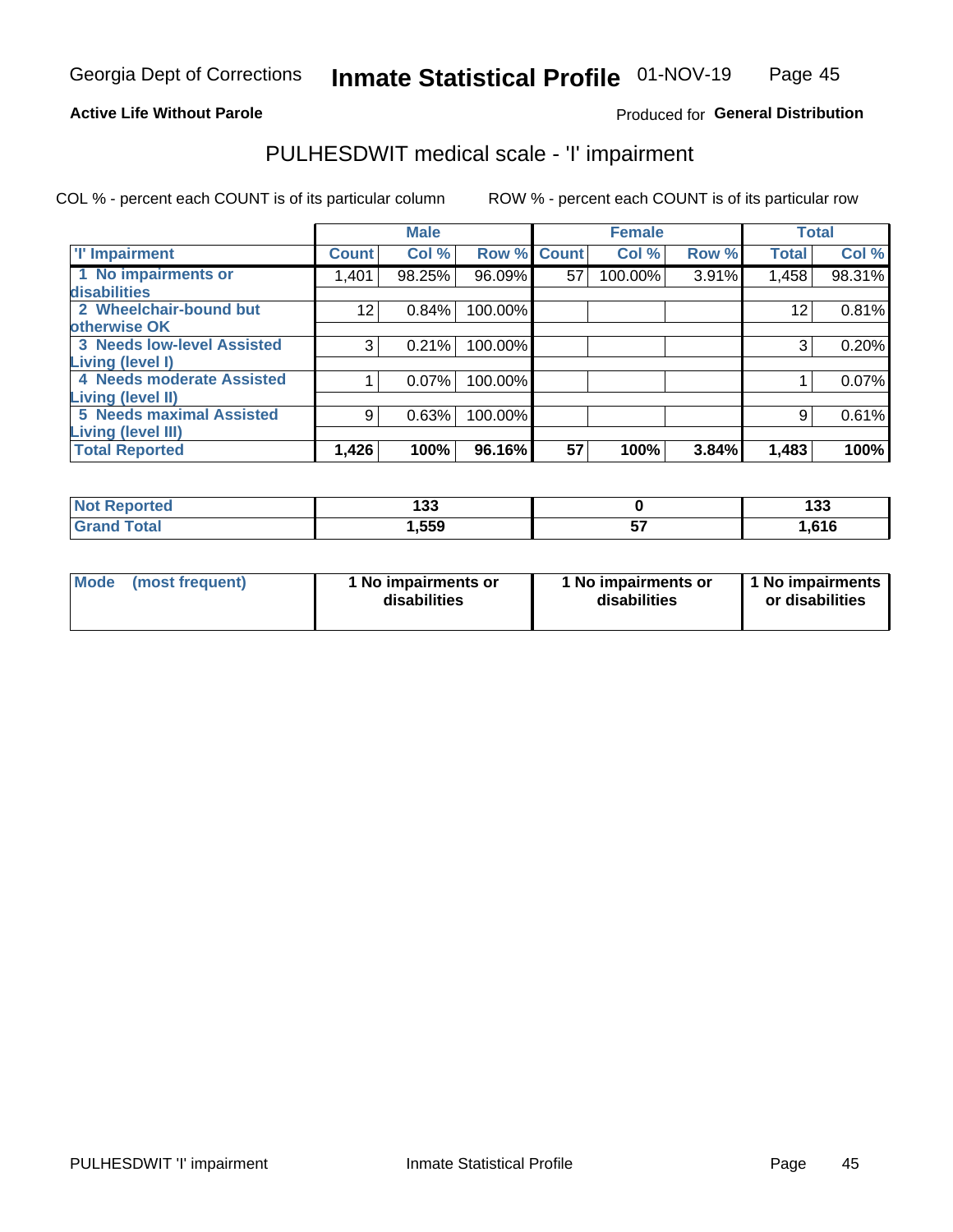#### **Active Life Without Parole**

#### Produced fo General Distribution

## PULHESDWIT medical scale - 'T' transportability

COL % - percent each COUNT is of its particular column

|                              |              | <b>Male</b> |                    |    | <b>Female</b> |       |              | <b>Total</b> |
|------------------------------|--------------|-------------|--------------------|----|---------------|-------|--------------|--------------|
| <b>T' Transportability</b>   | <b>Count</b> | Col %       | <b>Row % Count</b> |    | Col %         | Row % | <b>Total</b> | Col %        |
| 1 Can be transported in any  | 1,420        | 98.82%      | 96.21%             | 56 | 100.00%       | 3.79% | 1,476        | 98.86%       |
| ordinary approved vehicle    |              |             |                    |    |               |       |              |              |
| 2 Wheelchair-bound, not      | 8            | 0.56%       | 100.00%            |    |               |       |              | 0.54%        |
| needing special vehicle      |              |             |                    |    |               |       |              |              |
| 3 Wheelchair-bound, requires |              | 0.07%       | 100.00%            |    |               |       |              | 0.07%        |
| special vehicle              |              |             |                    |    |               |       |              |              |
| 5 Requires ambulance         | 8            | 0.56%       | 100.00%            |    |               |       |              | 0.54%        |
| transport                    |              |             |                    |    |               |       |              |              |
| <b>Total Reported</b>        | 1,437        | 100%        | 96.25%             | 56 | 100%          | 3.75% | 1,493        | 100.0%       |

| orted | $\sim$<br>▗▃▃ | $\overline{ }$<br>14J |
|-------|---------------|-----------------------|
| `otal | ,559          | .616،                 |

| <b>Mode</b> | (most frequent) | 1 Can be transported in any 1 Can be transported in any | ordinary approved vehicle   ordinary approved vehicle   transported in any | 1 Can be<br>  ordinary approved  <br>vehicle |
|-------------|-----------------|---------------------------------------------------------|----------------------------------------------------------------------------|----------------------------------------------|
|-------------|-----------------|---------------------------------------------------------|----------------------------------------------------------------------------|----------------------------------------------|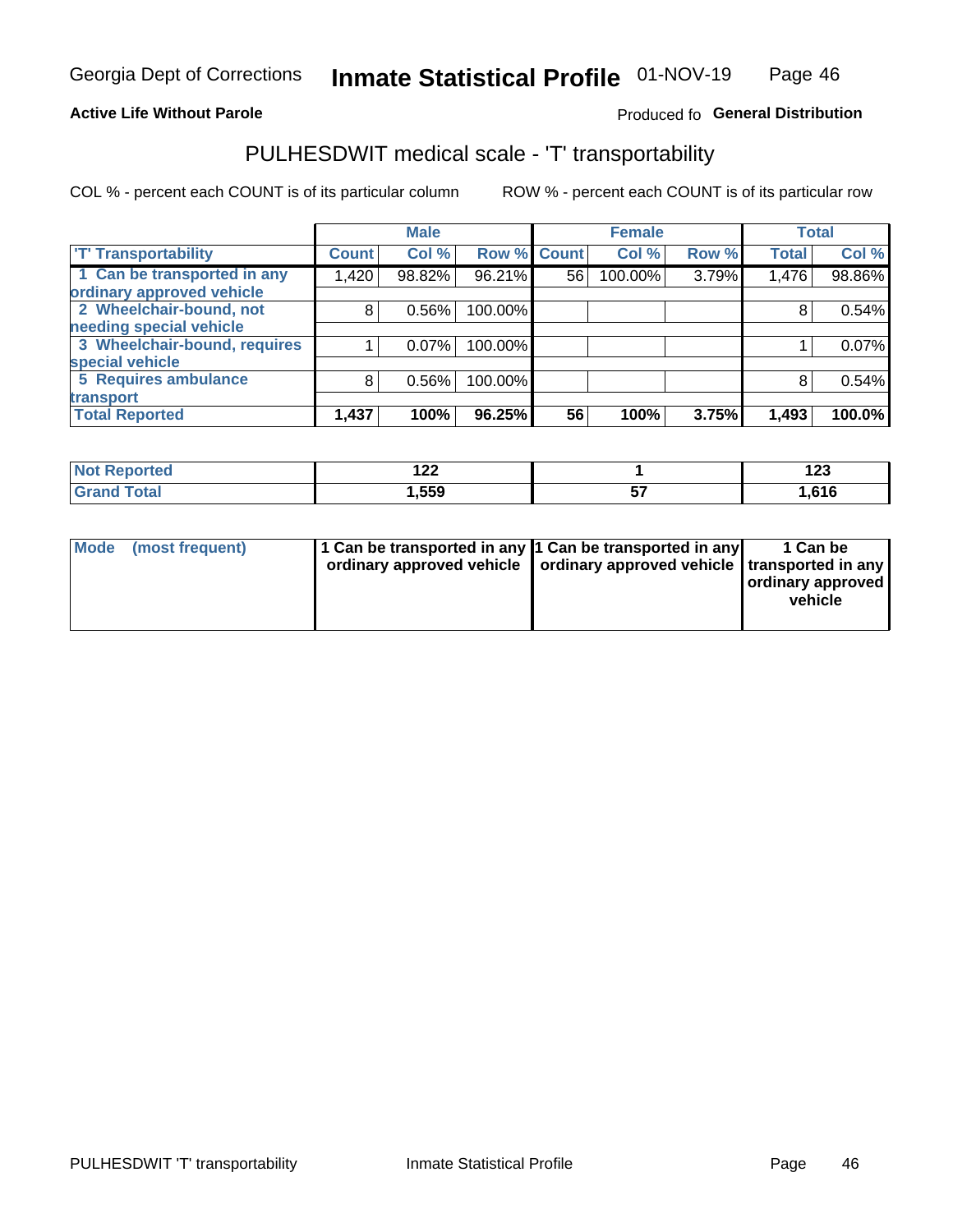## Inmate Statistical Profile 01-NOV-19 Page 47

#### **Active Life Without Parole**

#### Produced for General Distribution

### Number of prior Georgia incarcerations

COL % - percent each COUNT is of its particular column

|                                       |       | <b>Male</b> |             |    | <b>Female</b> |       |       | <b>Total</b> |
|---------------------------------------|-------|-------------|-------------|----|---------------|-------|-------|--------------|
| <b>Num of Prior GA Incarcerations</b> | Count | Col %       | Row % Count |    | Col %         | Row % | Total | Col %        |
| $\bf{0}$                              | 791   | 50.74%      | 94.50%      | 46 | 80.70%        | 5.50% | 837   | 51.79%       |
|                                       | 309   | 19.82%      | 98.10%      | 6  | 10.53%        | 1.90% | 315   | 19.49%       |
|                                       | 195   | 12.51%      | 98.98%      | 2  | 3.51%         | 1.02% | 197   | 12.19%       |
| 3                                     | 127   | 8.15%       | 98.45%      | 2  | 3.51%         | 1.55% | 129   | 7.98%        |
| 4                                     | 63    | 4.04%       | 100.00%     |    |               |       | 63    | $3.90\%$     |
| 5                                     | 41    | 2.63%       | 100.00%     |    |               |       | 41    | 2.54%        |
| <b>More Than 5</b>                    | 33    | 2.12%       | $97.06\%$   |    | 1.75%         | 2.94% | 34    | 2.10%        |
| <b>Total Reported</b>                 | 1,559 | 100%        | 96.47%      | 57 | 100%          | 3.53% | 1,616 | 100%         |

| eported<br>NO                    |      |       |
|----------------------------------|------|-------|
| <b>Total</b><br>$\mathbf{v}$ and | ,559 | .616، |

| Mean (average)       | 1 1 2 | .40 | 1.10 |
|----------------------|-------|-----|------|
| Median (middle)      |       |     |      |
| Mode (most frequent) |       |     |      |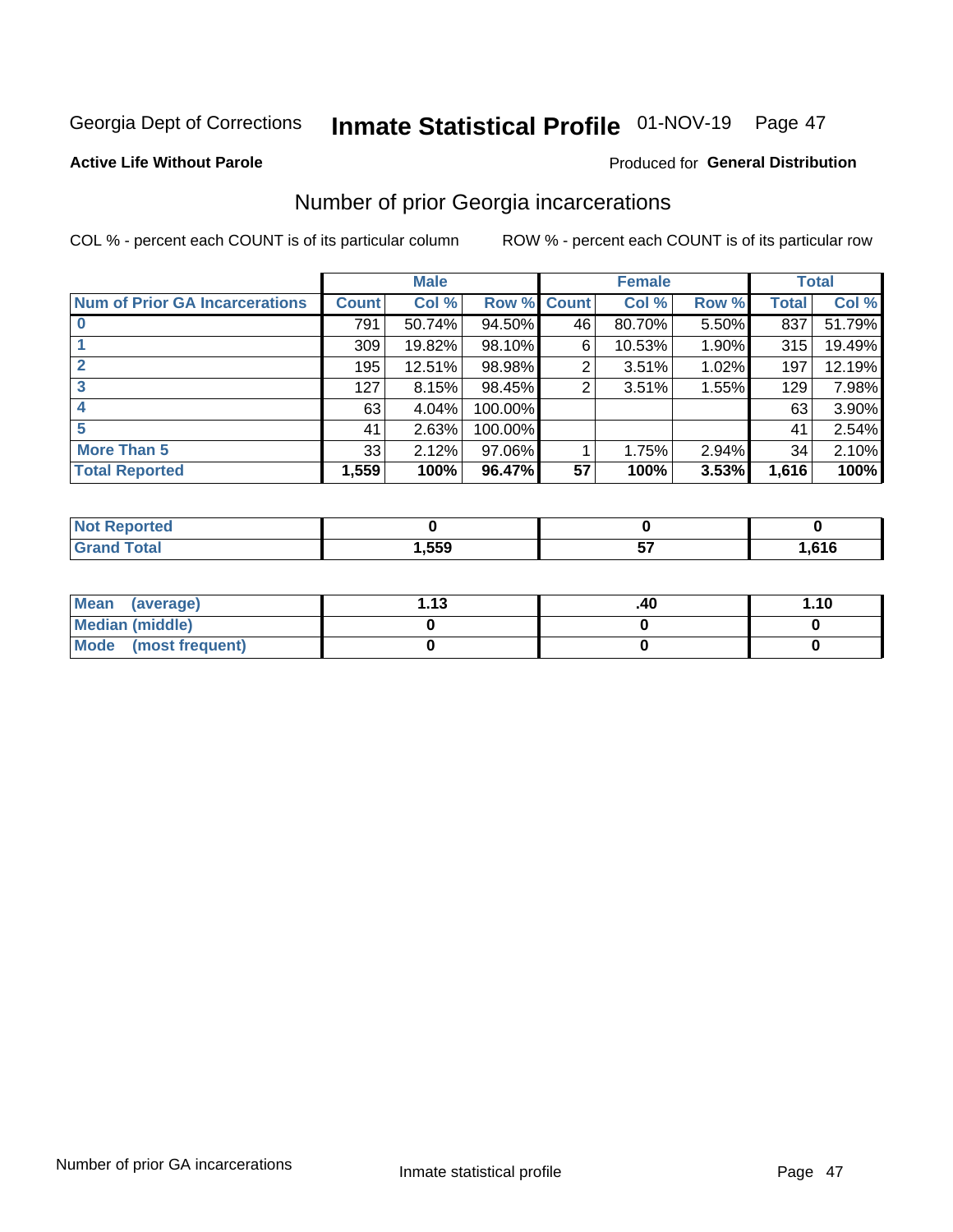## Inmate Statistical Profile 01-NOV-19 Page 48

**Active Life Without Parole** 

Produced for General Distribution

### Prison sentence in years

COL % - percent each COUNT is of its particular column

ROW % - percent each COUNT is of its particular row

|                                 |              | <b>Male</b> |                    |    | <b>Female</b> |          |       | Total    |
|---------------------------------|--------------|-------------|--------------------|----|---------------|----------|-------|----------|
| <b>Prison Sentence In Years</b> | <b>Count</b> | Col %       | <b>Row % Count</b> |    | Col %         | Row %    | Total | Col %    |
| <b>Life Without Parole</b>      | .558         | 99.94%      | 96.47%             | 57 | 100.00%       | 3.53%    | 1.615 | 99.94%   |
| <b>Death</b>                    |              | 0.06%       | 100.00%            |    |               |          |       | $0.06\%$ |
| <b>Total Reported</b>           | 1,559        | 100%        | 96.47%             | 57 | 100%          | $3.53\%$ | 1,616 | 100%     |

| <b>eported</b> |       |    |      |
|----------------|-------|----|------|
| <b>cotal</b>   | 1,559 | -- | .616 |

#### **Determinate (numeric) sentences only**

| 1112211 | <b>Mean</b> | Ane <sup>*</sup> |  |  |
|---------|-------------|------------------|--|--|

All sentences (including determinate), with life, life without parole, and death sentences figured at 45 years

| l Mea<br>'ЯМА<br>.<br> | ᠇<br>$\sim$ | $\sim$ |  |
|------------------------|-------------|--------|--|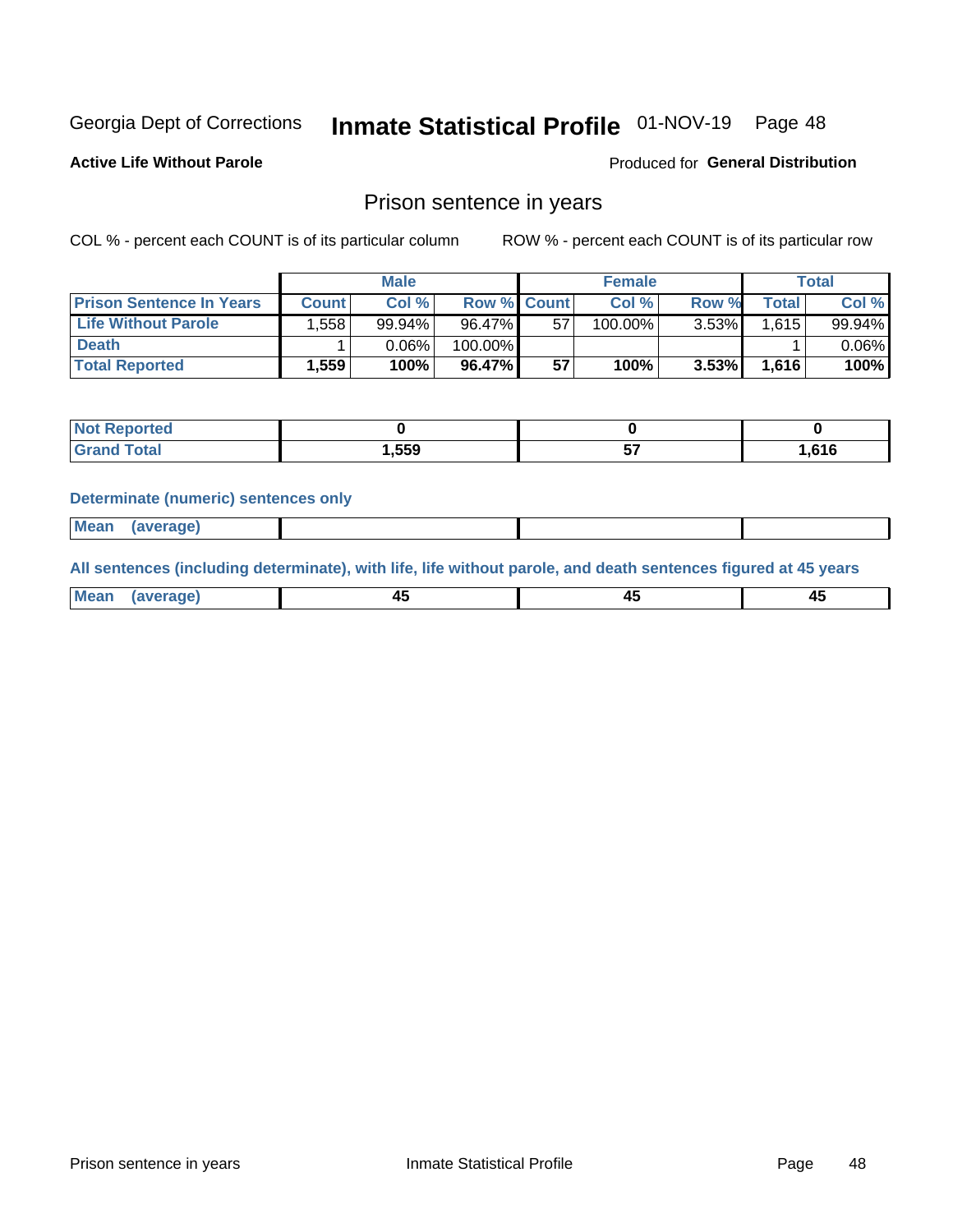#### Georgia Dept of Corrections Inmate Statistical Profile 01-NOV-19 Page 49

#### **Active Life Without Parole**

#### **Produced for General Distribution**

### Primary offense, broken out into felonies vs misdemeanors

COL % - percent each COUNT is of its particular column

|                                  |              | <b>Male</b> |                    |    | <b>Female</b> |          |                    | Total   |
|----------------------------------|--------------|-------------|--------------------|----|---------------|----------|--------------------|---------|
| <b>Felonies and Misdemeanors</b> | <b>Count</b> | Col%        | <b>Row % Count</b> |    | Col%          | Row %    | Total <sub>1</sub> | Col %   |
| <b>Felonies</b>                  | .551         | 100.00%     | 96.58%             | 55 | 100.00%       | $3.42\%$ | 1,606              | 100.00% |
| <b>Total Reported</b>            | .551         | 100%        | 96.58%             | 55 | $100\%$       | 3.42%    | 1,606              | 100%    |

| <b>Not Reported</b> |       |      | . u   |
|---------------------|-------|------|-------|
| `otal<br>Grand      | 1,559 | 553, | .616. |

| <b>Mode</b><br>frequent)<br>nies<br>≧ (most tr.<br>. | onies<br>. | lonies<br>енл<br>____ |
|------------------------------------------------------|------------|-----------------------|
|------------------------------------------------------|------------|-----------------------|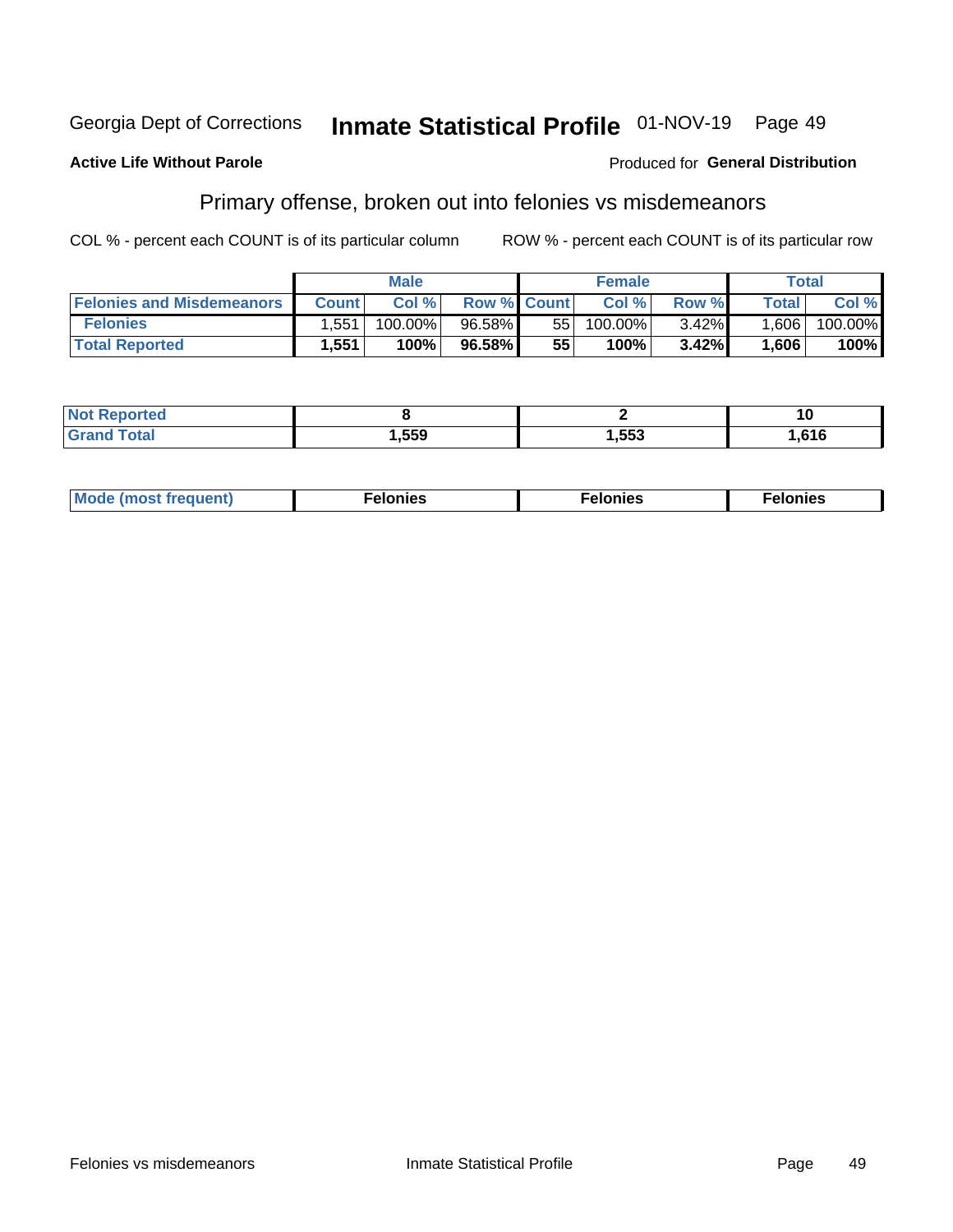#### Inmate Statistical Profile 01-NOV-19 Page 50 Georgia Dept of Corrections

#### **Active Life Without Parole**

#### Produced for General Distribution

### Primary offense, broken out into six broad crime categories

COL % - percent each COUNT is of its particular column

|                         |              | <b>Male</b> |         |                    | <b>Female</b> |       |              | <b>Total</b> |
|-------------------------|--------------|-------------|---------|--------------------|---------------|-------|--------------|--------------|
| <b>Crime Categories</b> | <b>Count</b> | Col%        |         | <b>Row % Count</b> | Col %         | Row % | <b>Total</b> | Col %        |
| <b>Violent</b>          | .348         | 86.47%      | 96.01%  | 56                 | 98.25%        | 3.99% | 1,404        | 86.88%       |
| <b>Sex Crime</b>        | 204          | 13.09%      | 99.51%  |                    | 1.75%         | .49%  | 205          | 12.69%       |
| <b>Drug</b>             |              | .45%        | 100.00% |                    | .00%          |       |              | $.43\%$      |
| <b>Total Reported</b>   | 1,559        | 100%        | 96.47%  | 57                 | 100%          | 3.53% | 1,616        | 100%         |

| .           |      |                         |      |
|-------------|------|-------------------------|------|
| -<br>______ | ,559 | --<br>$\cdot$<br>$\sim$ | .616 |

| Mo<br>quenti | .<br>iolent<br>ΊΙ. | --<br>olent | .<br>'ent |
|--------------|--------------------|-------------|-----------|
|              |                    |             |           |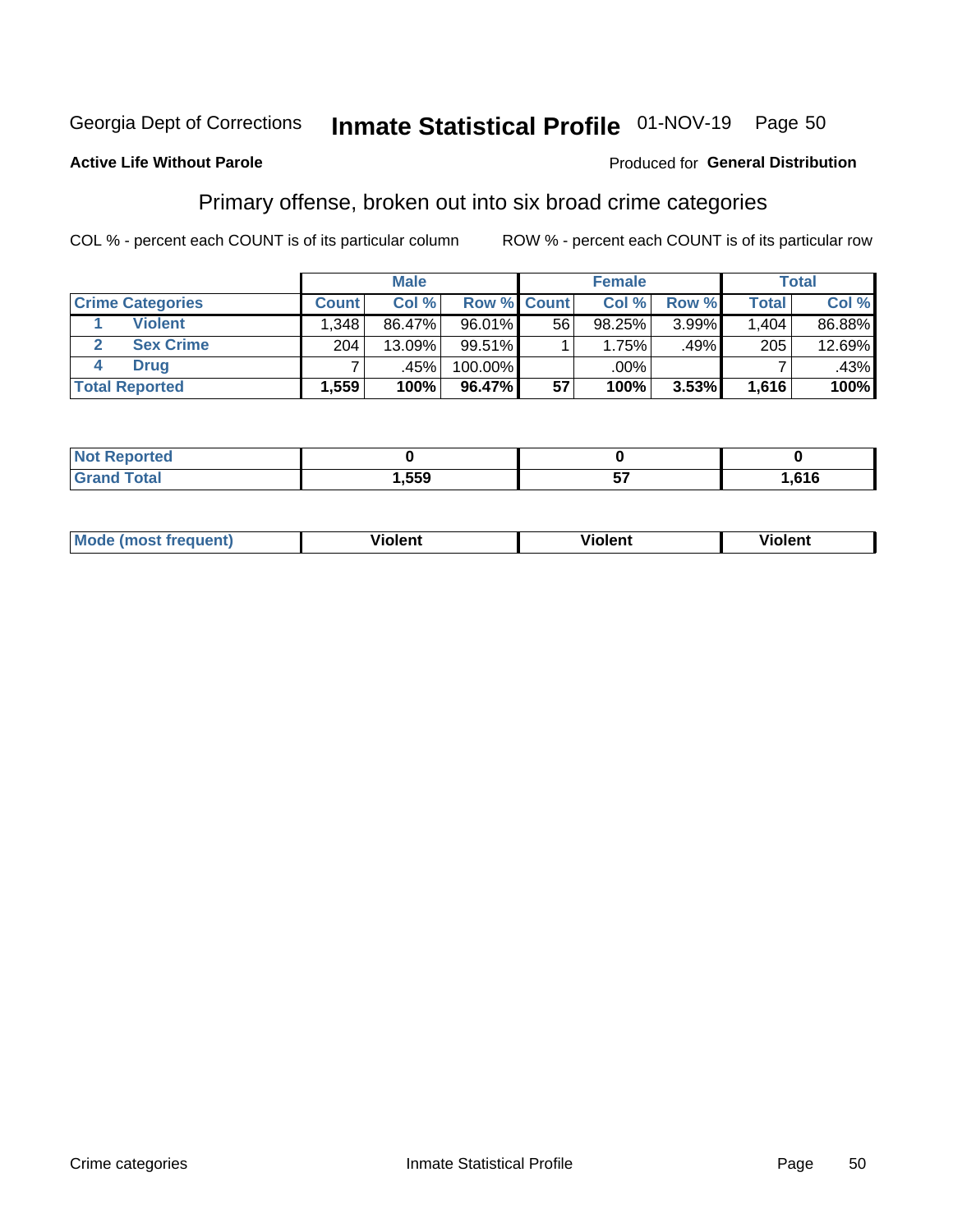## Inmate Statistical Profile 01-NOV-19 Page 51

#### **Active Life Without Parole**

#### Produced for General Distribution

## Primary offense, detailed offense code

COL % - percent each COUNT is of its particular column

|                                            |                | <b>Male</b>                |         |                 | <b>Female</b> |        |                | <b>Total</b> |
|--------------------------------------------|----------------|----------------------------|---------|-----------------|---------------|--------|----------------|--------------|
| <b>Primary Offense</b>                     | <b>Count</b>   | $\overline{\text{Col }^9}$ | Row %   | <b>Count</b>    | Col %         | Row %  | <b>Total</b>   | Col %        |
| <b>Agg Sex Battery Atmpt (2099)</b>        |                | .06%                       | 100.00% |                 |               |        | 1              | .06%         |
| <b>Aggrav Assault (1302)</b>               |                | .06%                       | 50.00%  | 1               | 1.75%         | 50.00% | $\overline{2}$ | .12%         |
| <b>Aggrav Battery (1305)</b>               |                | .06%                       | 100.00% |                 |               |        |                | .06%         |
| <b>Aggrav Child Molestation (2021)</b>     | 29             | 1.86%                      | 100.00% |                 |               |        | 29             | 1.79%        |
| <b>Aggrav Sexual Battery (2009)</b>        | 7              | .45%                       | 100.00% |                 |               |        | 7              | .43%         |
| <b>Aggrav Sodomy (2003)</b>                | 12             | .77%                       | 100.00% |                 |               |        | 12             | .74%         |
| <b>Armed Robbery (1902)</b>                | 159            | 10.20%                     | 99.38%  | 1               | 1.75%         | .63%   | 160            | 9.90%        |
| <b>Child Molestation (2019)</b>            | 5              | .32%                       | 100.00% |                 |               |        | 5              | .31%         |
| <b>False Imprisonment (1308)</b>           |                | .06%                       | 100.00% |                 |               |        |                | .06%         |
| <b>Hijacking Motor Vehicle (1911)</b>      |                | .06%                       | 100.00% |                 |               |        |                | .06%         |
| Kidnapping (1311)                          | 95             | 6.09%                      | 100.00% |                 |               |        | 95             | 5.88%        |
| <b>Murder (1101)</b>                       | 1,087          | 69.72%                     | 95.27%  | 54              | 94.74%        | 4.73%  | 1,141          | 70.61%       |
| <b>Poss Of Firearm Dur Crime</b><br>(2910) | 2              | .13%                       | 100.00% |                 |               |        | 2              | .12%         |
| Poss W Int Dist Cocaine (4050)             |                | .06%                       | 100.00% |                 |               |        |                | .06%         |
| Rape (2001)                                | 150            | 9.62%                      | 99.34%  | 1               | 1.75%         | .66%   | 151            | 9.34%        |
| S/D Cocaine (4021)                         |                | .06%                       | 100.00% |                 |               |        |                | .06%         |
| S/D Cont Sub Public (4017)                 |                | .06%                       | 100.00% |                 |               |        | 1              | .06%         |
| S/D Cont Sub School (4018)                 |                | .06%                       | 100.00% |                 |               |        | 1              | .06%         |
| <b>Traf Cocaine 401+ Gm (4103)</b>         | $\overline{2}$ | .13%                       | 100.00% |                 |               |        | $\overline{2}$ | .12%         |
| <b>Traf Methamph 28-199 Gm</b>             | 1              | .06%                       | 100.00% |                 |               |        | 1              | .06%         |
| (4140)                                     |                |                            |         |                 |               |        |                |              |
| <b>Traffick Sexual Servitude (1331)</b>    |                | .06%                       | 100.00% |                 |               |        |                | .06%         |
| <b>Total Rported</b>                       | 1,559          | 100%                       | 96.47%  | $\overline{57}$ | 100%          | 3.53%  | 1,616          | 100%         |

| <b>Not</b><br><b>orted</b><br>Renc |      |          |       |
|------------------------------------|------|----------|-------|
| <b>Total</b><br><b>Croy</b>        | ,559 | --<br>ັັ | .616، |

| Mode (most frequent) | 1101 Murder | 1101 Murder | 1101 Murder |
|----------------------|-------------|-------------|-------------|
|----------------------|-------------|-------------|-------------|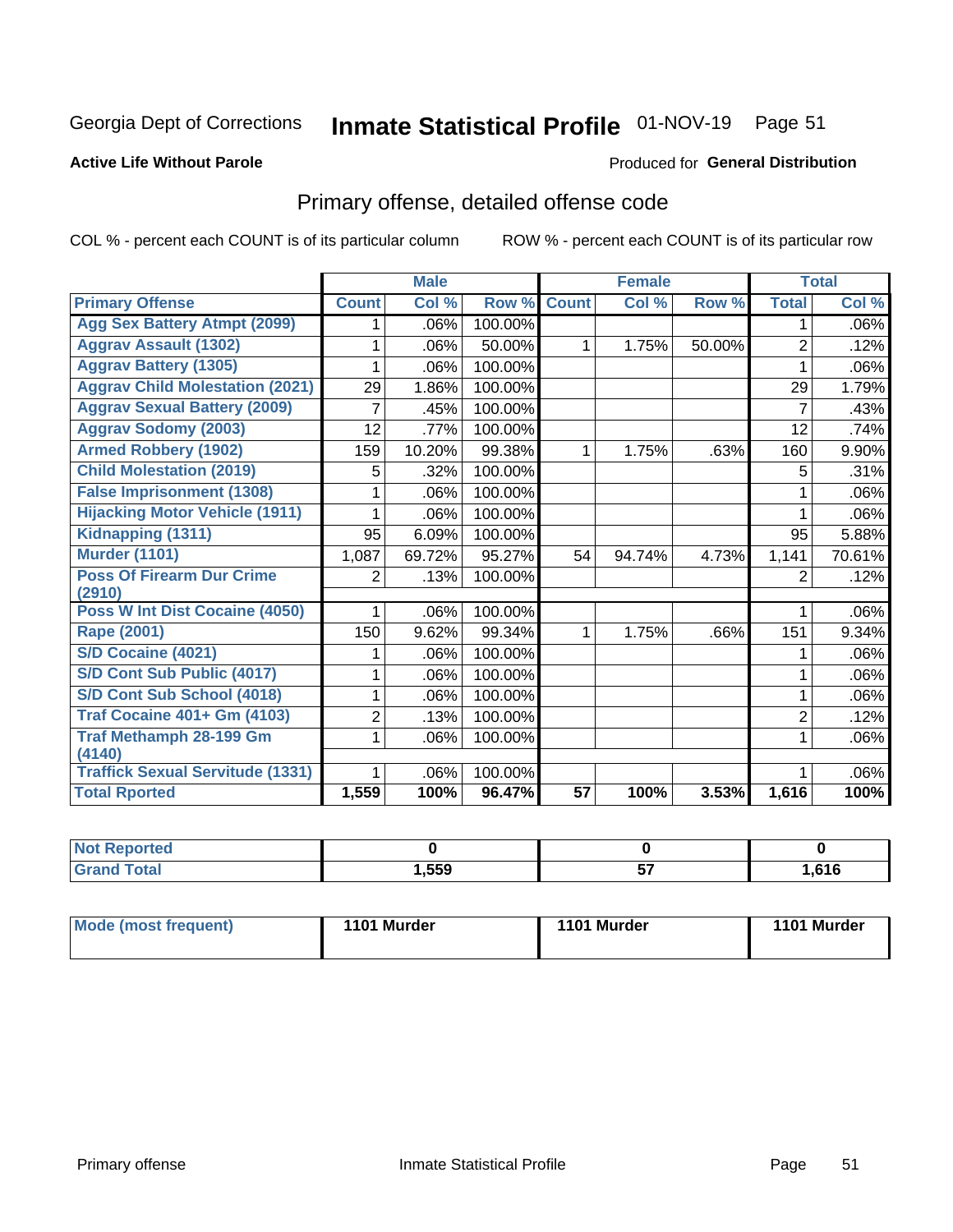## Inmate Statistical Profile 01-NOV-19 Page 52

#### **Active Life Without Parole**

#### Produced for General Distribution

## County of conviction of primary offense

COL % - percent each COUNT is of its particular column

|                                |                           | <b>Male</b> |         |                | <b>Female</b> |        |                         | <b>Total</b> |
|--------------------------------|---------------------------|-------------|---------|----------------|---------------|--------|-------------------------|--------------|
| <b>County of Conviction</b>    | <b>Count</b>              | Col %       | Row %   | <b>Count</b>   | Col %         | Row %  | <b>Total</b>            | Col %        |
| 000<br><b>Unknown</b>          | 8                         | .51%        | 80.00%  | 2              | 3.51%         | 20.00% | 10                      | .62%         |
| <b>Appling County</b><br>001   | 4                         | .26%        | 100.00% |                |               |        | $\overline{\mathbf{4}}$ | .25%         |
| <b>Atkinson County</b><br>002  | 4                         | .26%        | 100.00% |                |               |        | 4                       | .25%         |
| <b>Bacon County</b><br>003     | 5                         | .32%        | 100.00% |                |               |        | 5                       | .31%         |
| <b>Baker County</b><br>004     | 1                         | .06%        | 100.00% |                |               |        | 1                       | .06%         |
| <b>Baldwin County</b><br>005   | 5                         | .32%        | 100.00% |                |               |        | 5                       | .31%         |
| <b>Banks County</b><br>006     | 3                         | .19%        | 100.00% |                |               |        | 3                       | .19%         |
| <b>Barrow County</b><br>007    | $\overline{7}$            | .45%        | 100.00% |                |               |        | $\overline{7}$          | .43%         |
| <b>Bartow County</b><br>008    | 9                         | .58%        | 90.00%  | 1              | 1.75%         | 10.00% | 10                      | .62%         |
| <b>Ben Hill County</b><br>009  | $\overline{7}$            | .45%        | 100.00% |                |               |        | 7                       | .43%         |
| <b>Berrien County</b><br>010   | $\overline{c}$            | .13%        | 100.00% |                |               |        | $\overline{c}$          | .12%         |
| <b>Bibb County</b><br>011      | 47                        | 3.01%       | 95.92%  | $\overline{2}$ | 3.51%         | 4.08%  | 49                      | 3.03%        |
| <b>Bleckley County</b><br>012  | 1                         | .06%        | 100.00% |                |               |        | $\mathbf{1}$            | .06%         |
| <b>Brantley County</b><br>013  | $\overline{2}$            | .13%        | 100.00% |                |               |        | $\boldsymbol{2}$        | .12%         |
| <b>Brooks County</b><br>014    | $\overline{c}$            | .13%        | 100.00% |                |               |        | $\overline{c}$          | .12%         |
| <b>Bryan County</b><br>015     | 1                         | .06%        | 100.00% |                |               |        | $\mathbf{1}$            | .06%         |
| <b>Bulloch County</b><br>016   | $\overline{7}$            | .45%        | 87.50%  | 1              | 1.75%         | 12.50% | 8                       | .50%         |
| <b>Burke County</b><br>017     | 14                        | .90%        | 100.00% |                |               |        | 14                      | .87%         |
| <b>Butts County</b><br>018     | 5                         | .32%        | 100.00% |                |               |        | $\overline{5}$          | .31%         |
| <b>Calhoun County</b><br>019   | $\overline{3}$            | .19%        | 100.00% |                |               |        | $\overline{3}$          | .19%         |
| <b>Camden County</b><br>020    | 6                         | .38%        | 100.00% |                |               |        | $\,6\,$                 | .37%         |
| <b>Candler County</b><br>021   | 3                         | .19%        | 100.00% |                |               |        | 3                       | .19%         |
| <b>Carroll County</b><br>022   | 5                         | .32%        | 100.00% |                |               |        | 5                       | .31%         |
| <b>Catoosa County</b><br>023   | 4                         | .26%        | 80.00%  | 1              | 1.75%         | 20.00% | $\overline{5}$          | .31%         |
| <b>Chatham County</b><br>025   | 64                        | 4.11%       | 96.97%  | $\overline{2}$ | 3.51%         | 3.03%  | 66                      | 4.08%        |
| <b>Chattooga County</b><br>027 | 1                         | .06%        | 100.00% |                |               |        | 1                       | .06%         |
| <b>Cherokee County</b><br>028  | $\boldsymbol{9}$          | .58%        | 100.00% |                |               |        | $9\,$                   | .56%         |
| <b>Clarke County</b><br>029    | 25                        | 1.60%       | 96.15%  | 1              | 1.75%         | 3.85%  | 26                      | 1.61%        |
| <b>Clay County</b><br>030      | 1                         | .06%        | 100.00% |                |               |        | $\mathbf{1}$            | .06%         |
| <b>Clayton County</b><br>031   | 73                        | 4.68%       | 93.59%  | 5              | 8.77%         | 6.41%  | 78                      | 4.83%        |
| <b>Clinch County</b><br>032    | 1                         | .06%        | 100.00% |                |               |        | 1                       | .06%         |
| <b>Cobb County</b><br>033      | 73                        | 4.68%       | 97.33%  | 2              | 3.51%         | 2.67%  | 75                      | 4.64%        |
| <b>Coffee County</b><br>034    | 10                        | .64%        | 90.91%  | 1              | 1.75%         | 9.09%  | 11                      | .68%         |
| <b>Colquitt County</b><br>035  | $\ensuremath{\mathsf{3}}$ | .19%        | 100.00% |                |               |        | $\mathbf{3}$            | .19%         |
| <b>Columbia County</b><br>036  | $\boldsymbol{9}$          | .58%        | 81.82%  | $\overline{2}$ | 3.51%         | 18.18% | 11                      | .68%         |
| <b>Cook County</b><br>037      | 5                         | .32%        | 100.00% |                |               |        | $\sqrt{5}$              | .31%         |
| <b>Coweta County</b><br>038    | 9                         | .58%        | 100.00% |                |               |        | 9                       | .56%         |
| <b>Crisp County</b><br>040     | $\overline{7}$            | .45%        | 100.00% |                |               |        | $\overline{7}$          | .43%         |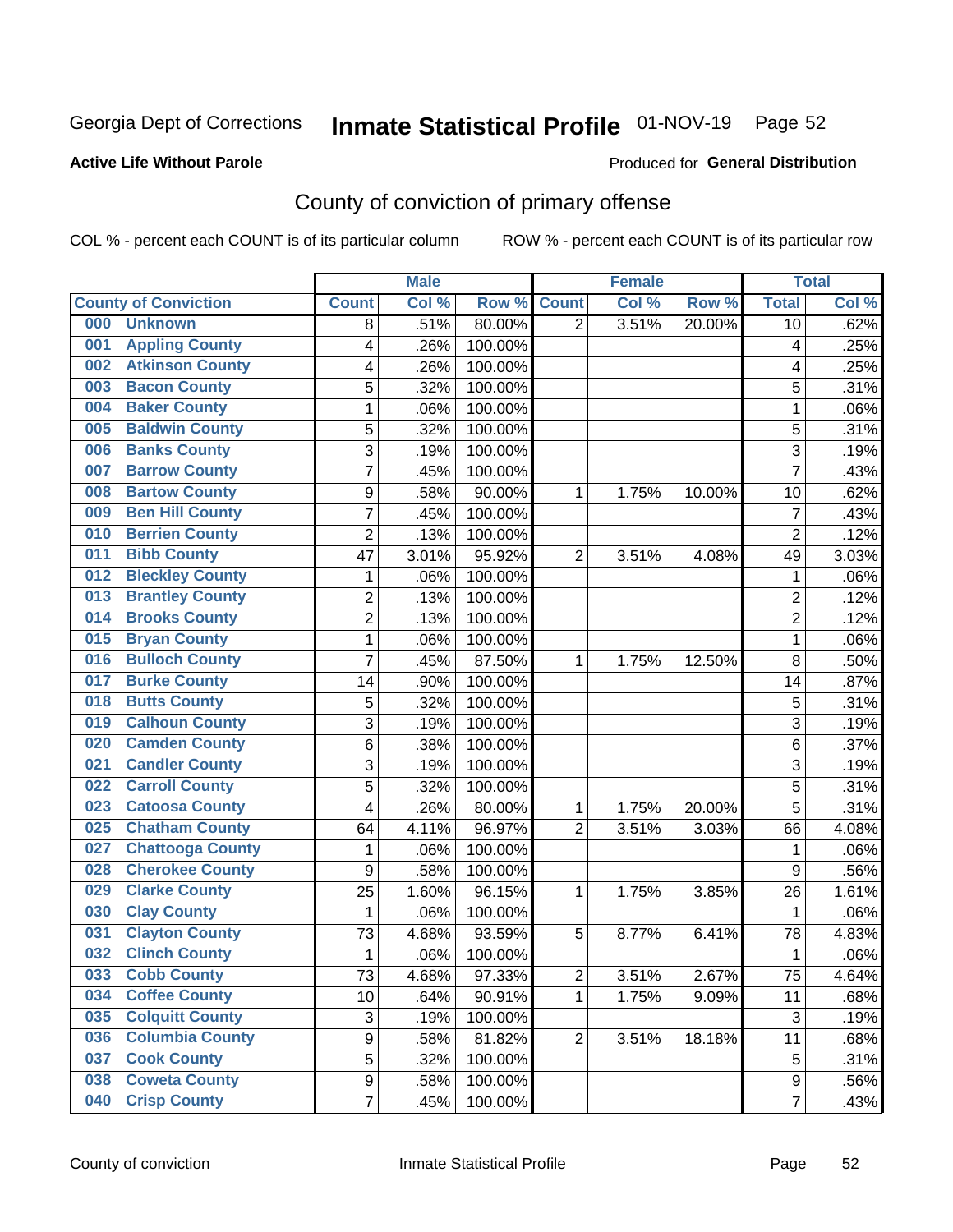## Inmate Statistical Profile 01-NOV-19 Page 53

#### **Active Life Without Parole**

#### Produced for General Distribution

## County of conviction of primary offense

COL % - percent each COUNT is of its particular column

|     |                             |                | <b>Male</b> |         |                | <b>Female</b> |        |                | <b>Total</b> |
|-----|-----------------------------|----------------|-------------|---------|----------------|---------------|--------|----------------|--------------|
|     | <b>County of Conviction</b> | <b>Count</b>   | Col %       | Row %   | <b>Count</b>   | Col %         | Row %  | <b>Total</b>   | Col %        |
| 041 | <b>Dade County</b>          | 1              | .06%        | 100.00% |                |               |        | 1              | $.06\%$      |
| 042 | <b>Dawson County</b>        | $\overline{2}$ | .13%        | 100.00% |                |               |        | $\overline{2}$ | .12%         |
| 043 | <b>Decatur County</b>       | 6              | .38%        | 100.00% |                |               |        | 6              | .37%         |
| 044 | <b>Dekalb County</b>        | 140            | 8.98%       | 97.22%  | 4              | 7.02%         | 2.78%  | 144            | 8.91%        |
| 046 | <b>Dooly County</b>         | $\overline{2}$ | .13%        | 100.00% |                |               |        | $\overline{2}$ | .12%         |
| 047 | <b>Dougherty County</b>     | 30             | 1.92%       | 96.77%  | 1              | 1.75%         | 3.23%  | 31             | 1.92%        |
| 048 | <b>Douglas County</b>       | 37             | 2.37%       | 94.87%  | $\overline{2}$ | 3.51%         | 5.13%  | 39             | 2.41%        |
| 049 | <b>Early County</b>         | $\mathbf 2$    | .13%        | 100.00% |                |               |        | $\overline{2}$ | .12%         |
| 051 | <b>Effingham County</b>     | 7              | .45%        | 100.00% |                |               |        | $\overline{7}$ | .43%         |
| 052 | <b>Elbert County</b>        | $\overline{2}$ | .13%        | 66.67%  | 1              | 1.75%         | 33.33% | 3              | .19%         |
| 053 | <b>Emanuel County</b>       | 12             | .77%        | 100.00% |                |               |        | 12             | .74%         |
| 056 | <b>Fayette County</b>       | 8              | .51%        | 100.00% |                |               |        | 8              | .50%         |
| 057 | <b>Floyd County</b>         | 33             | 2.12%       | 97.06%  | $\mathbf{1}$   | 1.75%         | 2.94%  | 34             | 2.10%        |
| 058 | <b>Forsyth County</b>       | 4              | .26%        | 80.00%  | 1              | 1.75%         | 20.00% | 5              | .31%         |
| 059 | <b>Franklin County</b>      | 6              | .38%        | 85.71%  | 1              | 1.75%         | 14.29% | $\overline{7}$ | .43%         |
| 060 | <b>Fulton County</b>        | 209            | 13.41%      | 98.58%  | 3              | 5.26%         | 1.42%  | 212            | 13.12%       |
| 061 | <b>Gilmer County</b>        | $\overline{2}$ | .13%        | 100.00% |                |               |        | $\overline{2}$ | .12%         |
| 063 | <b>Glynn County</b>         | 20             | 1.28%       | 100.00% |                |               |        | 20             | 1.24%        |
| 064 | <b>Gordon County</b>        | 8              | .51%        | 100.00% |                |               |        | 8              | .50%         |
| 065 | <b>Grady County</b>         | 3              | .19%        | 100.00% |                |               |        | $\overline{3}$ | .19%         |
| 066 | <b>Greene County</b>        | $\overline{2}$ | .13%        | 100.00% |                |               |        | $\overline{2}$ | .12%         |
| 067 | <b>Gwinnett County</b>      | 70             | 4.49%       | 94.59%  | 4              | 7.02%         | 5.41%  | 74             | 4.58%        |
| 068 | <b>Habersham County</b>     | $\overline{4}$ | .26%        | 100.00% |                |               |        | 4              | .25%         |
| 069 | <b>Hall County</b>          | 22             | 1.41%       | 84.62%  | 4              | 7.02%         | 15.38% | 26             | 1.61%        |
| 070 | <b>Hancock County</b>       | 4              | .26%        | 100.00% |                |               |        | 4              | .25%         |
| 071 | <b>Haralson County</b>      | 5              | .32%        | 100.00% |                |               |        | 5              | .31%         |
| 072 | <b>Harris County</b>        | $\overline{2}$ | .13%        | 100.00% |                |               |        | $\overline{2}$ | .12%         |
| 073 | <b>Hart County</b>          | 3              | .19%        | 100.00% |                |               |        | $\overline{3}$ | .19%         |
| 075 | <b>Henry County</b>         | 19             | 1.22%       | 95.00%  | $\mathbf{1}$   | 1.75%         | 5.00%  | 20             | 1.24%        |
| 076 | <b>Houston County</b>       | 26             | 1.67%       | 100.00% |                |               |        | 26             | 1.61%        |
| 077 | <b>Irwin County</b>         | $\overline{2}$ | .13%        | 100.00% |                |               |        | $\overline{2}$ | .12%         |
| 078 | <b>Jackson County</b>       | 11             | .71%        | 100.00% |                |               |        | 11             | .68%         |
| 079 | <b>Jasper County</b>        | $\mathbf{1}$   | .06%        | 100.00% |                |               |        | $\mathbf{1}$   | .06%         |
| 080 | <b>Jeff Davis County</b>    | 1              | .06%        | 100.00% |                |               |        | $\mathbf{1}$   | .06%         |
| 081 | <b>Jefferson County</b>     | 6              | .38%        | 100.00% |                |               |        | 6              | .37%         |
| 082 | <b>Jenkins County</b>       | 3              | .19%        | 100.00% |                |               |        | 3              | .19%         |
| 083 | <b>Johnson County</b>       | $\mathbf 1$    | .06%        | 100.00% |                |               |        | $\mathbf 1$    | .06%         |
| 084 | <b>Jones County</b>         | $\mathbf 1$    | .06%        | 50.00%  | 1              | 1.75%         | 50.00% | $\overline{2}$ | .12%         |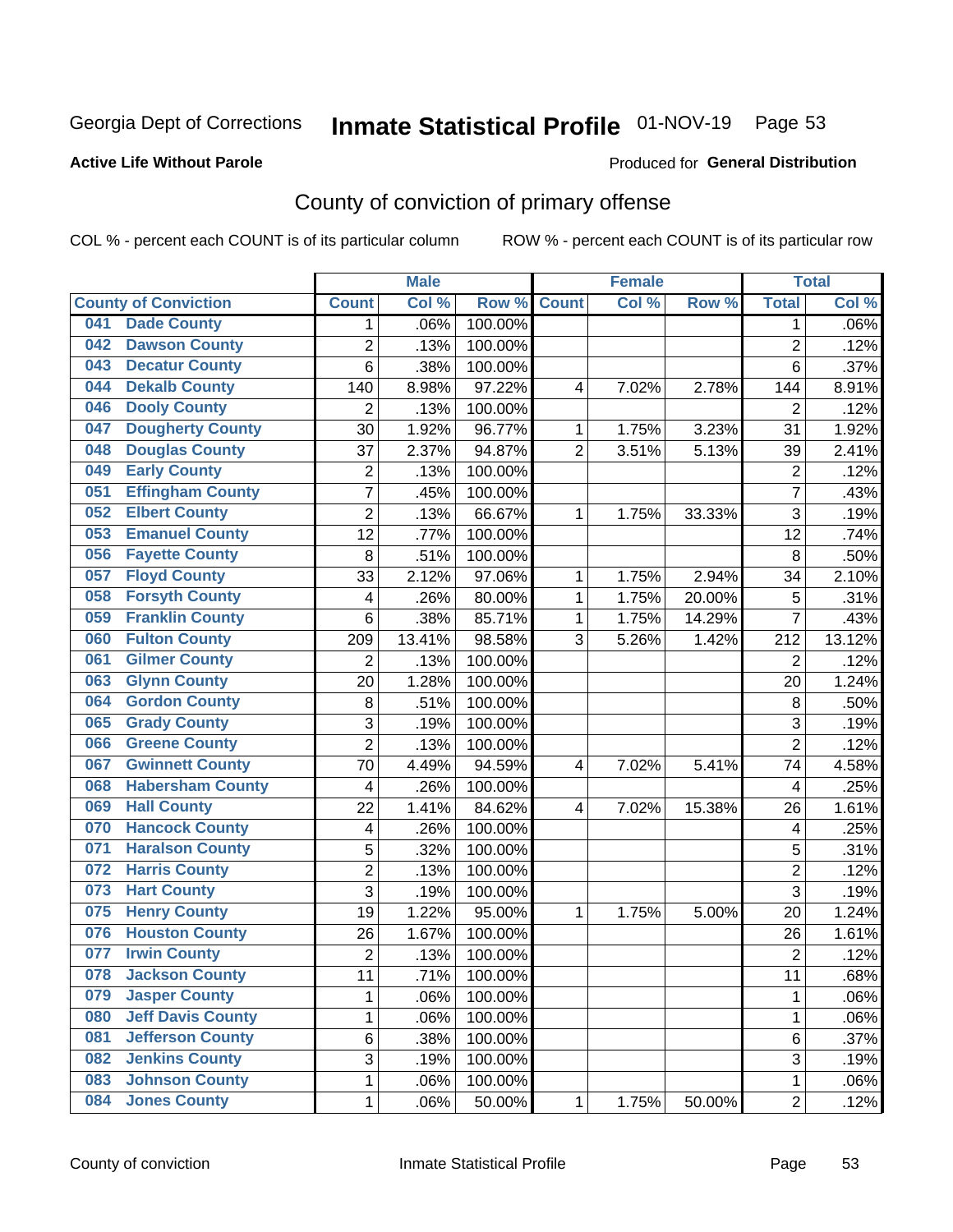## Inmate Statistical Profile 01-NOV-19 Page 54

#### **Active Life Without Parole**

#### Produced for General Distribution

## County of conviction of primary offense

COL % - percent each COUNT is of its particular column

|                                           |                | <b>Male</b> |         |                | <b>Female</b> |          |                | <b>Total</b> |
|-------------------------------------------|----------------|-------------|---------|----------------|---------------|----------|----------------|--------------|
| <b>County of Conviction</b>               | <b>Count</b>   | Col %       | Row %   | <b>Count</b>   | Col %         | Row %    | <b>Total</b>   | Col %        |
| <b>Lamar County</b><br>085                | 1              | .06%        | 100.00% |                |               |          | 1              | $.06\%$      |
| <b>Lanier County</b><br>086               | $\overline{2}$ | .13%        | 100.00% |                |               |          | $\overline{2}$ | .12%         |
| <b>Laurens County</b><br>087              | 4              | .26%        | 100.00% |                |               |          | 4              | .25%         |
| <b>Lee County</b><br>088                  | 4              | .26%        | 100.00% |                |               |          | 4              | .25%         |
| <b>Liberty County</b><br>089              | 7              | .45%        | 100.00% |                |               |          | 7              | .43%         |
| <b>Long County</b><br>091                 | 5              | .32%        | 100.00% |                |               |          | 5              | .31%         |
| <b>Lowndes County</b><br>092              | 7              | .45%        | 100.00% |                |               |          | 7              | .43%         |
| <b>Lumpkin County</b><br>093              | 1              | .06%        | 100.00% |                |               |          | $\mathbf{1}$   | .06%         |
| <b>Madison County</b><br>095              | 3              | .19%        | 100.00% |                |               |          | 3              | .19%         |
| <b>Marion County</b><br>096               | 1              | .06%        | 100.00% |                |               |          | $\mathbf{1}$   | .06%         |
| <b>Mcduffie County</b><br>097             | 3              | .19%        | 100.00% |                |               |          | 3              | .19%         |
| <b>Meriwether County</b><br>099           | $\overline{2}$ | .13%        | 100.00% |                |               |          | $\overline{2}$ | .12%         |
| <b>Miller County</b><br>100               | 1              | .06%        | 100.00% |                |               |          | $\mathbf{1}$   | .06%         |
| <b>Mitchell County</b><br>101             | 3              | .19%        | 100.00% |                |               |          | 3              | .19%         |
| <b>Monroe County</b><br>102               | 7              | .45%        | 100.00% |                |               |          | $\overline{7}$ | .43%         |
| <b>Morgan County</b><br>104               | 1              | .06%        | 100.00% |                |               |          | $\mathbf{1}$   | .06%         |
| <b>Murray County</b><br>105               | 3              | .19%        | 100.00% |                |               |          | 3              | .19%         |
| <b>Muscogee County</b><br>106             | 47             | 3.01%       | 97.92%  | 1              | 1.75%         | 2.08%    | 48             | 2.97%        |
| <b>Newton County</b><br>107               | 14             | .90%        | 87.50%  | $\overline{2}$ | 3.51%         | 12.50%   | 16             | .99%         |
| <b>Oconee County</b><br>108               | 1              | .06%        | 100.00% |                |               |          | 1              | .06%         |
| <b>Oglethorpe County</b><br>109           | 2              | .13%        | 100.00% |                |               |          | $\overline{2}$ | .12%         |
| <b>Paulding County</b><br>110             | 3              | .19%        | 100.00% |                |               |          | 3              | .19%         |
| <b>Peach County</b><br>111                | 4              | .26%        | 100.00% |                |               |          | 4              | .25%         |
| <b>Pickens County</b><br>$\overline{112}$ | $\overline{2}$ | .13%        | 100.00% |                |               |          | $\overline{2}$ | .12%         |
| <b>Pierce County</b><br>113               | 1              | .06%        | 100.00% |                |               |          | 1              | .06%         |
| <b>Pike County</b><br>$\overline{114}$    | 3              | .19%        | 60.00%  | $\overline{2}$ | 3.51%         | 40.00%   | 5              | .31%         |
| <b>Polk County</b><br>115                 | 5              | .32%        | 100.00% |                |               |          | 5              | .31%         |
| <b>Pulaski County</b><br>116              | 1              | .06%        | 100.00% |                |               |          | 1              | .06%         |
| <b>Putnam County</b><br>117               | 7              | .45%        | 100.00% |                |               |          | 7              | .43%         |
| <b>Rabun County</b><br>119                | 1              | .06%        | 100.00% |                |               |          | $\mathbf{1}$   | .06%         |
| <b>Randolph County</b><br>120             | $\overline{2}$ | .13%        | 100.00% |                |               |          | $\overline{2}$ | .12%         |
| <b>Richmond County</b><br>121             | 76             | 4.87%       | 96.20%  | 3              | 5.26%         | $3.80\%$ | 79             | 4.89%        |
| <b>Rockdale County</b><br>122             | 11             | .71%        | 100.00% |                |               |          | 11             | .68%         |
| <b>Seminole County</b><br>$125$           | $\overline{2}$ | .13%        | 100.00% |                |               |          | $\overline{2}$ | .12%         |
| <b>Spalding County</b><br>126             | 14             | .90%        | 100.00% |                |               |          | 14             | .87%         |
| <b>Stephens County</b><br>127             | 3              | .19%        | 100.00% |                |               |          | 3              | .19%         |
| <b>Stewart County</b><br>128              | 1              | .06%        | 100.00% |                |               |          | 1              | .06%         |
| <b>Sumter County</b><br>129               | 4              | .26%        | 100.00% |                |               |          | 4              | .25%         |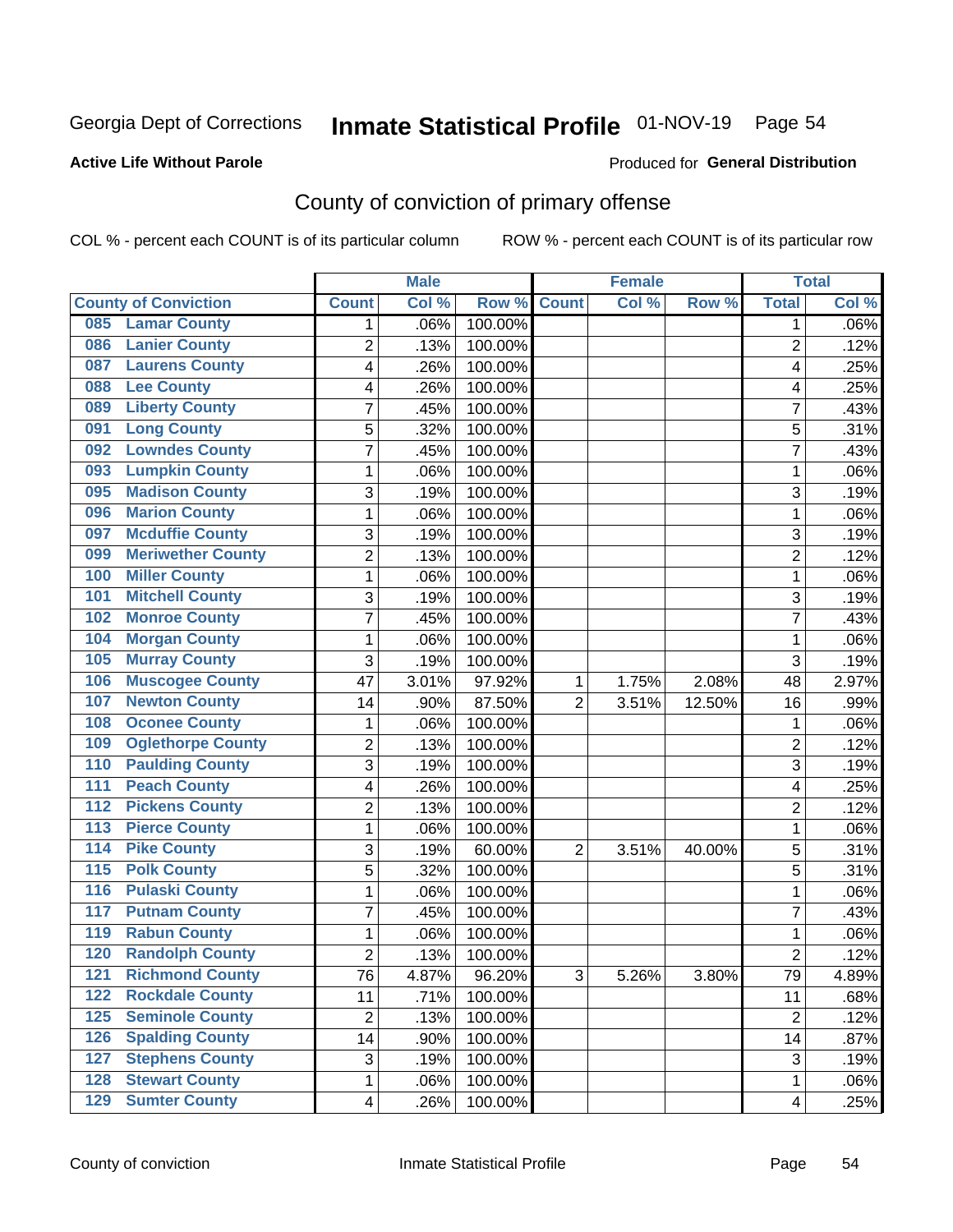## Inmate Statistical Profile 01-NOV-19 Page 55

#### **Active Life Without Parole**

#### **Produced for General Distribution**

## County of conviction of primary offense

COL % - percent each COUNT is of its particular column

|                                 |                | <b>Male</b> |         |                 | <b>Female</b> |        | <b>Total</b>   |       |
|---------------------------------|----------------|-------------|---------|-----------------|---------------|--------|----------------|-------|
| <b>County of Conviction</b>     | <b>Count</b>   | Col %       | Row %   | <b>Count</b>    | CoI%          | Row %  | <b>Total</b>   | Col % |
| <b>Taliaferro County</b><br>131 | 1              | .06%        | 100.00% |                 |               |        | 1              | .06%  |
| <b>Tattnall County</b><br>132   | 4              | .26%        | 80.00%  | 1               | 1.75%         | 20.00% | 5              | .31%  |
| <b>Taylor County</b><br>133     |                | .06%        | 100.00% |                 |               |        | 1              | .06%  |
| <b>Terrell County</b><br>135    | $\overline{2}$ | .13%        | 100.00% |                 |               |        | $\overline{2}$ | .12%  |
| <b>Thomas County</b><br>136     | 6              | .38%        | 100.00% |                 |               |        | 6              | .37%  |
| <b>Tift County</b><br>137       | 9              | .58%        | 100.00% |                 |               |        | 9              | .56%  |
| <b>Toombs County</b><br>138     | 10             | .64%        | 100.00% |                 |               |        | 10             | .62%  |
| <b>Towns County</b><br>139      |                | .06%        | 100.00% |                 |               |        | 1              | .06%  |
| <b>Treutlen County</b><br>140   | 5              | .32%        | 100.00% |                 |               |        | 5              | .31%  |
| <b>Troup County</b><br>141      | 10             | .64%        | 90.91%  | 1               | 1.75%         | 9.09%  | 11             | .68%  |
| <b>Turner County</b><br>142     | $\overline{2}$ | .13%        | 100.00% |                 |               |        | $\overline{2}$ | .12%  |
| <b>Twiggs County</b><br>143     |                | .06%        | 100.00% |                 |               |        | 1              | .06%  |
| <b>Upson County</b><br>145      | 5              | .32%        | 100.00% |                 |               |        | 5              | .31%  |
| <b>Walker County</b><br>146     | 11             | .71%        | 91.67%  | 1               | 1.75%         | 8.33%  | 12             | .74%  |
| <b>Walton County</b><br>147     | 18             | 1.15%       | 100.00% |                 |               |        | 18             | 1.11% |
| <b>Ware County</b><br>148       | 15             | .96%        | 100.00% |                 |               |        | 15             | .93%  |
| <b>Warren County</b><br>149     | 3              | .19%        | 75.00%  | 1               | 1.75%         | 25.00% | 4              | .25%  |
| <b>Washington County</b><br>150 | 6              | .38%        | 100.00% |                 |               |        | 6              | .37%  |
| <b>Wayne County</b><br>151      | 12             | .77%        | 100.00% |                 |               |        | 12             | .74%  |
| <b>Whitfield County</b><br>155  | 13             | .83%        | 92.86%  | 1               | 1.75%         | 7.14%  | 14             | .87%  |
| <b>Wilkes County</b><br>157     | $\overline{2}$ | .13%        | 100.00% |                 |               |        | $\overline{2}$ | .12%  |
| <b>Worth County</b><br>159      | 1              | .06%        | 100.00% |                 |               |        | 1              | .06%  |
| <b>Total Rported</b>            | 1,559          | 100%        | 96.47%  | $\overline{57}$ | 100%          | 3.53%  | 1,616          | 100%  |

| Reported<br><b>NOT</b><br>$\cdots$ |      |          |      |
|------------------------------------|------|----------|------|
| $\sim$<br><b>Oldi</b>              | ,559 | --<br>v, | .616 |

| <b>Mode (most frequent)</b> | <b>Fulton County</b> | <b>Clayton County</b> | <b>Fulton County</b> |
|-----------------------------|----------------------|-----------------------|----------------------|
|-----------------------------|----------------------|-----------------------|----------------------|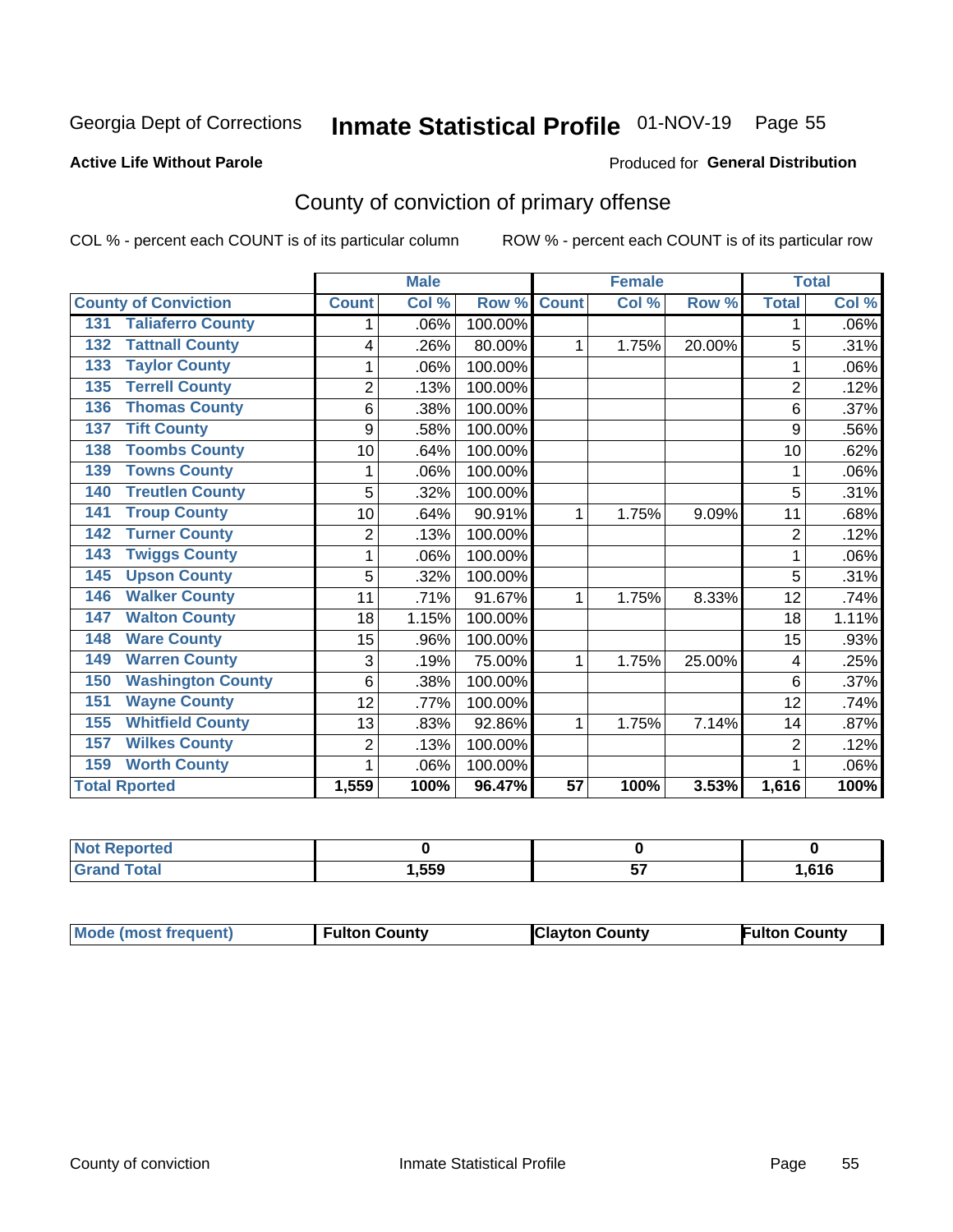### Georgia Dept of Corrections **Active Life Without Parole**

## Inmate Statistical Profile 01-NOV-19 Page 56

Produced for General Distribution

## Circuit of conviction of primary offense

COL % - percent each COUNT is of its particular column ROW % - percent each COUNT is of its particular row

|                         |                                 |                  | <b>Male</b> |         |                         | <b>Female</b> |        |                 | <b>Total</b> |
|-------------------------|---------------------------------|------------------|-------------|---------|-------------------------|---------------|--------|-----------------|--------------|
|                         | <b>Circuit of Conviction</b>    | <b>Count</b>     | Col %       | Row %   | <b>Count</b>            | Col %         | Row %  | <b>Total</b>    | Col %        |
| 1                       | <b>Alapaha Circuit</b>          | 14               | .90%        | 100.00% |                         |               |        | 14              | .87%         |
| $\overline{2}$          | <b>Alcovy Circuit</b>           | 32               | 2.06%       | 94.12%  | $\overline{2}$          | 3.64%         | 5.88%  | 34              | 2.12%        |
| $\overline{\mathbf{3}}$ | <b>Atlanta Circuit</b>          | 209              | 13.48%      | 98.58%  | 3                       | 5.45%         | 1.42%  | 212             | 13.20%       |
| 4                       | <b>Atlantic Circuit</b>         | 17               | 1.10%       | 94.44%  | $\mathbf 1$             | 1.82%         | 5.56%  | 18              | 1.12%        |
| $\overline{5}$          | <b>Augusta Circuit</b>          | 99               | 6.38%       | 95.19%  | 5                       | 9.09%         | 4.81%  | 104             | 6.48%        |
| $\overline{6}$          | <b>Blue Ridge Circuit</b>       | $\boldsymbol{9}$ | .58%        | 100.00% |                         |               |        | 9               | .56%         |
| 7                       | <b>Brunswick Circuit</b>        | 43               | 2.77%       | 100.00% |                         |               |        | 43              | 2.68%        |
| 8                       | <b>Chattahoochee Circuit</b>    | 51               | 3.29%       | 98.08%  | 1                       | 1.82%         | 1.92%  | 52              | 3.24%        |
| $\overline{9}$          | <b>Cherokee Circuit</b>         | 17               | 1.10%       | 94.44%  | 1                       | 1.82%         | 5.56%  | 18              | 1.12%        |
| 10                      | <b>Clayton Circuit</b>          | 73               | 4.71%       | 93.59%  | 5                       | 9.09%         | 6.41%  | 78              | 4.86%        |
| $\overline{11}$         | <b>Cobb Circuit</b>             | 73               | 4.71%       | 97.33%  | $\overline{c}$          | 3.64%         | 2.67%  | 75              | 4.67%        |
| 12                      | <b>Conasauga Circuit</b>        | 16               | 1.03%       | 94.12%  | $\mathbf{1}$            | 1.82%         | 5.88%  | 17              | 1.06%        |
| 13                      | <b>Cordele Circuit</b>          | 16               | 1.03%       | 100.00% |                         |               |        | 16              | 1.00%        |
| $\overline{14}$         | <b>Coweta Circuit</b>           | 26               | 1.68%       | 96.30%  | $\mathbf{1}$            | 1.82%         | 3.70%  | 27              | 1.68%        |
| $\overline{15}$         | <b>Dougherty Circuit</b>        | 30               | 1.93%       | 96.77%  | $\mathbf 1$             | 1.82%         | 3.23%  | 31              | 1.93%        |
| 16                      | <b>Dublin Circuit</b>           | 11               | .71%        | 100.00% |                         |               |        | 11              | .68%         |
| 17                      | <b>Eastern Circuit</b>          | 64               | 4.13%       | 96.97%  | $\overline{2}$          | 3.64%         | 3.03%  | 66              | 4.11%        |
| 18                      | <b>Flint Circuit</b>            | 19               | 1.23%       | 95.00%  | $\mathbf{1}$            | 1.82%         | 5.00%  | 20              | 1.25%        |
| 19                      | <b>Griffin Circuit</b>          | 30               | 1.93%       | 93.75%  | $\overline{2}$          | 3.64%         | 6.25%  | 32              | 1.99%        |
| $\overline{20}$         | <b>Gwinnett Circuit</b>         | 70               | 4.51%       | 94.59%  | 4                       | 7.27%         | 5.41%  | 74              | 4.61%        |
| $\overline{21}$         | <b>Houston Circuit</b>          | 26               | 1.68%       | 100.00% |                         |               |        | 26              | 1.62%        |
| $\overline{22}$         | <b>Lookout Mountain Circuit</b> | 17               | 1.10%       | 89.47%  | $\overline{2}$          | 3.64%         | 10.53% | 19              | 1.18%        |
| 23                      | <b>Macon Circuit</b>            | 51               | 3.29%       | 96.23%  | $\overline{2}$          | 3.64%         | 3.77%  | 53              | 3.30%        |
| $\overline{24}$         | <b>Middle Circuit</b>           | 37               | 2.39%       | 100.00% |                         |               |        | 37              | 2.30%        |
| 25                      | <b>Mountain Circuit</b>         | 8                | .52%        | 100.00% |                         |               |        | 8               | .50%         |
| 26                      | <b>Northeastern Circuit</b>     | 24               | 1.55%       | 85.71%  | $\overline{\mathbf{4}}$ | 7.27%         | 14.29% | 28              | 1.74%        |
| $\overline{27}$         | <b>Northern Circuit</b>         | 16               | 1.03%       | 88.89%  | $\overline{c}$          | 3.64%         | 11.11% | 18              | 1.12%        |
| 28                      | <b>Ocmulgee Circuit</b>         | 21               | 1.35%       | 95.45%  | $\mathbf{1}$            | 1.82%         | 4.55%  | 22              | 1.37%        |
| 29                      | <b>Oconee Circuit</b>           | $\overline{2}$   | .13%        | 100.00% |                         |               |        | $\overline{2}$  | .12%         |
| 30                      | <b>Ogeechee Circuit</b>         | 17               | 1.10%       | 94.44%  | 1                       | 1.82%         | 5.56%  | 18              | 1.12%        |
| $\overline{31}$         | <b>Pataula Circuit</b>          | 10               | .64%        | 100.00% |                         |               |        | 10              | .62%         |
| 32                      | <b>Piedmont Circuit</b>         | 21               | 1.35%       | 100.00% |                         |               |        | 21              | 1.31%        |
| 33                      | <b>Rome Circuit</b>             | 33               | 2.13%       | 97.06%  | $\mathbf{1}$            | 1.82%         | 2.94%  | 34              | 2.12%        |
| 34                      | <b>South Georgia Circuit</b>    | 16               | 1.03%       | 100.00% |                         |               |        | 16              | 1.00%        |
| 35                      | <b>Southern Circuit</b>         | 18               | 1.16%       | 100.00% |                         |               |        | 18              | 1.12%        |
| 36                      | <b>Southwestern Circuit</b>     | 9                | .58%        | 100.00% |                         |               |        | 9               | .56%         |
| 37                      | <b>Stone Mountain Circuit</b>   | 140              | 9.03%       | 97.22%  | 4                       | 7.27%         | 2.78%  | 144             | 8.97%        |
| 38                      | <b>Tallapoosa Circuit</b>       | 10               | .64%        | 100.00% |                         |               |        | 10              | .62%         |
| 39                      | <b>Tifton Circuit</b>           | 14               | .90%        | 100.00% |                         |               |        | 14              | .87%         |
| 40                      | <b>Toombs Circuit</b>           | 9                | .58%        | 90.00%  | $\mathbf{1}$            | 1.82%         | 10.00% | 10 <sub>1</sub> | .62%         |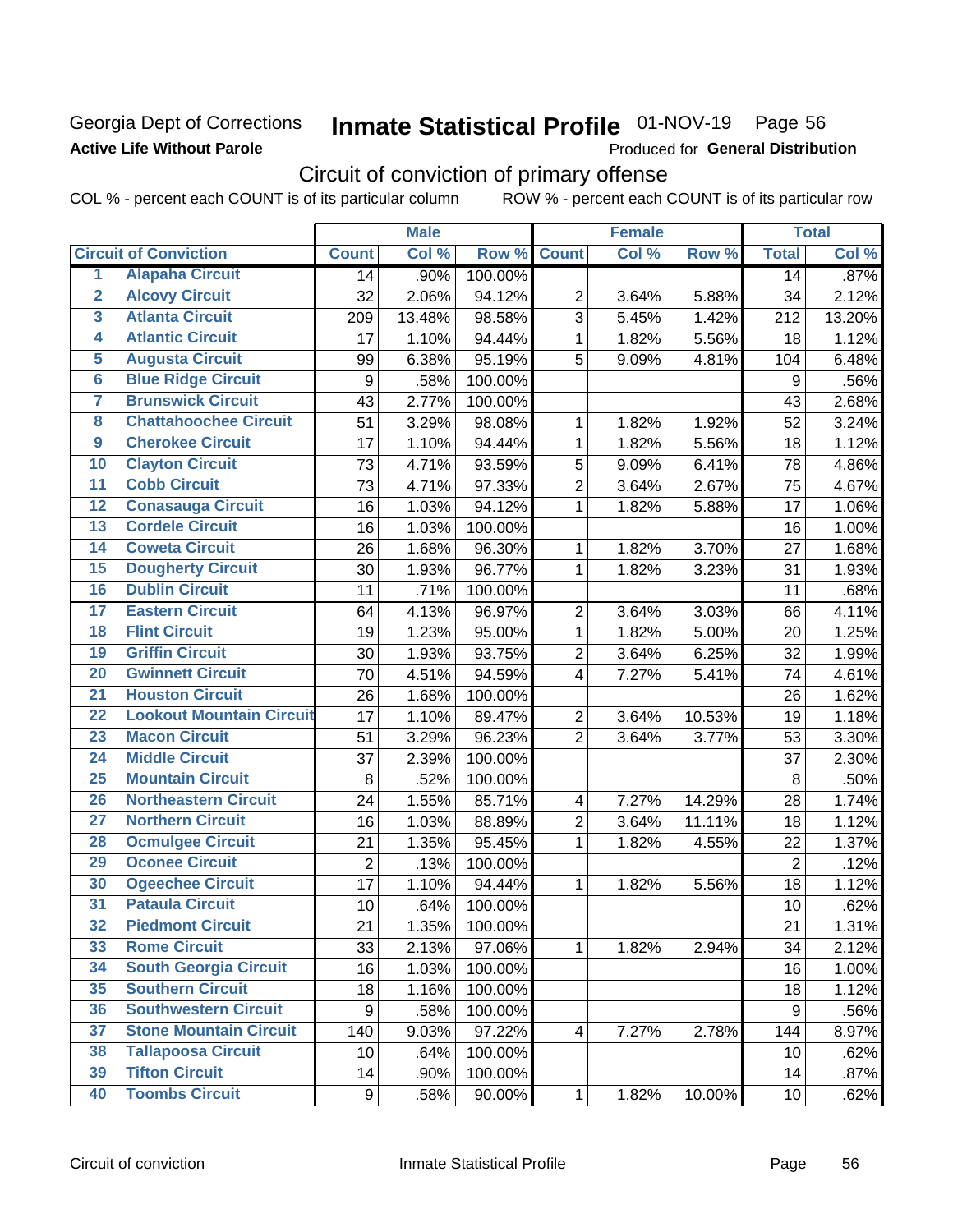### Georgia Dept of Corrections **Active Life Without Parole**

## Inmate Statistical Profile 01-NOV-19 Page 57

Produced for General Distribution

## Circuit of conviction of primary offense

COL % - percent each COUNT is of its particular column ROW % - percent each COUNT is of its particular row

|                             |                                  |                | <b>Male</b> |         |                | <b>Female</b> |        |                | <b>Total</b> |
|-----------------------------|----------------------------------|----------------|-------------|---------|----------------|---------------|--------|----------------|--------------|
|                             | <b>Circuit of Conviction</b>     | <b>Count</b>   | Col %       | Row %   | <b>Count</b>   | Col %         | Row %  | <b>Total</b>   | Col %        |
| 41                          | <b>Waycross Circuit</b>          | 33             | 2.13%       | 97.06%  |                | 1.82%         | 2.94%  | 34             | 2.12%        |
| 42                          | <b>Western Circuit</b>           | 26             | 1.68%       | 96.30%  |                | 1.82%         | 3.70%  | 27             | 1.68%        |
| 43                          | <b>Rockdale Circuit</b>          | 11             | .71%        | 100.00% |                |               |        | 11             | .68%         |
| 44                          | <b>Douglas Circuit</b>           | 37             | 2.39%       | 94.87%  | $\overline{2}$ | 3.64%         | 5.13%  | 39             | 2.43%        |
| 45                          | <b>Appalachian Circuit</b>       | 4              | .26%        | 100.00% |                |               |        | 4              | .25%         |
| 46                          | <b>Enotah Circuit</b>            | 2              | .13%        | 100.00% |                |               |        | 2              | .12%         |
| 47                          | <b>Bell-Forsyth J.C.</b>         | 4              | .26%        | 80.00%  |                | 1.82%         | 20.00% | 5              | .31%         |
| 48                          | <b>Towaliga Judicial Circuit</b> | 13             | .84%        | 100.00% |                |               |        | 13             | .81%         |
| 49                          | <b>Paulding Circuit</b>          | 3              | .19%        | 100.00% |                |               |        | 3              | .19%         |
|                             | <b>Total Rported</b>             | 1,551          | 100%        | 96.58%  | 55             | 100%          | 3.42%  | 1,606          | 100%         |
|                             | <b>Not Reported</b>              |                | 8           |         |                | $\mathbf{2}$  |        | 10             |              |
| <b>Grand Total</b>          |                                  | 1,559          |             |         | 57             |               |        | 1,616          |              |
| <b>Mode (most frequent)</b> |                                  | <b>Atlanta</b> |             |         | Augusta        |               |        | <b>Atlanta</b> |              |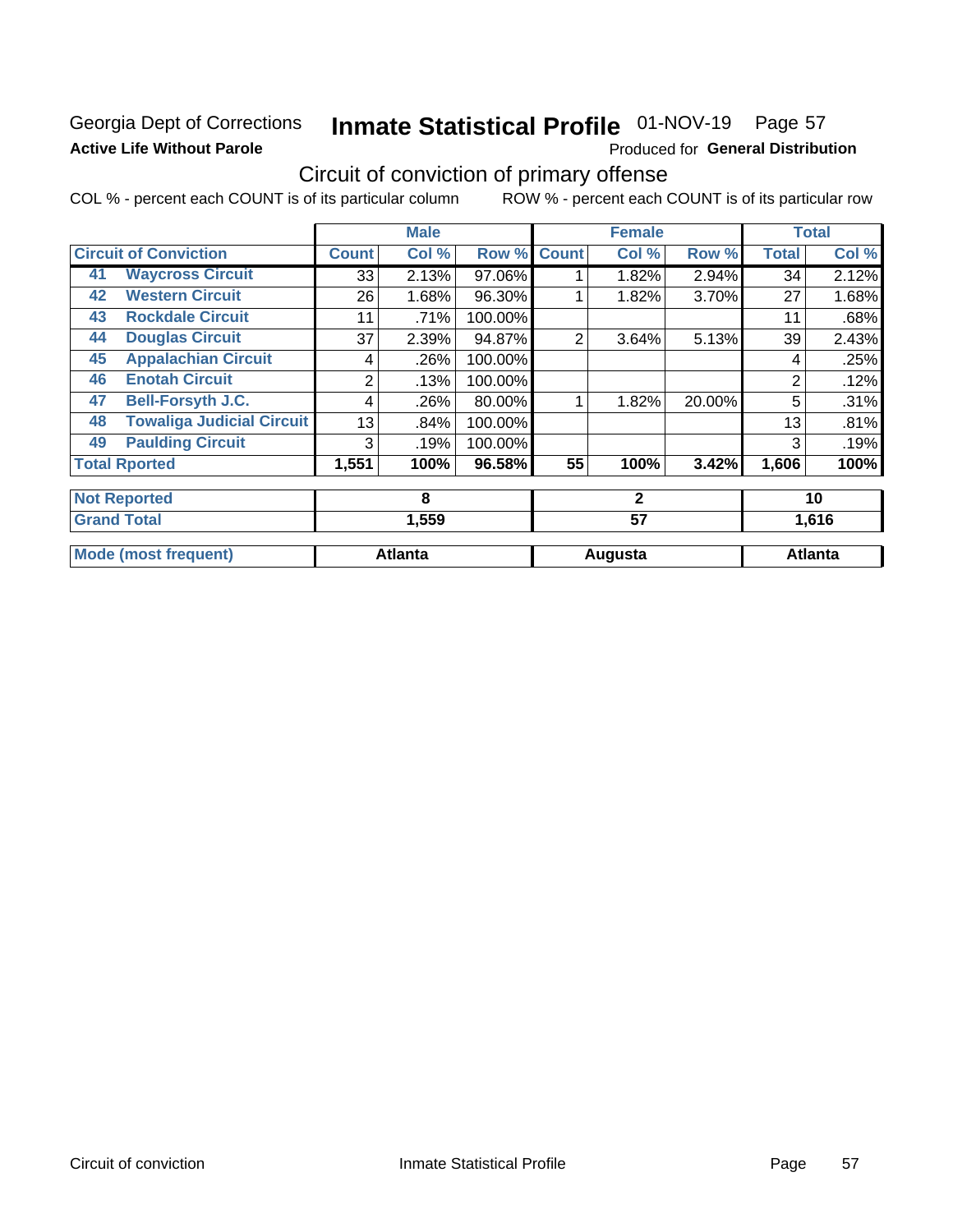#### **Active Life Without Parole**

#### Produced for General Distribution

### Years served (jail + prison) in this incarceration

COL % - percent each COUNT is of its particular column

|                        |                  | <b>Male</b> |         |                         | <b>Female</b> |        | <b>Total</b>              |       |
|------------------------|------------------|-------------|---------|-------------------------|---------------|--------|---------------------------|-------|
| <b>Years Served</b>    | <b>Count</b>     | Col %       | Row %   | <b>Count</b>            | Col %         | Row %  | <b>Total</b>              | Col % |
| Less than one year     | $\overline{35}$  | 2.25%       | 100.00% |                         |               |        | $\overline{35}$           | 2.17% |
| 1 to 1.99 years        | 76               | 4.87%       | 96.20%  | 3                       | 5.26%         | 3.80%  | 79                        | 4.89% |
| 2 to 2.99 years        | 80               | 5.13%       | 97.56%  | $\overline{c}$          | 3.51%         | 2.44%  | 82                        | 5.07% |
| 3 to 3.99 years        | 124              | 7.95%       | 94.66%  | 7                       | 12.28%        | 5.34%  | 131                       | 8.11% |
| 4 to 4.99 years        | 103              | 6.61%       | 96.26%  | 4                       | 7.02%         | 3.74%  | 107                       | 6.62% |
| 5 to 5.99 years        | $\overline{1}27$ | 8.15%       | 94.78%  | 7                       | 12.28%        | 5.22%  | 134                       | 8.29% |
| 6 to 6.99 years        | 120              | 7.70%       | 93.02%  | 9                       | 15.79%        | 6.98%  | 129                       | 7.98% |
| 7 to 7.99 years        | 98               | 6.29%       | 94.23%  | 6                       | 10.53%        | 5.77%  | 104                       | 6.44% |
| <b>8 to 8.99 years</b> | 101              | 6.48%       | 96.19%  | $\overline{\mathbf{4}}$ | 7.02%         | 3.81%  | 105                       | 6.50% |
| 9 to 9.99 years        | 62               | 3.98%       | 95.38%  | 3                       | 5.26%         | 4.62%  | 65                        | 4.02% |
| 10 to 10.99 years      | 52               | 3.34%       | 98.11%  | $\mathbf 1$             | 1.75%         | 1.89%  | 53                        | 3.28% |
| 11 to 11.99 years      | 43               | 2.76%       | 97.73%  | 1                       | 1.75%         | 2.27%  | 44                        | 2.72% |
| 12 to 12.99 years      | 43               | 2.76%       | 100.00% |                         |               |        | 43                        | 2.66% |
| 13 to 13.99 years      | 25               | 1.60%       | 89.29%  | $\overline{3}$          | 5.26%         | 10.71% | 28                        | 1.73% |
| 14 to 14.99 years      | 31               | 1.99%       | 100.00% |                         |               |        | 31                        | 1.92% |
| 15 to 15.99 years      | 41               | 2.63%       | 100.00% |                         |               |        | 41                        | 2.54% |
| 16 to 16.99 years      | 34               | 2.18%       | 94.44%  | $\overline{c}$          | 3.51%         | 5.56%  | 36                        | 2.23% |
| 17 to 17.99 years      | 38               | 2.44%       | 92.68%  | 3                       | 5.26%         | 7.32%  | 41                        | 2.54% |
| 18 to 18.99 years      | 42               | 2.69%       | 100.00% |                         |               |        | 42                        | 2.60% |
| 19 to 19.99 years      | 43               | 2.76%       | 100.00% |                         |               |        | 43                        | 2.66% |
| 20 to 20.99 years      | 28               | 1.80%       | 100.00% |                         |               |        | 28                        | 1.73% |
| 21 to 21.99 years      | 44               | 2.82%       | 97.78%  | 1                       | 1.75%         | 2.22%  | 45                        | 2.78% |
| 22 to 22.99 years      | 39               | 2.50%       | 97.50%  | 1                       | 1.75%         | 2.50%  | 40                        | 2.48% |
| 23 to 23.99 years      | 37               | 2.37%       | 100.00% |                         |               |        | 37                        | 2.29% |
| 24 to 24.99 years      | 27               | 1.73%       | 100.00% |                         |               |        | 27                        | 1.67% |
| 25 to 25.99 years      | 22               | 1.41%       | 100.00% |                         |               |        | 22                        | 1.36% |
| 26 to 26.99 years      | 12               | 0.77%       | 100.00% |                         |               |        | 12                        | 0.74% |
| 27 to 27.99 years      | 3                | 0.19%       | 100.00% |                         |               |        | $\ensuremath{\mathsf{3}}$ | 0.19% |
| 28 to 28.99 years      | 5                | 0.32%       | 100.00% |                         |               |        | 5                         | 0.31% |
| 29 to 29.99 years      | $\overline{2}$   | 0.13%       | 100.00% |                         |               |        | $\overline{2}$            | 0.12% |
| Thirty + years         | $\overline{22}$  | 1.41%       | 100.00% |                         |               |        | $\overline{22}$           | 1.36% |
| <b>Total Reported</b>  | 1,559            | 100%        | 96.47%  | $\overline{57}$         | 100%          | 3.53%  | 1,616                     | 100%  |

| -                                  | .559  | --     | CAC |
|------------------------------------|-------|--------|-----|
| $\sim$ $\sim$ $\sim$ $\sim$ $\sim$ | - - - | $\sim$ | . . |

| <b>Mean</b><br>(average) | 10.64           | 7.82              | 10.54             |
|--------------------------|-----------------|-------------------|-------------------|
| Median (middle)          | 8.15            | 6.67              | 8.05              |
| Mode (most frequent)     | 3 to 3.99 years | $6$ to 6.99 years | $3$ to 3.99 years |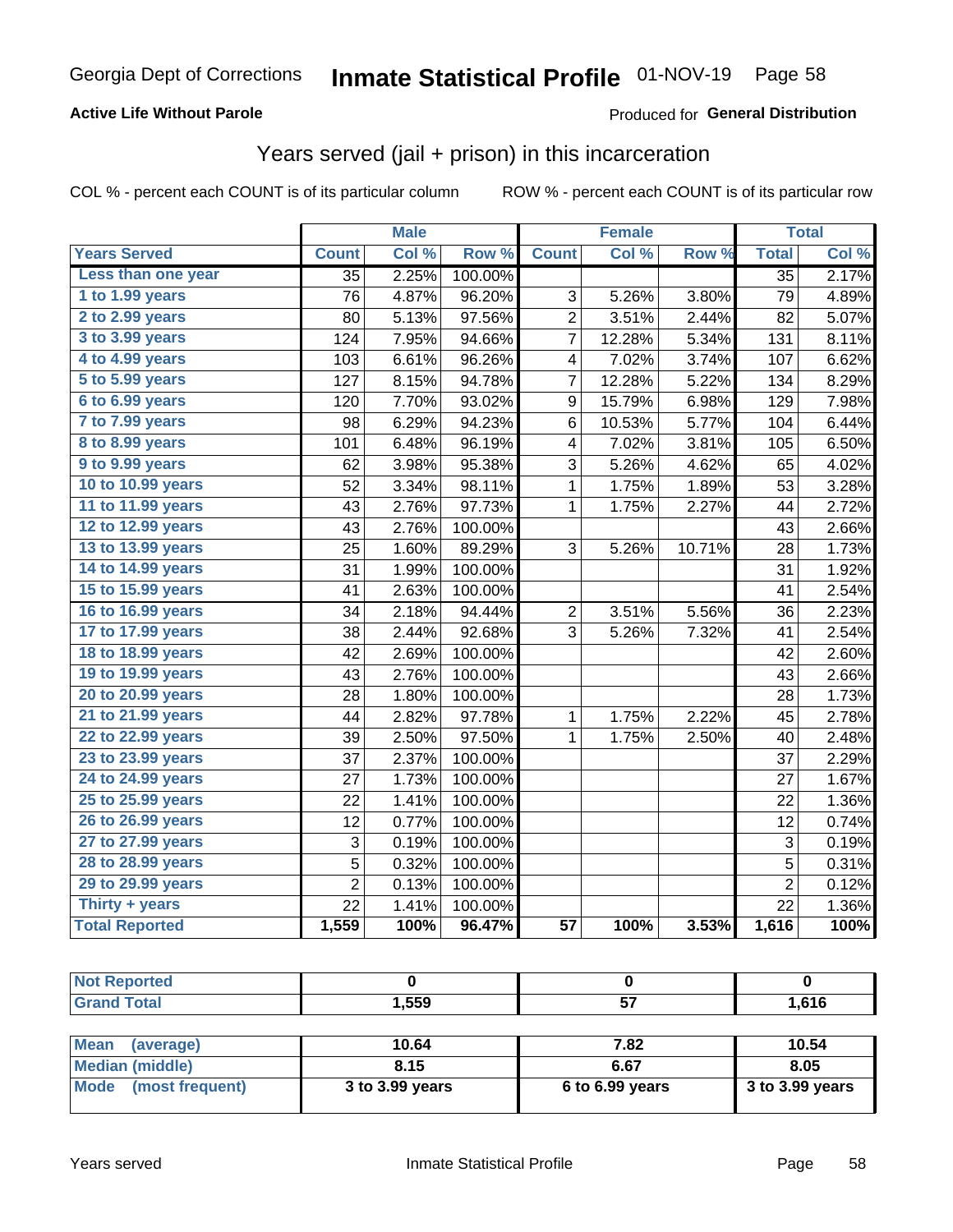## Inmate Statistical Profile 01-NOV-19 Page 59

#### **Active Life Without Parole**

Produced for General Distribution

### Results of most recent HIV tests

COL % - percent each COUNT is of its particular column

|                         |              | <b>Male</b> |        |              | <b>Female</b> |          |       | Total  |
|-------------------------|--------------|-------------|--------|--------------|---------------|----------|-------|--------|
| <b>HIV Test Results</b> | <b>Count</b> | Col %       | Row %I | <b>Count</b> | Col %         | Row %    | Total | Col %  |
| <b>Positive</b>         | 12           | $0.80\%$    | 92.31% |              | .89%          | 7.69%    | 13    | 0.84%  |
| <b>Negative</b>         | .484         | $99.20\%$   | 96.61% | 52           | $98.11\%$     | $3.39\%$ | .536  | 99.16% |
| <b>Total Reported</b>   | .496         | 100%        | 96.58% | 53           | 100%          | 3.42%    | 1,549 | 100%   |

| <b>Not Reported</b> | uu   | U.   |
|---------------------|------|------|
| <b>Grand Total</b>  | ,559 | .616 |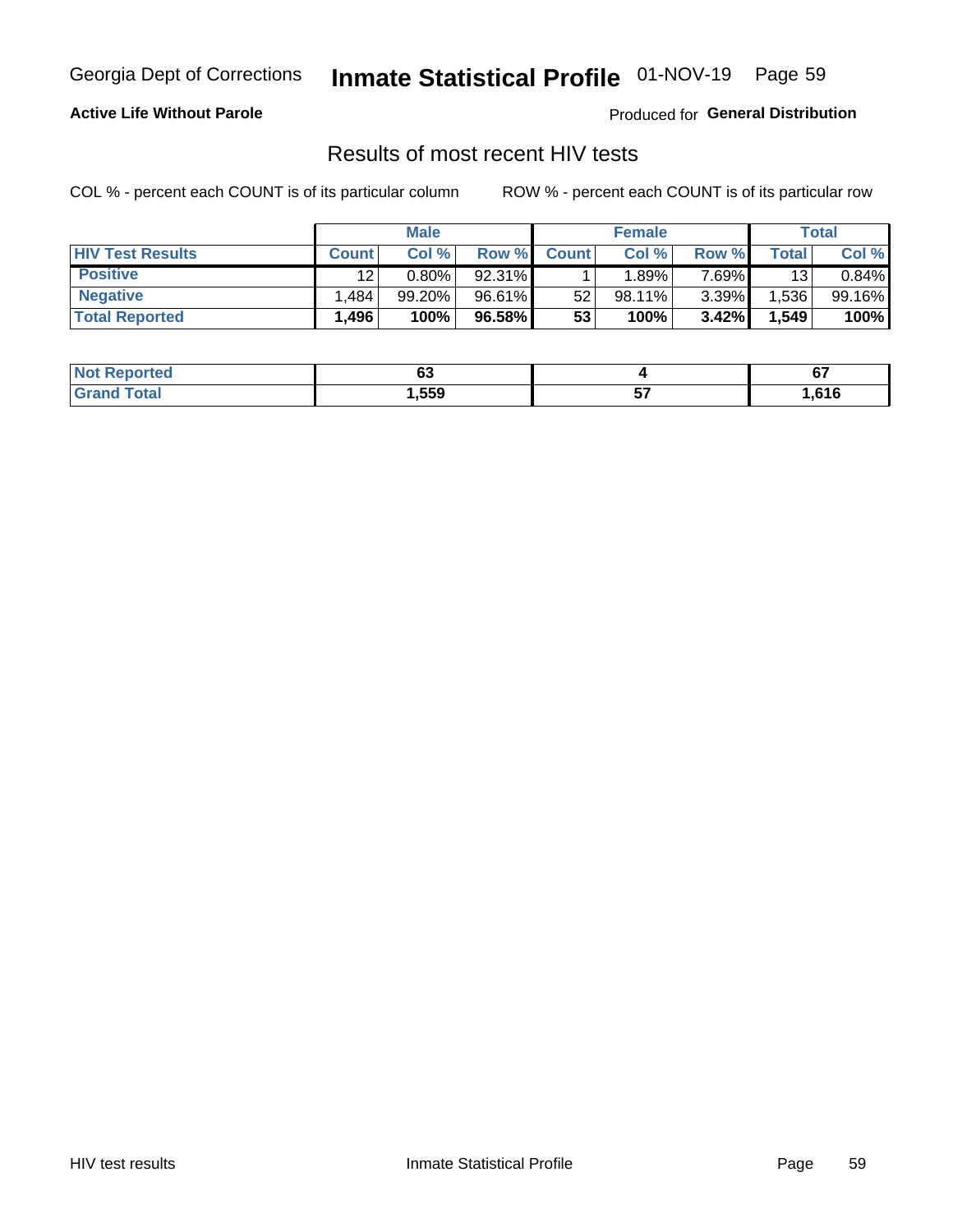## Georgia Dept of Corrections **Inmate Statistical Profile** 01-NOV-19 Page 60

#### **Active Life Without Parole**

Produced for **General Distribution**

### Results of most recent tuberculosis test

COL % - percent each COUNT is of its particular column ROW % - percent each COUNT is of its particular row

|                                  |              | <b>Male</b> |           |              | <b>Female</b> |          |       | Total  |
|----------------------------------|--------------|-------------|-----------|--------------|---------------|----------|-------|--------|
| <b>Tuberculosis Test Results</b> | <b>Count</b> | Col%        | Row %I    | <b>Count</b> | Col%          | Row %    | Total | Col %  |
| <b>Positive on current test</b>  | 288          | 18.70%      | $99.31\%$ |              | 3.64%         | $0.69\%$ | 290   | 18.18% |
| <b>Negative</b>                  | .252         | 81.30%      | 95.94%    | 53           | $96.36\%$     | 4.06%    | 1,305 | 81.82% |
| <b>Total Reported</b>            | .540         | 100%        | 96.55%    | 55           | 100%          | 3.45%    | 1,595 | 100%   |

| <b>Not Reported</b> |      | .<br>- - |
|---------------------|------|----------|
| <b>Total</b>        | ,559 | .616     |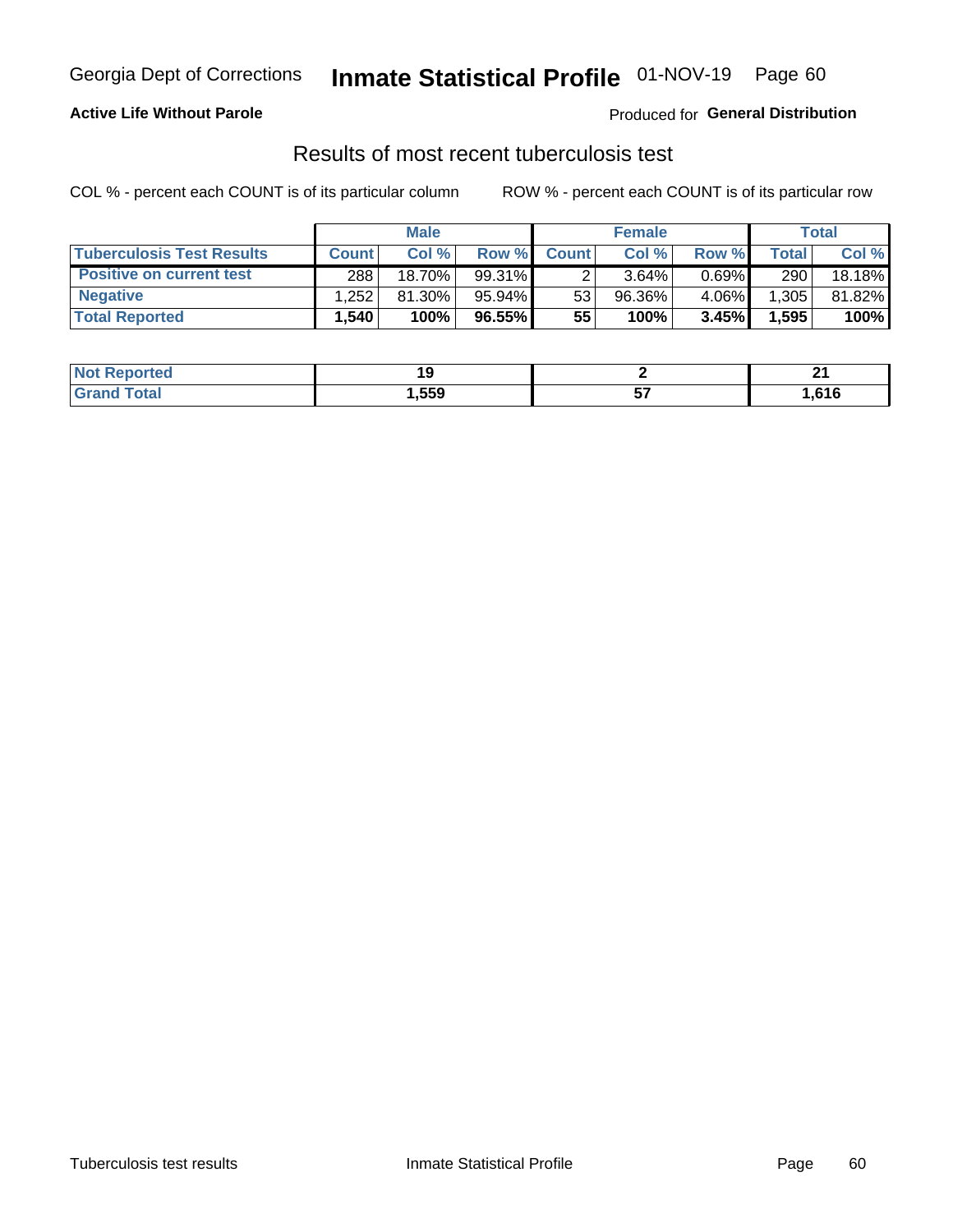## Georgia Dept of Corrections **Inmate Statistical Profile** 01-NOV-19 Page 61

#### **Active Life Without Parole**

Produced for **General Distribution**

### Results of most recent syphilis test

COL % - percent each COUNT is of its particular column ROW % - percent each COUNT is of its particular row

|                                 |              | <b>Male</b> |           |              | <b>Female</b> |          |       | Total  |
|---------------------------------|--------------|-------------|-----------|--------------|---------------|----------|-------|--------|
| <b>Syphilis Test Results</b>    | <b>Count</b> | Col%        | Row %     | <b>Count</b> | Col %         | Row %I   | Total | Col %  |
| <b>Positive on current test</b> | 16           | $2.70\%$    | $94.12\%$ |              | 9.09%         | 5.88%    | 17    | 2.82%  |
| <b>Negative</b>                 | 576          | $97.30\%$   | 98.29%    | 10           | $90.91\%$     | $1.71\%$ | 586   | 97.18% |
| <b>Total Reported</b>           | 592          | 100%        | 98.18% I  | 11           | 100%          | 1.82%    | 603   | 100%   |

| <b>Not Reported</b>     | 967  | 46       | 013. ا |
|-------------------------|------|----------|--------|
| <b>Total</b><br>' Grand | ,559 | --<br>J. | .,616  |